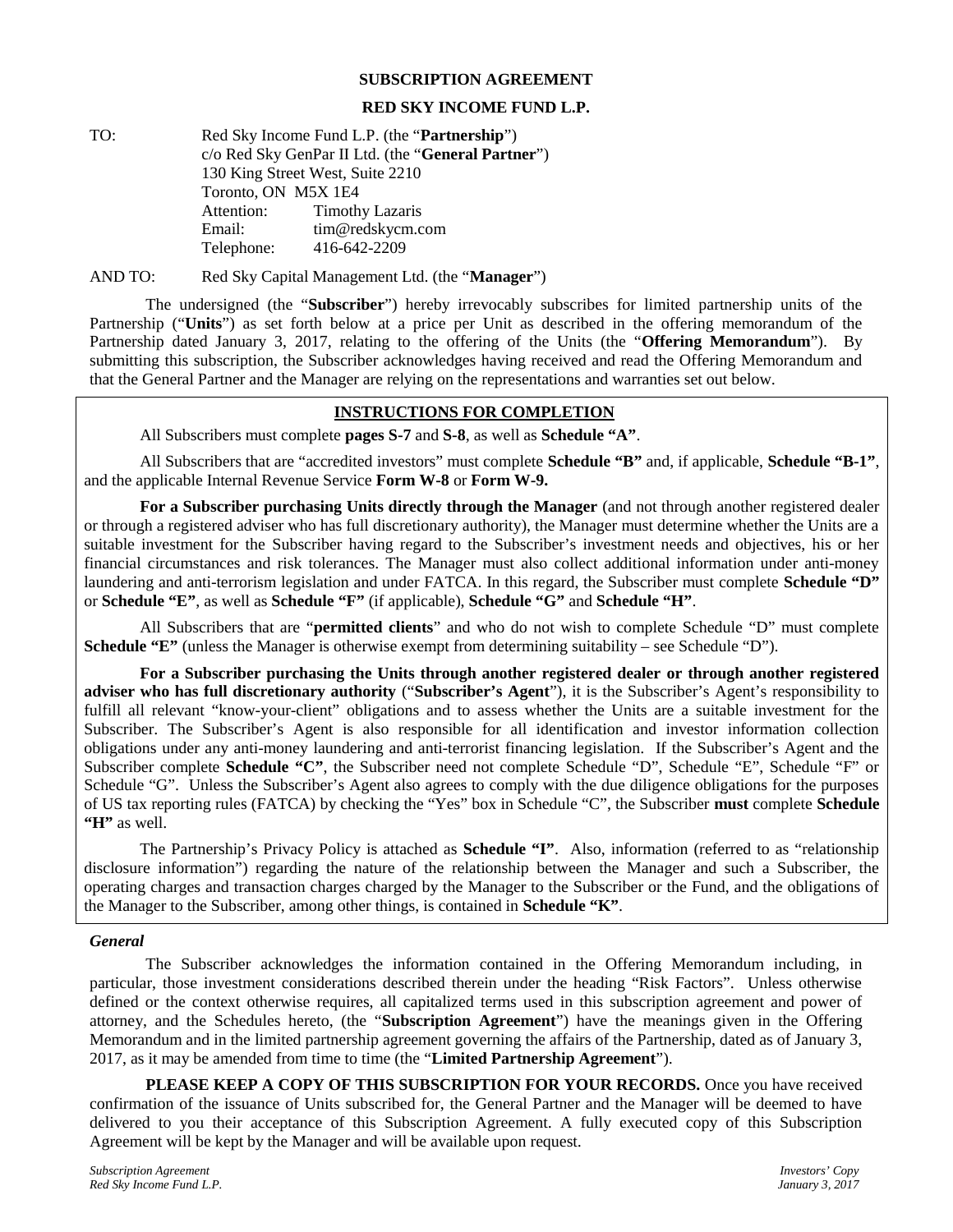The Subscriber tenders herewith, in full payment of the aggregate subscription price of the Units, a cheque made payable to "**Red Sky Income Fund L.P.**" (or has arranged for a wire transfer or another form or method of payment acceptable to the Manager) for the amount set forth below representing the purchase price of the Units subscribed for.

No Units shall be issued to the Subscriber until the Partnership has received the subscription proceeds and this Subscription Agreement duly completed.

The Subscriber acknowledges that investment in the Partnership is subject to the acceptance of this Subscription Agreement by the General Partner and the Manager and to certain other conditions set forth in the Offering Memorandum and the Limited Partnership Agreement. The Subscriber agrees that this subscription is given for valuable consideration and shall not be withdrawn or revoked by the Subscriber. The acceptance of this subscription shall be effective upon the written acceptance of this Subscription Agreement by the General Partner and the Manager and the deposit of the Subscriber's payment into any of the Partnership's accounts. **The Subscriber shall become a party to and bound by the terms of the Limited Partnership Agreement upon acceptance of this Subscription Agreement and acknowledges and consents to the execution of the Limited Partnership Agreement, and any amendments thereto from time to time, by the General Partner on behalf of the Subscriber.** This Subscription Agreement and subscription proceeds shall be returned without interest or deduction to the Subscriber at the address indicated below if this subscription is not accepted. If this subscription is accepted only in part, that portion of the subscription price for the Units which is not accepted will be returned to the Subscriber without interest or penalty. Subscription funds received prior to a Subscription Date will be kept in a segregated account (without interest or deduction) in trust for the Subscriber pending acceptance of this subscription.

#### *General Representations and Warranties*

The Subscriber represents, warrants, certifies, acknowledges and covenants to and in favour of the Partnership, the General Partner and the Manager as follows:

- (1) the Subscriber has such knowledge and experience in financial and business affairs as to be capable of evaluating the merits and risks of an investment in the Partnership and is able to bear the economic risk of loss of such investment;
- (2) the Subscriber is not a "non-resident", a partnership other than a "Canadian partnership", a "tax shelter", a "tax shelter investment", or an entity an interest in which is a "tax shelter investment" or in which a "tax shelter investment" has an interest, within the meaning of the *Income Tax Act* (Canada), nor is the Subscriber a partnership that does not prohibit investment by the foregoing persons; and in the event that the Subscriber's status in this respect changes, the Subscriber will immediately notify the Manager in writing;
- (3) if the Subscriber is or becomes a "financial institution" within the meaning of Section 142.2 of the *Income Tax Act* (Canada), the Subscriber will immediately notify the Manager in writing of such status;
- (4) if an individual, the Subscriber has attained the age of majority and has the legal capacity and competence to execute this Subscription Agreement and to take all actions required pursuant hereto;
- (5) if not an individual, the Subscriber has good right, full power and absolute authority to execute this Subscription Agreement and to take all necessary actions, and all necessary approvals have been given to authorize it to execute this Subscription Agreement;
- (6) this Subscription Agreement, when accepted, will constitute a legal, valid, binding and enforceable contract of the Subscriber, enforceable against the Subscriber in accordance with its terms;
- (7) the entering into of this Subscription Agreement and the transactions contemplated hereby will not result in the violation of any terms or provisions of any law applicable to or the constating documents of, the Subscriber or of any agreement, written or oral, to which the Subscriber may be a party or by which he, she or it is or may be bound;
- (8) the Subscriber is a resident of, or is otherwise subject to the securities laws of, the jurisdiction set out under "Name and Address of Subscriber" below and is not purchasing the Units for the account or benefit of any person in any jurisdiction other than such jurisdiction;
- (9) the Subscriber has no knowledge of a "material fact" or "material change" (as those terms are defined in applicable securities legislation) in the affairs of the Partnership that has not been generally disclosed to the public, save knowledge of this particular transaction;
- (10) the Subscriber is aware that there are securities and tax laws applicable to the holding and disposition of the Units and has been given the opportunity to seek advice in respect of such laws and is not relying solely upon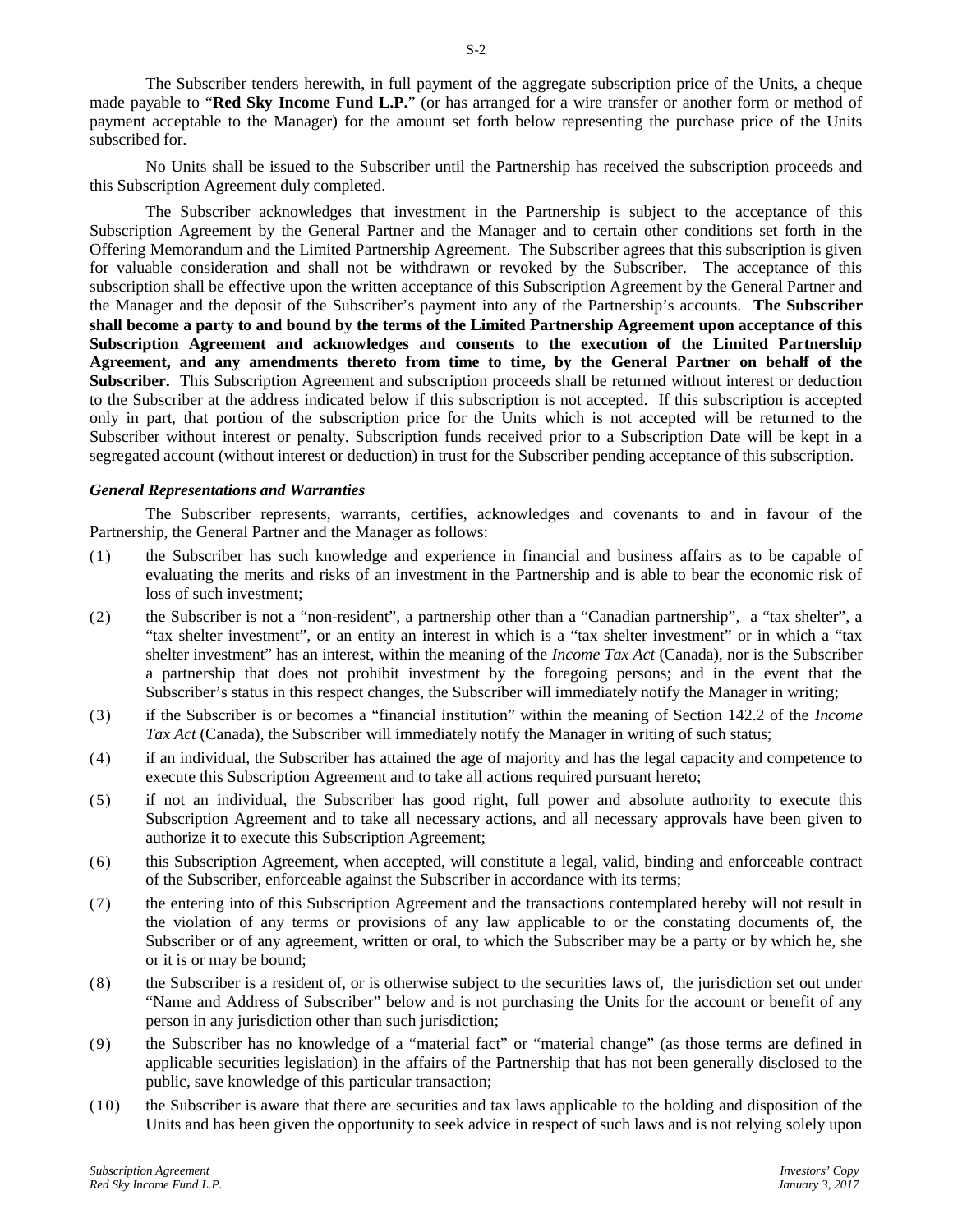information from the Partnership, the General Partner, the Manager, or, where applicable, their officers, directors, employees or agents;

- (11) the Subscriber acknowledges that no prospectus has been filed with any securities commission or other regulatory body in connection with the issuance of the Units, such issuance is exempted from the prospectus requirements of applicable securities legislation; and
	- (a) the Subscriber is restricted from using the civil remedies available,
	- (b) the Subscriber may not receive information that would otherwise be required to be provided, and
	- (c) the Partnership is relieved from certain obligations that would otherwise apply,

under certain applicable securities legislation which would otherwise be available if the Units were sold pursuant to a prospectus;

- (12) the Subscriber has received and reviewed the Limited Partnership Agreement and the Offering Memorandum and has had the opportunity to ask and have answered any and all questions which the Subscriber wished with respect to the business and affairs of the Partnership, the Units and the subscription hereby made;
- (13) specifically, the Subscriber is aware of the characteristics of the Units, of the nature and extent of personal liability and of the risks associated with an investment in the Units;
- (14) the Subscriber shall not knowingly transfer his, her or its Units in whole or in part to a person without the approval of the Manager and will do so only in accordance with applicable securities laws;
- (15) the investment portfolio and trading procedures of the Partnership are proprietary to the Partnership and the Manager and all information relating to such investment portfolio and trading procedures shall be kept confidential by the Subscriber and will not be disclosed to third parties (excluding the Subscriber's professional advisers) without the written consent of the Manager; and
- (16) the Subscriber will execute and deliver all documentation and provide all such further information to the Manager as may be required from time to time in order for the Manager to satisfy its obligations under applicable securities legislation and anti-money laundering and anti-terrorist financing legislation, and to satisfy domestic and foreign tax reporting and similar filings.

**The representations, warranties, certifications, covenants and acknowledgments of the Subscriber contained in this Subscription Agreement and in the Limited Partnership Agreement shall survive the completion of the purchase and sale of the Units and any subsequent purchase of Units by the Subscriber (unless a new subscription agreement is executed at the time of the subsequent purchase). The Subscriber undertakes to notify the Manager immediately at the address set forth above of any change in any representation, warranty or other information relating to the Subscriber set forth in this Subscription Agreement.**

The Subscriber acknowledges that having a non-qualified Limited Partner could have negative tax or other consequences to the Partnership. Any Limited Partner whose status changes such that the representation in clause (2) or (3) ceases to be true shall disclose such status to the Manager when such status changes and the Manager may require any such Limited Partner at any time to redeem all or some of such Limited Partner's Units.

### *Purchasing as Bare Trustee or Agent*

If a person is executing this Subscription Agreement as bare trustee or agent (including, for greater certainty, a dealing representative, a portfolio manager or comparable adviser) on behalf of the Subscriber (the "**principal**"), such person must provide evidence of such person's authority satisfactory to the Manager and hereby separately represents and warrants to the Manager that (i) such person is duly authorized to execute and deliver this Subscription Agreement and all other necessary documentation in connection with such purchase on behalf of such principal, to agree to the terms and conditions contained herein and therein and to make the representations, certifications, acknowledgments and covenants made herein and therein, (ii) this Subscription Agreement has been duly authorized, executed and delivered by or on behalf of, and constitutes a legal, valid and binding agreement enforceable against, such principal, (iii) it acknowledges that the Manager is required by law to disclose to certain regulatory and taxation authorities the identity of and certain information regarding the principal and has provided all the information concerning the principal as required by this Subscription Agreement and will provide any such further information as may hereafter be required; and (iv) for the purpose of assisting the Manager in filing with the Ontario Securities Commission its consolidated Monthly Report under section 83.11 of the *Criminal Code* (Canada), section 7 of the Regulations Implementing the United Nations Resolutions on the Suppression of Terrorism (UN SupTerror), section 5.1 of the United Nations Al-Qaida and Taliban Regulations (UN Al-Qaida), section 11 of the Regulations Implementing the United Nations Resolution on Iran (UN Iran), section 11 of the Regulations Implementing the United Nations Resolution on the Democratic People's Republic of Korea (UN NKorea) and all such other similar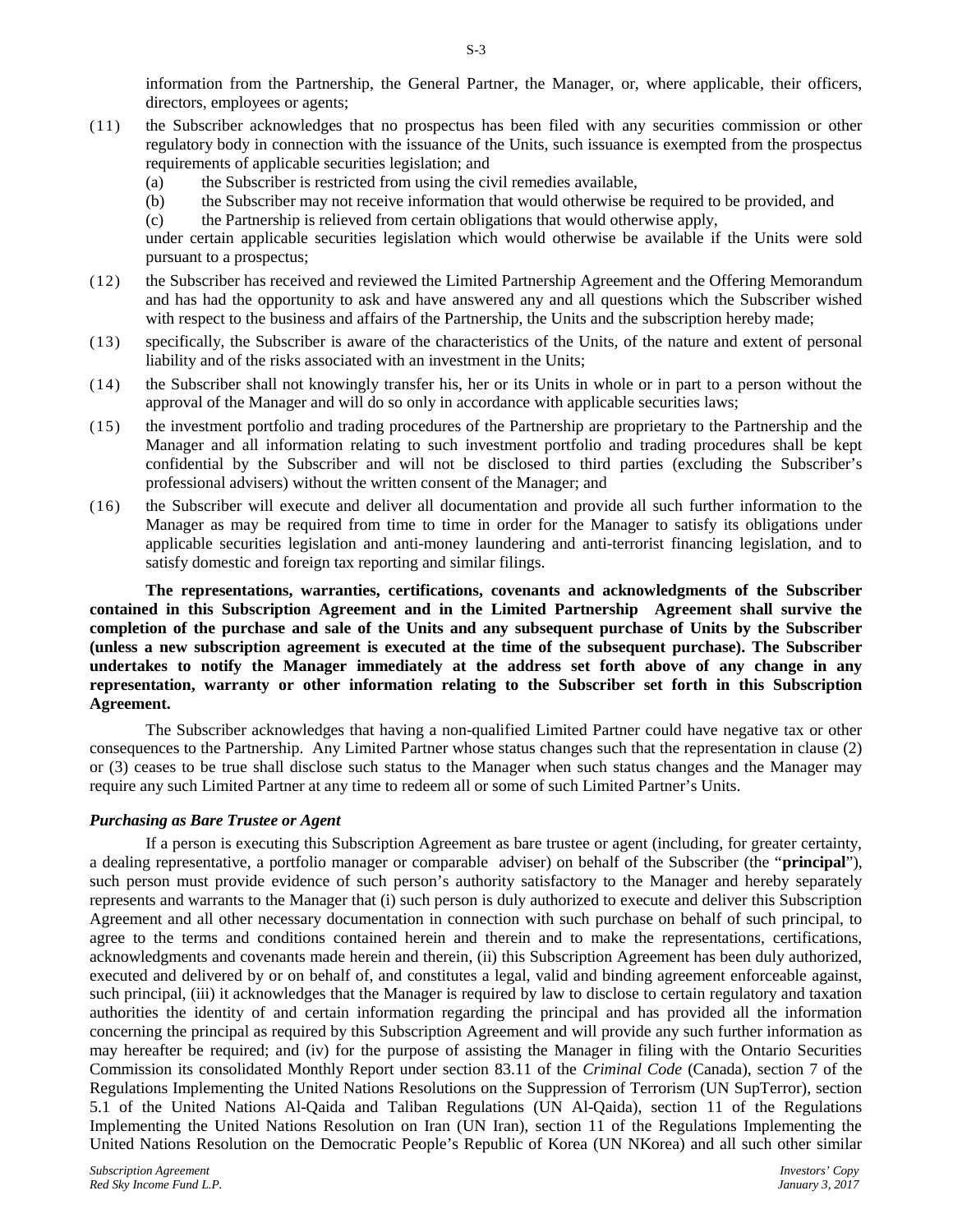applicable regulations, the principal is not a "Designated Person" for the purposes of such regulations, and the bare trustee or agent will immediately advise the Manager if there is a change in such status. Such bare trustee or agent agrees to indemnify each of the Partnership and the Manager against all losses, claims, costs, expenses and damages or liabilities which it may suffer or incur arising from the reliance by the Partnership or the Manager, as the case may be, on such representation and warranty.

### *Power-of-Attorney*

In consideration of the General Partner accepting this Subscription Agreement and conditional thereon:

- (1) the Subscriber hereby nominates, constitutes and appoints the General Partner, with full power of substitution, as his, her or its agent and true and lawful attorney for property and agent to act on his, her or its behalf, with full power and authority in his, her or its name, place and stead to execute, swear to, ratify, confirm, acknowledge, deliver, file and record in the appropriate public offices in any jurisdictions where the General Partner considers it appropriate any and all of:
	- (a) the Limited Partnership Agreement, and any amendment, change or modification thereto from time to time made in accordance with its terms, and all declarations and other instruments or documents necessary or required to continue and keep in good standing the Partnership as a limited partnership in the Province of Ontario and elsewhere;
	- (b) all documents on behalf of the Subscriber and in the Subscriber's name as may be necessary to give effect to the sale or assignment of a Unit or to give effect to the admission of additional or substituted Limited Partners or a transferee of Units as a new Limited Partner of the Partnership as required by and/or subject to the terms and restrictions of the Limited Partnership Agreement;
	- (c) all conveyances and other instruments or documents required in connection with the dissolution and liquidation of the Partnership subject to the terms and restrictions of the Limited Partnership Agreement, including the distribution of assets of the Partnership;
	- (d) all other instruments and documents on the Subscriber's behalf and in the Subscriber's name or in the name of the Partnership as may be deemed necessary by the General Partner to carry out fully the Limited Partnership Agreement in accordance with its terms; and
	- (e) all elections, determinations, designations, applications, declarations of status or beneficial ownership, claims, information returns, forms, or similar documents or instruments under the *Income Tax Act* (Canada) (including without limitation elections under Section 97(2) thereof as it may be amended or replaced from time to time) or any other taxation or other legislation or laws of like import in Canada, in the United States of America, or in any other foreign jurisdiction, in respect of the affairs of the Partnership or of the Subscriber's interest in the Partnership, for and including all taxation years in which the Subscriber is or is deemed to be a Limited Partner; and
- (2) the Subscriber acknowledges that the ability of the General Partner to carry out its duties and discharge its obligations to the Partnership is dependent on the validity and survival of this power-of-attorney.

The power-of-attorney hereby granted is a power coupled with an interest and is irrevocable; it shall survive the assignment by the Subscriber of the whole or any part of the interest of the Subscriber in the Partnership, extends to the heirs, executors, administrators, successors, assigns and other legal representatives of the Subscriber, shall survive the death or disability of the Subscriber and may be exercised by the General Partner on behalf of the Subscriber in executing such instrument with a single signature as attorney and agent for all of them. The Subscriber agrees to be bound by any representation or action made or taken by the General Partner pursuant to such power of attorney and hereby waives any and all defences which may be available to contest, negate or disaffirm the action of the General Partner taken in good faith under such power of attorney. In the event that a court of competent jurisdiction (or an arbitrator in circumstances where the General Partner has agreed to be bound by such arbitrator's decision) determines that this power-of-attorney has been terminated, been duly revoked or has become invalid, any exercise of the power by the General Partner following such termination, revocation or invalidity shall be valid and binding as between the Subscriber or the estate of the Subscriber and any person, including the General Partner, who acted in good faith and without knowledge of the termination, revocation or invalidity.

The Subscriber hereby releases the General Partner from all liability of any kind that may arise in consequence of any act or omission of the General Partner, so long as the General Partner exercises its authority hereunder in good faith. The Subscriber agrees to be bound by any representation or action made or taken by the General Partner pursuant to this power of attorney and, if requested, agrees to ratify any such representation or action, including the execution of any documents necessary to effect such ratification. The Subscriber hereby indemnifies the General Partner with respect to all liability that may arise hereunder in consequence of any act or omission of the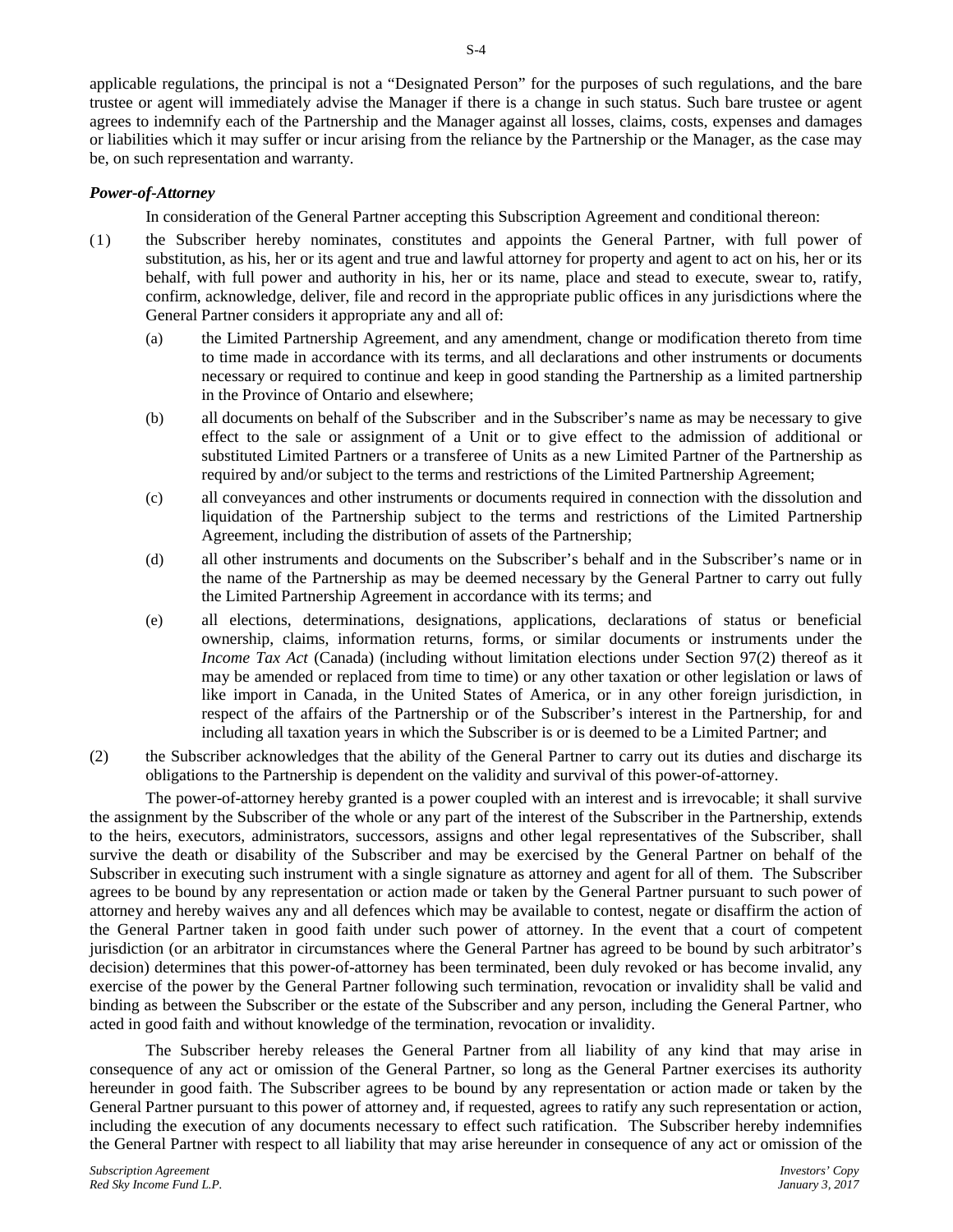General Partner in the exercise of its authority hereunder, unless the General Partner is found by a court of competent jurisdiction in the Province of Ontario to have acted without good faith in exercising its authority hereunder, and such indemnification shall remain effective for any entity that ceases to be General Partner in respect of any such act or omission that occurred while such entity was General Partner.

This power of attorney becomes effective on the date of acceptance of this Subscription Agreement and shall continue in respect of the General Partner so long as it is the general partner of the Partnership, and shall terminate thereafter, but shall continue in respect of a new general partner as if the new general partner were the original attorney. This power-of-attorney is in addition to and does not override or terminate any other power-of-attorney previously granted by the Subscriber; however in the event of a conflict between the terms of the power-of-attorney contained herein, and the provisions relating to a power-of-attorney contained in the Limited Partnership Agreement or in any previous subscription for Units of the Partnership by the Subscriber, the terms of this power-of-attorney shall prevail. This power-of-attorney shall survive the granting of any subsequent power of attorney by the Subscriber. The Subscriber agrees to take any action reasonably required by the General Partner to ratify any decision made or step taken by the General Partner pursuant to this power-of-attorney.

### *Consent to Electronic Delivery of Documents and other Email Communications*

The Subscriber acknowledges that it is entitled to receive annual and interim financial statements and may receive other information about the Partnership from the Manager. By completing **Schedule "A"**, the Subscriber is consenting to the receipt of financial information and other reports electronically. **Furthermore, by signing this Subscription, the Subscriber also consents to receiving updates, promotional emails and other commercial electronic messages from the Manager** unless the Subscriber withdraws consent by checking the box in Schedule "A" or otherwise notifies the Manager.

#### *Anti-Money Laundering and Anti-Terrorist Financing Legislation*

In accordance with the *Proceeds of Crime (Money Laundering) and Terrorist Financing Act* (Canada), a Subscriber purchasing Units directly from the Manager (and not through a registered dealer to whom the following has been provided) must provide certain information and/or documentation as well as proof of identity and source of funds to the Manager. Corporations, trusts, limited partnerships or similar entities, other than those entities specifically exempted by the applicable rules, must complete **Schedule "F"** and attach all necessary documentation. Individual Subscribers, and each signatory of a Subscriber that is not an individual and that is not exempted from completing Schedule "F", must complete **Schedule "G"** and, if necessary, **Schedule "G-1"** and attach all necessary documentation.

In order to assist the Manager in discharging its obligations, the Subscriber represents that (i) none of the funds being used to purchase Units are to the Subscriber's knowledge proceeds obtained or derived directly or indirectly as a result of illegal activities, and (ii) neither he or she, or any director, officer and beneficial owner of it (unless the entity is specifically exempted), nor any of such persons' mother or father, child, spouse or common-law partner, spouse's or common-law partner's mother or father, or brother, sister, half-brother or half-sister, is a politically exposed foreign person. A "**politically exposed foreign person**" is an individual who holds or has ever held one of the following offices or positions in or on behalf of a foreign country:

- a head of state or government;
- a member of the executive council of government or member of a legislature;
- a deputy minister (or equivalent);
- an ambassador or an ambassador's attaché or counsellor;
- a military general (or higher rank);
- a president of a state owned company or bank;
- a head of a government agency;
- a judge; or
- a leader or president of a political party in a legislature.

The Subscriber will immediately notify the Manager if the status of any such person in this regard changes.

The Subscriber acknowledges that if, as a result of any information or other matter which comes to the Manager's attention, any director, officer or employee of the Manager, or its professional advisers, knows or suspects that an investor is engaged in money laundering, such person is required to report such information or other matter to the Financial Transactions and Reports Analysis Centre of Canada (FINTRAC) and such report shall not be treated as a breach of any restriction upon the disclosure of information imposed by Canadian law or otherwise.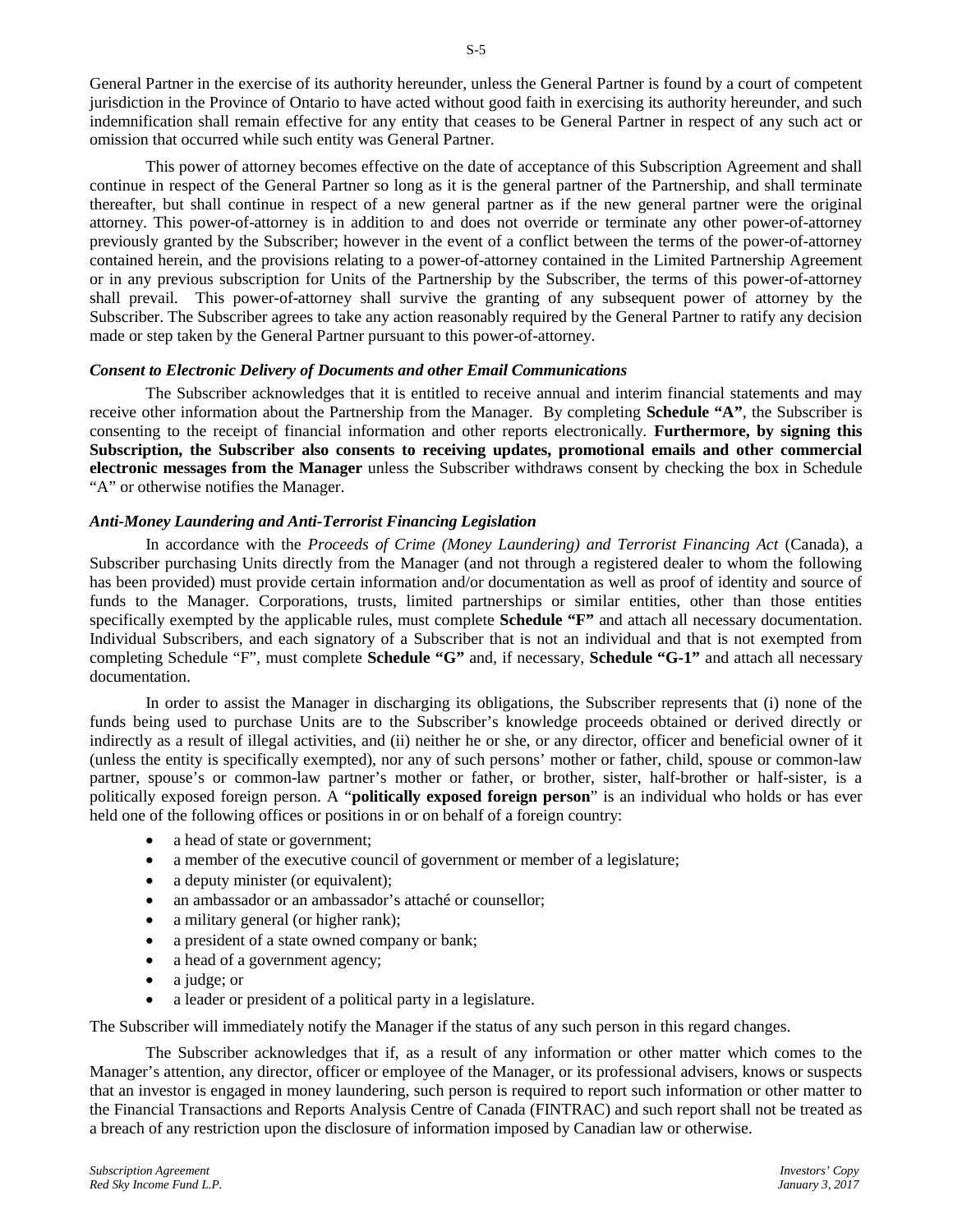#### *Foreign Tax Reporting*

In accordance with the Intergovernmental Agreement between Canada and the United States for the enhanced exchange of tax information under the Canada-U.S. Tax Convention (the "**IGA**") and related Canadian legislation and guidance, and as required under the U.S. Foreign Account Tax Compliance Act ("**FATCA**"), the Manager is required to report on behalf of the Partnership certain information with respect to Subscribers who are U.S. residents and U.S. citizens (including U.S. citizens who are residents or citizens of Canada), and certain other "U.S. Persons" as defined under the IGA, to the Canada Revenue Agency ("**CRA**"). The CRA will then exchange the information with the U.S. Internal Revenue Service ("**IRS**") pursuant to the provisions of the IGA. In order for the Manager and the Partnership to comply with their obligations under the IGA, all Subscribers must complete Schedule "H" and must immediately notify the Manager if any information provided on Schedule "H" changes, unless Schedule "C" has been completed and the Subscriber's Agent has agreed to discharge such obligations by checking the "Yes" box on Schedule "C". The Partnership and the Manager may be required to report similar information in connection with other jurisdictions and may require additional information or certification to comply with such requirements.

The Subscriber acknowledges that if the Manager is required to report information to the CRA in connection with the Subscriber's investment in the Partnership, such report shall not be treated as a breach of any restriction upon the disclosure of information that may be imposed by Canadian law or otherwise.

#### *Privacy Policy*

Attached as **Schedule "I"** hereto is a copy of the Partnership's Privacy Policy. By signing this Subscription Agreement, the Subscriber consents to the collection, use and disclosure of his or her personal information in accordance with such policy.

#### *Financial Reporting*

The Subscriber hereby agrees that, until he, she or it elects otherwise, the Subscriber does not want to receive annual or interim financial statements in respect of the Partnership. The Subscriber understands that it may change this standing instruction by completing **Schedule "J"**.

#### *Relationship Disclosure Information*

The Subscriber acknowledges that the Manager is the investment fund manager and portfolio manager to the Partnership. In addition, the Manager may also be acting as the dealer of record for the Subscriber. Where (a) the Subscriber is purchasing Units directly from the Manager and (b) the Subscriber is either an individual or is not a permitted client within the meaning of National Instrument 31-103 *Registration Requirements, Exemptions and Ongoing Registrant Obligations*, as a registrant, the Manager is required by law to provide certain information to the Subscriber (referred to as "relationship disclosure information") regarding the nature of the relationship between the Manager and the Subscriber, the operating charges and transaction charges charged by the Manager to the Subscriber or the Partnership, the obligations of the Manager to the Subscriber, and the complaints process and independent dispute resolution service available to the Subscriber, among other things, which information is contained in **Schedule "K"** and **Schedule "K-1"**.

#### *Indemnity*

The Subscriber agrees to indemnify each of the Partnership, the General Partner and the Manager, against all losses, claims, costs, expenses and damages or liabilities which it may suffer or incur or cause arising from the reliance on the representations, warranties, certifications and covenants of the Subscriber by the Partnership, the General Partner or the Manager, as the case may be, or the breach of any of them by the Subscriber. Any signatory signing on behalf of the Subscriber as agent or otherwise represents and warrants that such signatory has authority to bind the Subscriber and agrees to indemnify each of the Partnership, the General Partner and the Manager against all losses, claims, costs, expenses and damages or liabilities which it may suffer or incur or cause arising from the reliance on such representation and warranty.

#### *Statutory Rights of Action*

Subscribers resident in certain jurisdictions of Canada are entitled by applicable legislation to rights of action for damages or rescission as described in the Offering Memorandum. Such rights of action for rescission and damages shall be exercised by delivery of notice in writing by the Subscriber to the Partnership at 130 King Street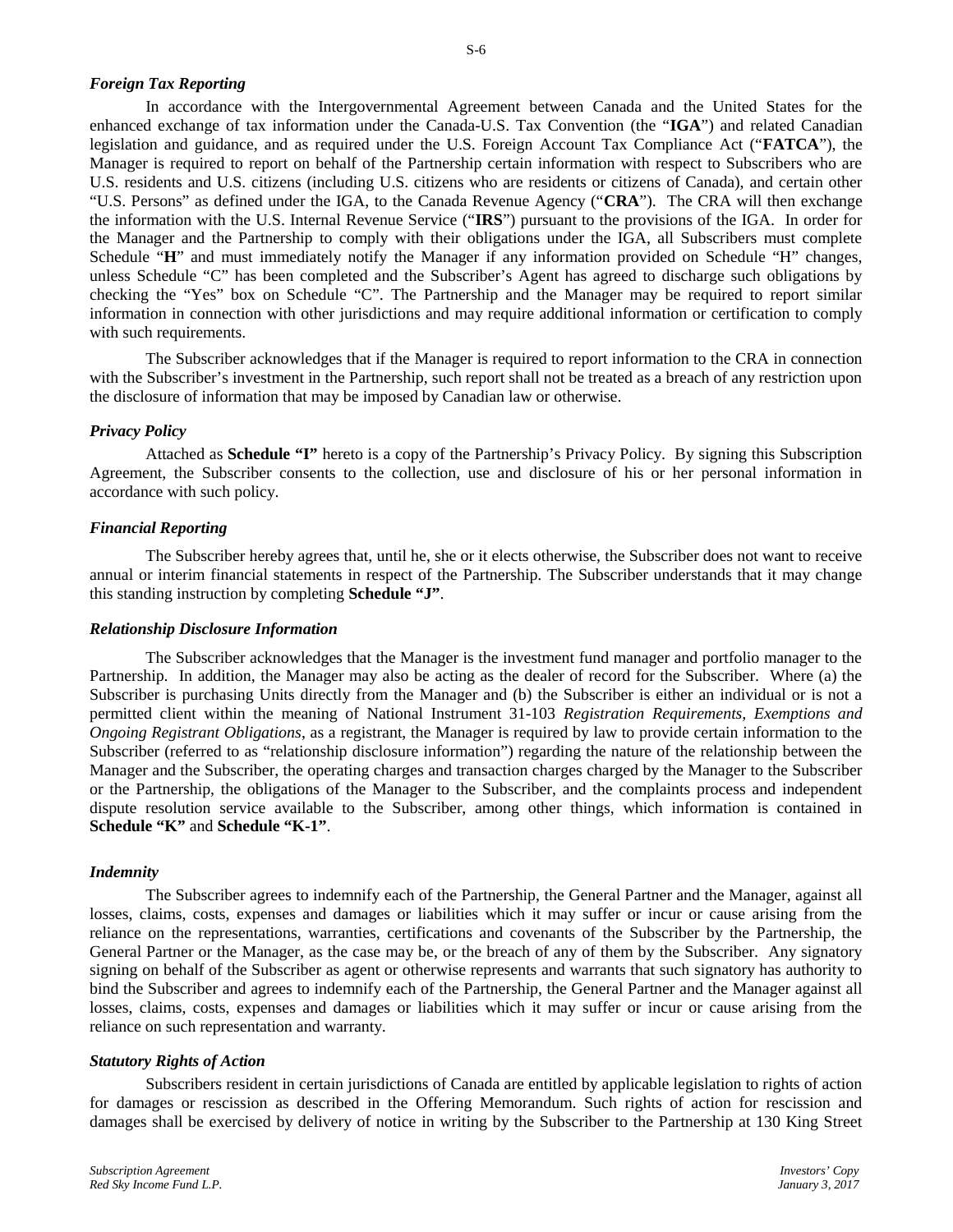West, Suite 2210, Toronto, ON M5X 1E4 (or at such other address as the Partnership may direct, from time to time) within the time period specified in the legislation.

### *Governing Law*

This Subscription Agreement and all ancillary documents shall be governed by and construed in accordance with the laws of the Province of Ontario and the laws of Canada applicable therein. By the Subscriber's execution of this Subscription Agreement, the Subscriber irrevocably attorns to the non-exclusive jurisdiction of the courts of Ontario.

### *Prospectus Exemptions*

The Subscriber acknowledges that, if this Subscription Agreement is accepted, Units will be distributed to the Subscriber pursuant to a regulatory exemption from statutory requirements that would otherwise require the Partnership to deliver to the Subscriber a prospectus that complies with statutory requirements. In doing so, the Partnership will be relying on the following representations and certification by the Subscriber:

**The Subscriber hereby represents and certifies** that the Subscriber is acting for his, her or its own account and is purchasing Units as principal (or is deemed by National Instrument 45-106 *Prospectus Exemptions* to be acting as principal) for investment purposes only and not with a view to resale and is one of the following **[please check the appropriate box]:**

# **Accredited Investor**

 $\Box$ a resident of Ontario or Alberta that meets the definition of "accredited investor" and has completed the Certificate of Accredited Investor attached as Schedule "B" and, if applicable, Form For Certain Individual Accredited Investors attached as Schedule "B-1" **[please complete Schedule "B" and, if applicable, Schedule "B-1"]**; or

### **\$150,000 minimum investment**

 $\Box$ a person (other than an individual) that is a resident of Ontario and is purchasing Units with an aggregate acquisition cost to the Subscriber of not less than \$150,000 and has not been formed, created, established or incorporated for the purpose of permitting the purchase of the Units without a prospectus; or

### **Subsequent top-up investment by non-Accredited Investor**

 $\Box$ a person other than an accredited investor that is a resident of Ontario and is purchasing Units with an aggregate acquisition cost of less than \$150,000, but already purchased Units of the same class or series as principal for an aggregate acquisition cost of not less than \$150,000 paid in cash at the time of purchase, and at the date of this subscription owns Units with a net asset value or aggregate acquisition cost of not less than \$150,000; or

### **Other**

П a resident of Ontario or Alberta that has the benefit of the following exemption (specify nature and source of exemption):

| Is the Subscriber a politically exposed foreign person (as defined on page S-5)? | Yes<br>  No                                                          |  |
|----------------------------------------------------------------------------------|----------------------------------------------------------------------|--|
| Is the Subscriber a registrant under Canadian securities legislation?            | <b>Yes</b><br>- No                                                   |  |
| Is the Subscriber acting on behalf of or on the instructions of a third party?   | - No<br>Yes                                                          |  |
|                                                                                  | If Yes, provide the following information regarding the third party: |  |
| Name:                                                                            | Address:                                                             |  |
| Principal business/occupation:                                                   |                                                                      |  |
| Relationship with Subscriber:                                                    |                                                                      |  |
| Date of birth:                                                                   | Incorporation no./jurisdiction:                                      |  |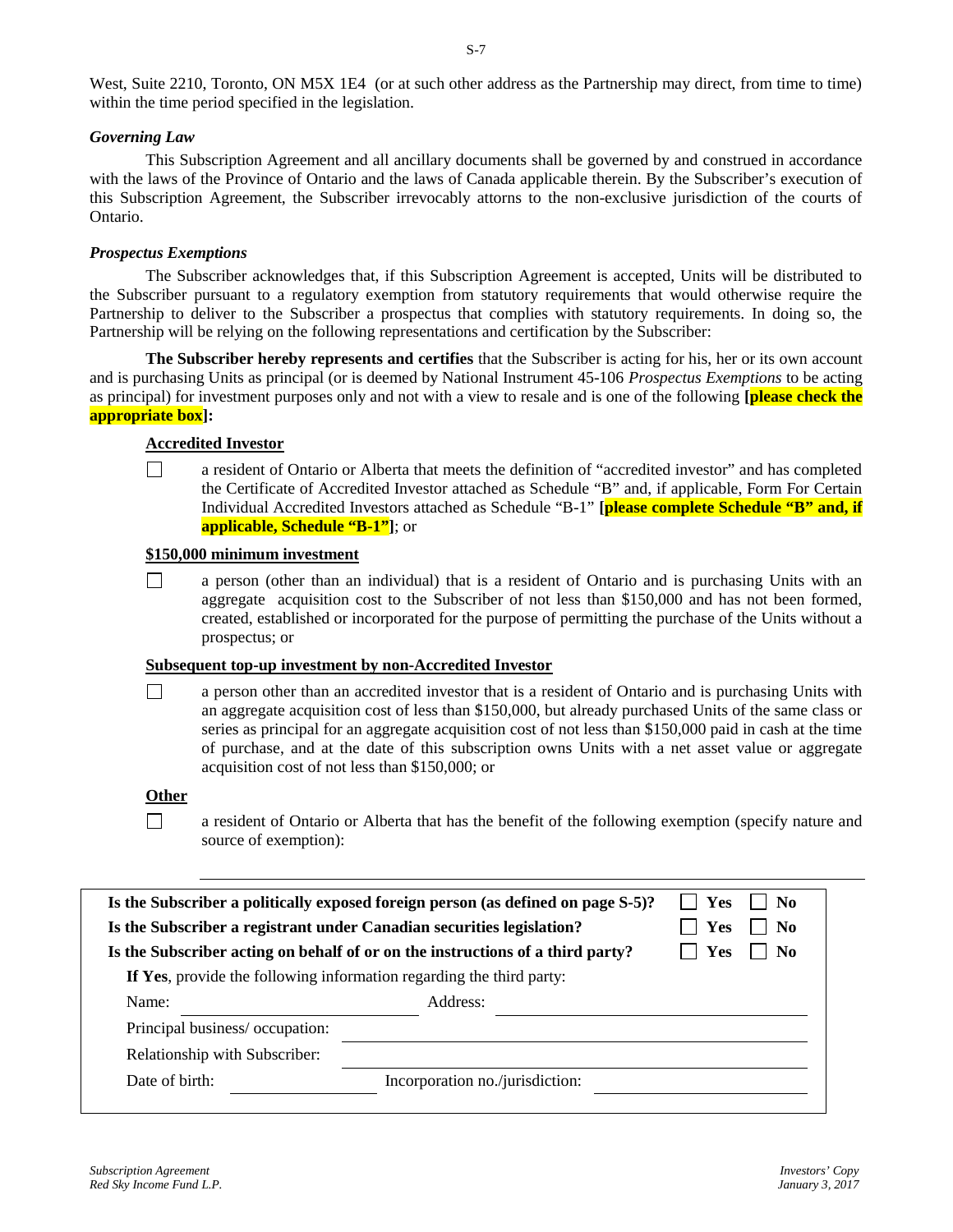| of law. This agreement may be signed in counterparts. Dated this $\frac{1}{(day)}$ day of $\frac{1}{(month)}$ .                                                                                                                |                        |                                                                                                                                                                                                                               | $\overline{(year)}$           |
|--------------------------------------------------------------------------------------------------------------------------------------------------------------------------------------------------------------------------------|------------------------|-------------------------------------------------------------------------------------------------------------------------------------------------------------------------------------------------------------------------------|-------------------------------|
| X                                                                                                                                                                                                                              |                        | Amount Subscribed for: \$                                                                                                                                                                                                     |                               |
| <b>Subscriber's Signature</b>                                                                                                                                                                                                  |                        |                                                                                                                                                                                                                               |                               |
|                                                                                                                                                                                                                                |                        |                                                                                                                                                                                                                               | Class of Units: _____________ |
| <b>Name and Address of Subscriber:</b>                                                                                                                                                                                         |                        |                                                                                                                                                                                                                               |                               |
|                                                                                                                                                                                                                                |                        |                                                                                                                                                                                                                               |                               |
| Print Name – (Full Legal Name) (Affix seal if a corporation)                                                                                                                                                                   |                        |                                                                                                                                                                                                                               |                               |
| Address (No P.O. Box Number)                                                                                                                                                                                                   |                        | Email Address: 2008 and 2008 and 2008 and 2008 and 2008 and 2008 and 2008 and 2008 and 2008 and 2008 and 2008 and 2008 and 2008 and 2008 and 2008 and 2008 and 2008 and 2008 and 2008 and 2008 and 2008 and 2008 and 2008 and |                               |
|                                                                                                                                                                                                                                |                        |                                                                                                                                                                                                                               |                               |
| City, Province, Postal Code                                                                                                                                                                                                    |                        |                                                                                                                                                                                                                               |                               |
| If Subscriber is not an Individual:                                                                                                                                                                                            |                        |                                                                                                                                                                                                                               |                               |
|                                                                                                                                                                                                                                |                        |                                                                                                                                                                                                                               |                               |
|                                                                                                                                                                                                                                |                        |                                                                                                                                                                                                                               |                               |
| Name and Position of Signatory (if applicable)                                                                                                                                                                                 |                        |                                                                                                                                                                                                                               |                               |
|                                                                                                                                                                                                                                |                        |                                                                                                                                                                                                                               |                               |
| If Subscriber is an Individual:                                                                                                                                                                                                |                        | If Subscriber is an individual, his or her signature                                                                                                                                                                          |                               |
| By what given name are you commonly known?                                                                                                                                                                                     |                        | must be witnessed by a person who is neither<br>a minor nor the spouse or child of the Subscriber:                                                                                                                            |                               |
|                                                                                                                                                                                                                                | <b>Witness</b>         |                                                                                                                                                                                                                               |                               |
|                                                                                                                                                                                                                                |                        |                                                                                                                                                                                                                               |                               |
| Place of Birth: 2008 and 2008 and 2008 and 2008 and 2008 and 2008 and 2008 and 2008 and 2008 and 2008 and 2008 and 2008 and 2008 and 2008 and 2008 and 2008 and 2008 and 2008 and 2008 and 2008 and 2008 and 2008 and 2008 and | Signature              |                                                                                                                                                                                                                               |                               |
|                                                                                                                                                                                                                                | Witness Name           |                                                                                                                                                                                                                               |                               |
|                                                                                                                                                                                                                                |                        |                                                                                                                                                                                                                               |                               |
|                                                                                                                                                                                                                                | <b>Witness Address</b> |                                                                                                                                                                                                                               |                               |
|                                                                                                                                                                                                                                |                        |                                                                                                                                                                                                                               |                               |
|                                                                                                                                                                                                                                |                        |                                                                                                                                                                                                                               |                               |

Each account holder must complete a separate copy of this Subscription Agreement and provide appropriate proof of identification. You hereby confirm that the Units are to be held by each of you as joint tenants and not as tenants in common and we are hereby authorized to take orders from either of you alone. Unless you both instruct us differently, (i) allocations for tax purposes will be made to each of you in equal amounts, and (ii) distributions of profit and capital (including the payment of redemption proceeds) will be made and paid to the order of all joint holders (if paid by cheque) or to the account from which wire payment for the subscription for Units was received.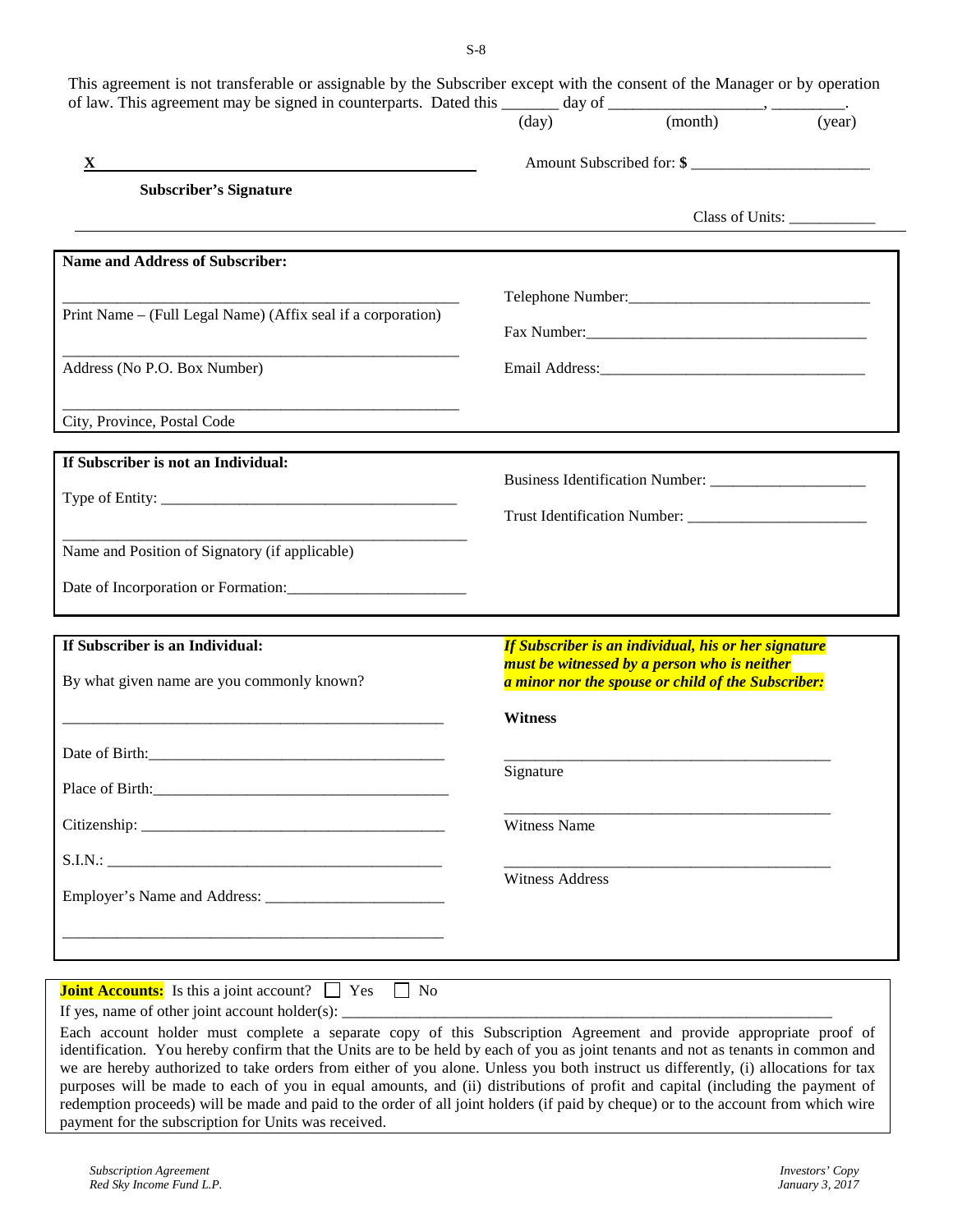### **SCHEDULE "A"**

# **CONSENT TO ELECTRONIC DELIVERY OF DOCUMENTS**

### *[To be completed and signed by all Subscribers:]*

### **TO:** Red Sky Capital Management Ltd. (the "**Manager**")

I have read and understand this "Consent to Electronic Delivery of Documents" and consent to the electronic delivery of the documents listed below that the Manager elects to deliver to me electronically, all in accordance with my instructions below.

- 1. The following documents may be delivered electronically pursuant to this consent:
	- a. Trade confirmations in respect of purchase of units of Red Sky Income Fund L.P. (the "**Partnership**") where the Manager acts as exempt market dealer for the trade;
	- b. Unaudited interim and audited annual financial statements for the Partnership;
	- c. Unaudited financial information about the Partnership's Net Asset Value per Unit;
	- d. Notice reminding me of the standing instructions I have provided to the Manager about my preference to receive or not receive the Partnership's financial statements; and
	- e. Such other reports or investment commentary as the Manager may choose to or is obligated by law to provide.
- 2. All documents delivered electronically will be delivered by email to the address listed on page S-8 and to any additional email address(es) listed below.
- 3. I acknowledge that I may receive from the Manager a paper copy of any documents delivered electronically at no cost if I contact the Manager by telephone, regular mail or electronic mail at:

Red Sky Capital Management Ltd. 130 King Street West, Suite 2210 Toronto, ON M5X 1E4 Attention: Timothy Lazaris President and Chief Executive Officer Tel: 416-642-2209 Email: tim@redskycm.com

- 4. I understand that I will be provided with a paper copy of any documents delivered electronically if electronic delivery fails.
- 5. I understand that my consent may be revoked or changed, including any change in the electronic mail address to which documents are delivered (if I have provided an electronic mail address), at any time by notifying the Manager of such revised or revoked consent by telephone, regular mail or electronic mail at the contact information listed in #3 above.
- 6. I understand that I am not required to consent to electronic delivery of the above documents.
- 7. It is my express wish that the documents be delivered under this consent to be drawn up in English. *Je confirme ma volonté expresse que les documents à remettre conformément au présent formulaire de consentement soient rédigés en anglais.*

**In addition to the above, I understand that as a result of my investment in the Partnership, I will receive email correspondence from the Manager (or from the Partnership's administrator or other service provider on behalf of the Manager) from time to time, including investment reports, promotional emails and other commercial electronic messages, even after I am no longer invested in the Partnership. I also understand that I may withdraw my consent to receiving such communications unrelated to my investment in the Partnership by contacting the Manager at the address above.**

| I wish to receive email copies of the documents referred to in paragraph 1 above:<br>I wish to receive paper copies of the documents referred to in paragraph 1 above:           |  |
|----------------------------------------------------------------------------------------------------------------------------------------------------------------------------------|--|
|                                                                                                                                                                                  |  |
|                                                                                                                                                                                  |  |
| I consent to receiving reports, promotional emails and other commercial electronic messages from the $\Box$<br>Manager or from other service providers on behalf of the Manager: |  |

Signature: **X**

Name:

Additional email address(es) to which the documents noted above are to be delivered: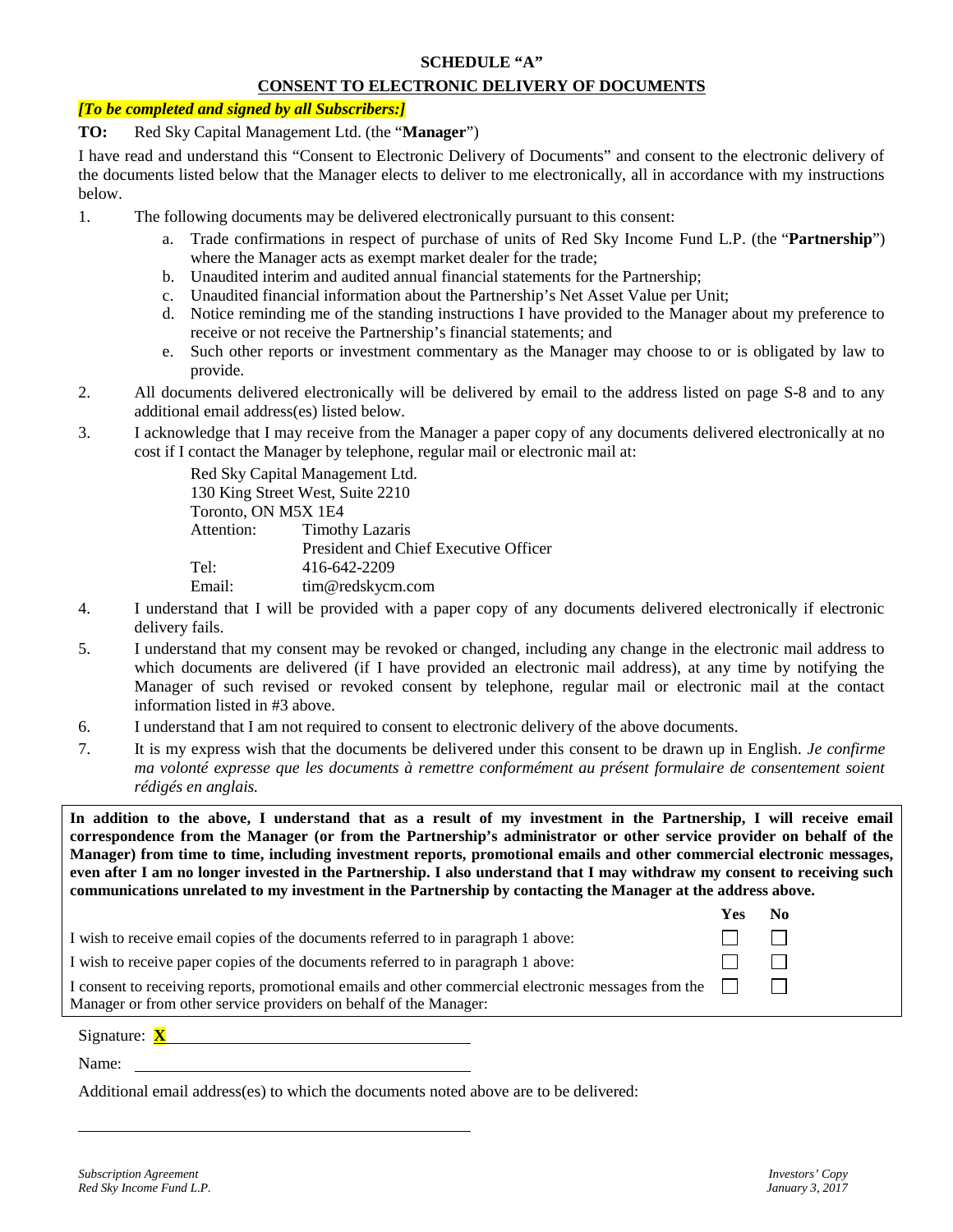### **SCHEDULE "B"**

# **CERTIFICATE OF ACCREDITED INVESTOR**

### *[To be completed and initialled by Subscriber if you checked the "Accredited Investor" box on page S-7.]*

### **TO:** Red Sky Income Fund L.P. (the "**Manager**")

In connection with the purchase by the undersigned purchaser (the "**Subscriber**") of units of Red Sky Income Fund L.P., (the "**Partnership**") the Subscriber (or the signatory on behalf of the Subscriber) certifies for the benefit of the Partnership and the Manager that the Subscriber is a resident of, or the purchase and sale of securities to the Subscriber is otherwise subject to the securities legislation of, Ontario or Alberta and the Subscriber is (and will at the time of acceptance of this Subscription Agreement and any additional subscriptions be) an accredited investor within the meaning of National Instrument 45-106 – *Prospectus Exemptions* (**"NI 45-106"**) or Section 73.3 of the *Securities Act* (Ontario) in the category indicated below:

# **PLEASE CHECK THE BOX OF THE APPLICABLE CATEGORY AND INITIAL:**

|  | (a)   | a Schedule I, II or III bank, loan corporation, trust company, trust corporation, insurance<br>company or other Canadian financial institution as defined in NI 45-106 or, in Ontario, as<br>described in Section 73.1(1) of the Securities Act (Ontario),                                                                                                                                                       |
|--|-------|------------------------------------------------------------------------------------------------------------------------------------------------------------------------------------------------------------------------------------------------------------------------------------------------------------------------------------------------------------------------------------------------------------------|
|  | (b)   | the Business Development Bank of Canada incorporated under the Business Development<br>Bank of Canada Act (Canada),                                                                                                                                                                                                                                                                                              |
|  | (c)   | a subsidiary of any person referred to in paragraphs (a) or (b), if the person owns all of the<br>voting securities of the subsidiary, except the voting securities required by law to be owned by<br>directors of that subsidiary,                                                                                                                                                                              |
|  | (d)   | a person registered under the securities legislation of a province or territory of Canada as an<br>adviser or dealer,                                                                                                                                                                                                                                                                                            |
|  | (e)   | an individual registered under the securities legislation of a province or territory of Canada as<br>a representative of a person referred to in paragraph (d),                                                                                                                                                                                                                                                  |
|  | (e.1) | an individual formerly registered under the securities legislation of a province or territory of<br>Canada, other than an individual formerly registered solely as a representative of a limited<br>market dealer under one or both of the Securities Act (Ontario) or the Securities Act<br>(Newfoundland and Labrador),                                                                                        |
|  | (f)   | the Government of Canada or of a province or territory of Canada, or any crown corporation,<br>agency or wholly owned entity of the Government of Canada or a province or territory of<br>Canada,                                                                                                                                                                                                                |
|  | (g)   | a municipality, public board or commission in Canada and a metropolitan community, school<br>board, the Comité de gestion de la taxe scolaire de l'île de Montréal or an intermunicipal<br>management board in Québec,                                                                                                                                                                                           |
|  | (h)   | any national, federal, state, provincial, territorial or municipal government of or in any foreign<br>jurisdiction, or any agency of that government,                                                                                                                                                                                                                                                            |
|  | (i)   | a pension fund that is regulated by the Office of the Superintendent of Financial Institutions<br>(Canada), a pension commission or similar regulatory authority of a province or territory of<br>Canada,                                                                                                                                                                                                        |
|  | (j)   | an individual who, either alone or with a spouse, beneficially owns financial assets (as defined<br>below), having an aggregate realizable value that before taxes, but net of any related liabilities,<br>exceeds \$1,000,000 [PLEASE ALSO COMPLETE SCHEDULE "B-1"],                                                                                                                                            |
|  | (i.1) | an individual who beneficially owns financial assets having an aggregate realizable value that,<br>before taxes but net of any related liabilities, exceeds \$5,000,000,                                                                                                                                                                                                                                         |
|  | (k)   | an individual whose net income before taxes exceeded \$200,000 in each of the two most<br>recent calendar years or whose net income before taxes combined with that of a spouse<br>exceeded \$300,000 in each of the two most recent calendar years and who, in either case,<br>reasonably expects to exceed that net income level in the current calendar year [PLEASE<br><b>ALSO COMPLETE SCHEDULE "B-1"],</b> |
|  | (1)   | an individual who, either alone or with a spouse, has net assets (as defined below) of at least<br>\$5,000,000 [PLEASE ALSO COMPLETE SCHEDULE "B-1"],                                                                                                                                                                                                                                                            |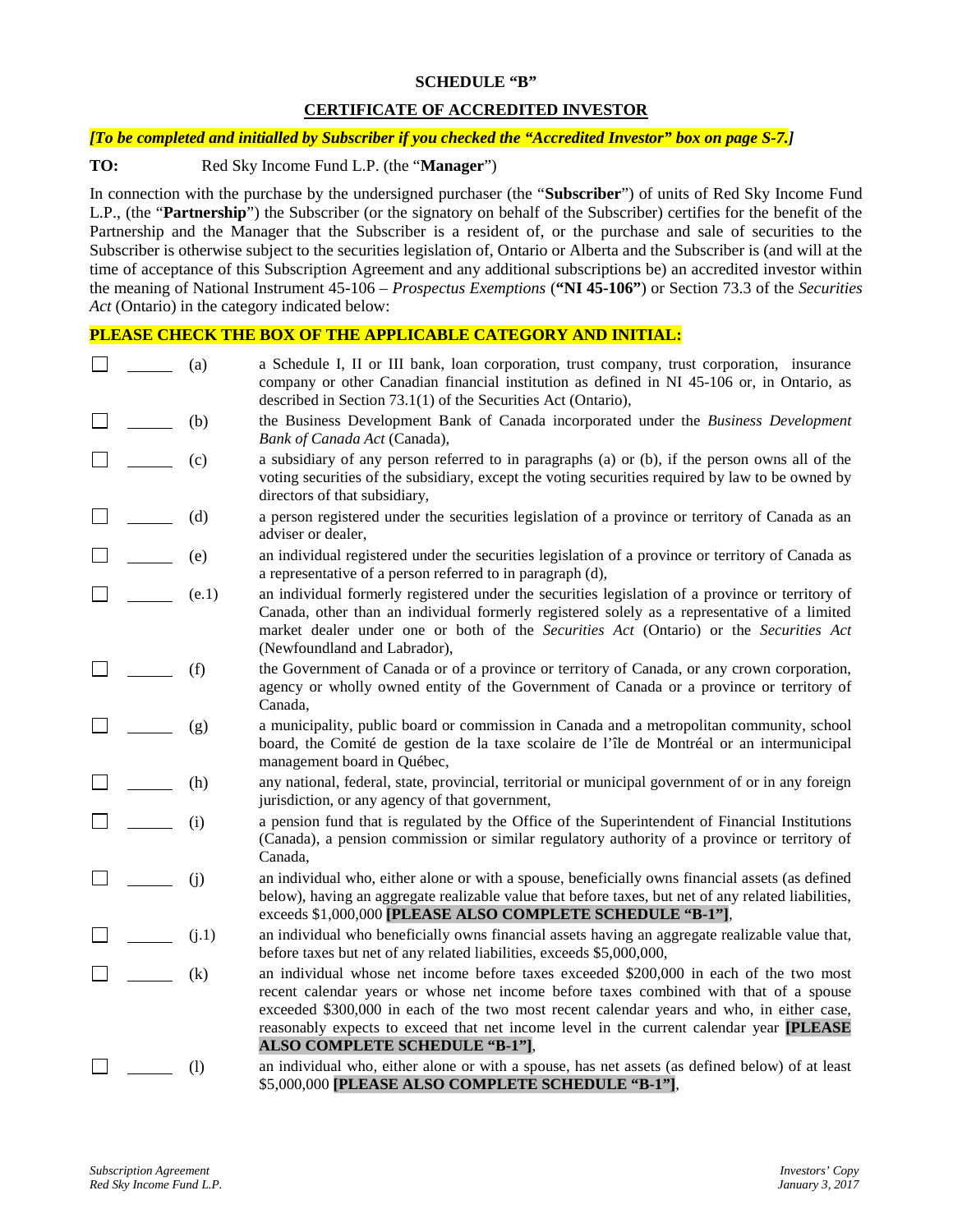$\Box$ 

 $\Box$ 

 $\Box$ 

П

П

П

П

 $\Box$ 

П

- (m) a person, other than an individual or investment fund, that has net assets (as defined below) of at least \$5,000,000, as shown on its most recently prepared financial statements, and that was not formed for the sole purpose of making a representation to this effect in order to qualify as an accredited investor,
- (n) an investment fund that distributes or has distributed its securities only to
	- (i) a person that is or was an accredited investor at the time of the distribution,
	- (ii) a person that acquires or acquired securities in the circumstances referred to in sections 2.10 [*Minimum amount investment*] or 2.19 [*Additional investment in investment funds*] of NI 45-106 or equivalent exemptions under applicable securities legislation as specified in Section 8.2 of NI 45-106, or
	- (iii) a person described in paragraph (i) or (ii) that acquires or acquired securities under section 2.18 [*Investment fund reinvestment*] of NI 45-106,
- (o) an investment fund that distributes or has distributed securities under a prospectus in a province or territory of Canada for which the regulator or, in Québec, the securities regulatory authority, has issued a receipt,
- (p) a trust company or trust corporation registered or authorized to carry on business under the *Trust and Loan Companies Act* (Canada) or under comparable legislation in a province or territory of Canada or a foreign jurisdiction, acting on behalf of a fully managed account managed by the trust company or trust corporation, as the case may be,
- (q) a person acting on behalf of a fully managed account managed by that person, if that person is registered or authorized to carry on business as an adviser or the equivalent under the securities legislation of a province or territory of Canada or a foreign jurisdiction,
- (r) a registered charity under the *Income Tax Act* (Canada) that, in regard to the trade, has obtained advice from an eligibility adviser or an adviser registered under the securities legislation of the province or territory of the registered charity to give advice on the securities being traded,
- (s) an entity organized in a foreign jurisdiction that is analogous to any of the entities referred to in paragraphs (a) to (d) or paragraph (i) in form and function,
- (t) a person in respect of which all of the owners of interests, direct, indirect or beneficial, except the voting securities required by law to be owned by directors, are persons that are accredited investors, *Please indicate the name and category of accredited investor (by reference to the applicable letter above or below) of each owner of interests:*

**Name of Owner of Interests: Category:**

|     | [attach sheet if more than $3 - if(w)$ applies to an owner, provide information below]      |
|-----|---------------------------------------------------------------------------------------------|
| (u) | an investment fund that is advised by a person registered as an adviser or a person that is |
|     | exempt from registration as an adviser,                                                     |

(v) a person that is recognized or designated by the securities regulatory authority or, except in Ontario and Québec, the regulator as an accredited investor, or

(w) a trust established by an accredited investor for the benefit of the accredited investor's family members of which a majority of the trustees are accredited investors and all of the beneficiaries are the accredited investor's spouse, a former spouse of the accredited investor or a parent, grandparent, brother, sister, child or grandchild of that accredited investor, of that accredited investor's spouse or of that accredited investor's former spouse. *If you checked (w), please indicate the name and category of accredited investor (by reference to the applicable letter above) of each of:*

| <b>Accredited Investor:</b>            | Name: | Category: |  |
|----------------------------------------|-------|-----------|--|
| Individual who established trust:      |       |           |  |
| Trustee:                               |       |           |  |
| Trustee:                               |       |           |  |
| Trustee:                               |       |           |  |
| [attach sheet if more than 3 trustees] |       |           |  |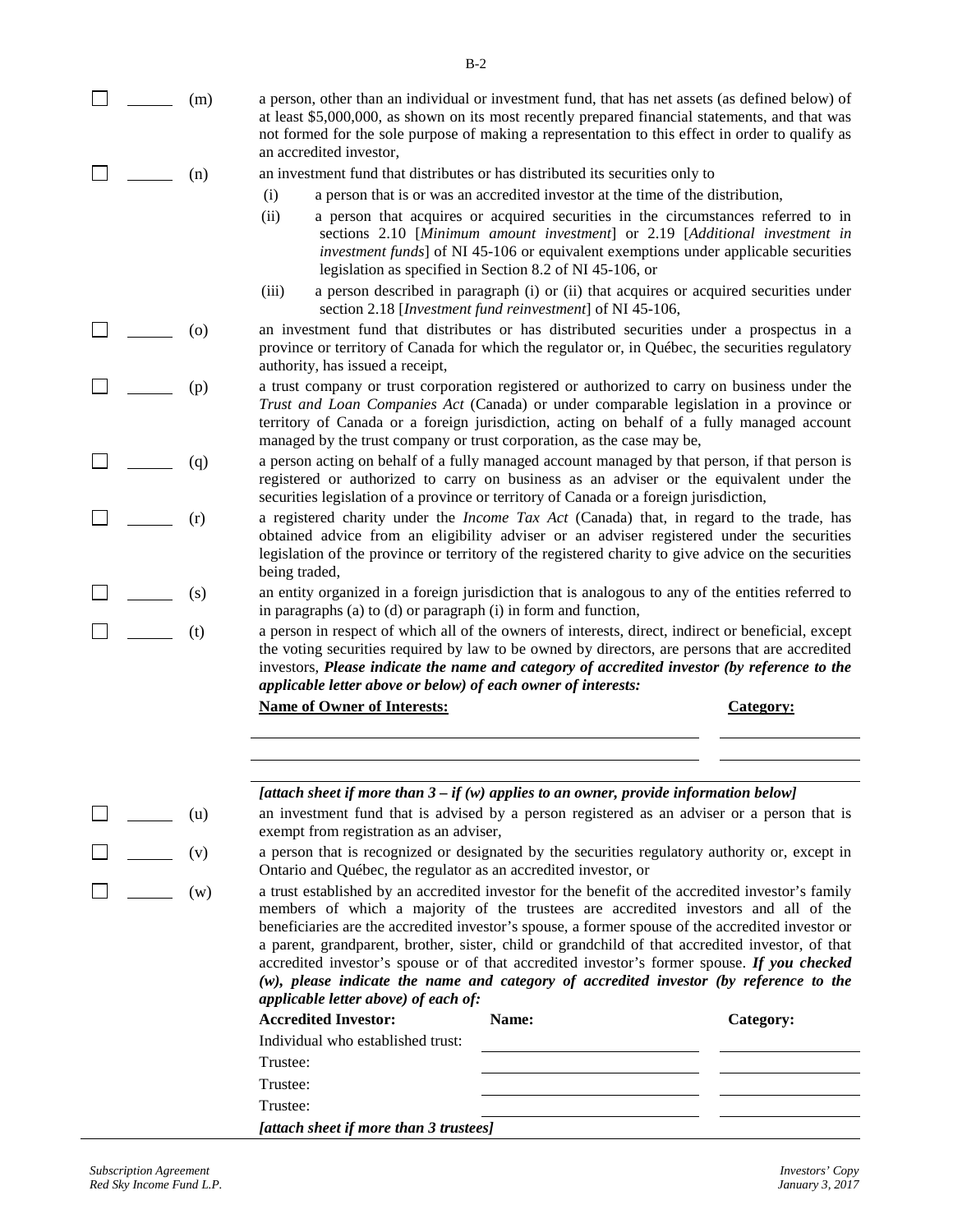### **Defined Terms:**

Certain terms used above are specifically defined by applicable securities legislation, regulation or rules, as follows:

### "**Canadian financial institution**" means:

- (i) an association governed by the *Cooperative Credit Associations Act* (Canada) or a central cooperative credit society for which an order has been made under section 473(1) of that Act, or
- (ii) a bank, loan corporation, trust company, trust corporation, insurance company, treasury branch, credit union, caisse populaire, financial services cooperative, or league that, in each case, is authorized by an enactment of Canada or a province or territory of Canada to carry on business in Canada or a province or territory of Canada;

"**company**" means any corporation, incorporated association, incorporated syndicate or other incorporated organization;

"**director**" means:

- (i) a member of the board of directors of a company or an individual who performs similar functions for a company, and
- (ii) with respect to a person that is not a company, an individual who performs functions similar to those of a director of a company;

#### "**eligibility adviser**" means:

- (i) a person that is registered as an investment dealer and authorized to give advice with respect to the type of security being distributed, and
- (ii) in Saskatchewan or Alberta, also means a lawyer who is a practicing member in good standing with a law society of a province or territory of Canada or a public accountant who is a member in good standing of an institute or association of chartered accountants, certified general accountants or certified management accountants in a province or territory of Canada provided that the lawyer or public accountant must not
	- (A) have a professional, business or personal relationship with the issuer, or any of its directors, executive officers, founders, or control persons, and
	- (B) have acted for or been retained personally or otherwise as an employee, executive officer, director, associate or partner of a person that has acted for or been retained by the issuer or any of its directors, executive officers, founders or control persons within the previous 12 months;

"**executive officer**" means, for an issuer, an individual who is:

- (i) a chair, vice-chair or president;
- (ii) vice-president in charge of a principal business unit, division or function including sales, finance or production; or
- (iii) performing a policy-making function in respect of the issuer;

"**financial assets**" means (i) cash, (ii) securities, and (iii) a contracts of insurance, deposits and evidences of deposit that are not a securities for the purposes of securities legislation (the value of the Subscriber's personal residence or other real estate is not included in the calculation of financial assets);

"**foreign jurisdiction**" means a country other than Canada or a political subdivision of a country other than Canada;

"**fully managed account**" means an account of a client for which a person makes the investment decisions if that person has full discretion to trade in securities for the account without requiring the client's express consent to a transaction;

"**individual**" means a natural person, but does not include a partnership, unincorporated association, unincorporated syndicate, unincorporated organization, trust or a natural person in his or her capacity as trustee, executor, administrator or other legal personal representative;

"**net assets**" means all of the Subscriber's assets minus all of his, her or its liabilities;

"**person**" includes:

- (i) an individual,
- (ii) a corporation,
- (iii) a partnership, trust, fund and an association, syndicate, organization or other organized group of persons, whether incorporated or not, and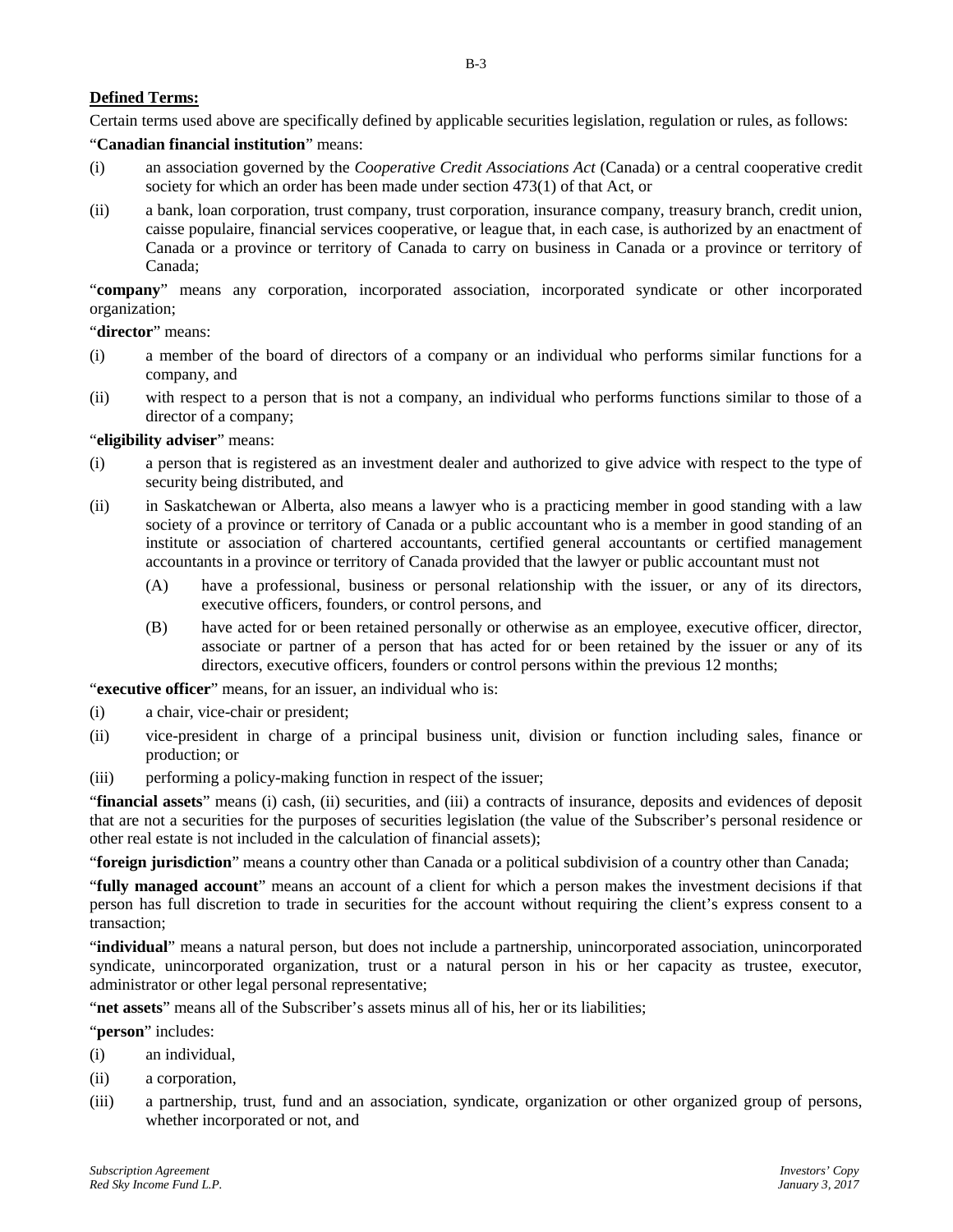(iv) an individual or other person in that person's capacity as a trustee, executor, administrator or personal or other legal representative;

## "**related liabilities**" means:

- (i) liabilities incurred or assumed for the purpose of financing the acquisition or ownership of financial assets, or
- (ii) liabilities that are secured by financial assets;

"**spouse**" means, an individual who,

- (i) is married to another individual and is not living separate and apart within the meaning of the *Divorce Act* (Canada), from the other individual,
- (ii) is living with another individual in a marriage-like relationship, including a marriage-like relationship between individuals of the same gender, or
- (iii) in Alberta, is an individual referred to in clause (i) or (ii), or is an adult interdependent partner within the meaning of the *Adult Interdependent Relationships Act* (Alberta);

"**subsidiary**" means an issuer that is **controlled** directly or indirectly by another issuer and includes a subsidiary of that subsidiary;

## **Control**

A person (first person) is considered to control another person (second person) if

- (i) the first person beneficially owns or directly or indirectly exercises control or direction over securities of the second person carrying votes which, if exercised, would entitle the first person to elect a majority of the directors of the second person, unless that first person holds the voting securities only to secure an obligation,
- (ii) the second person is a partnership, other than a limited partnership, and the first person holds more than 50% of the interests of the partnership, or
- (iii) the second person is a limited partnership and the general partner of the limited partnership is the first person.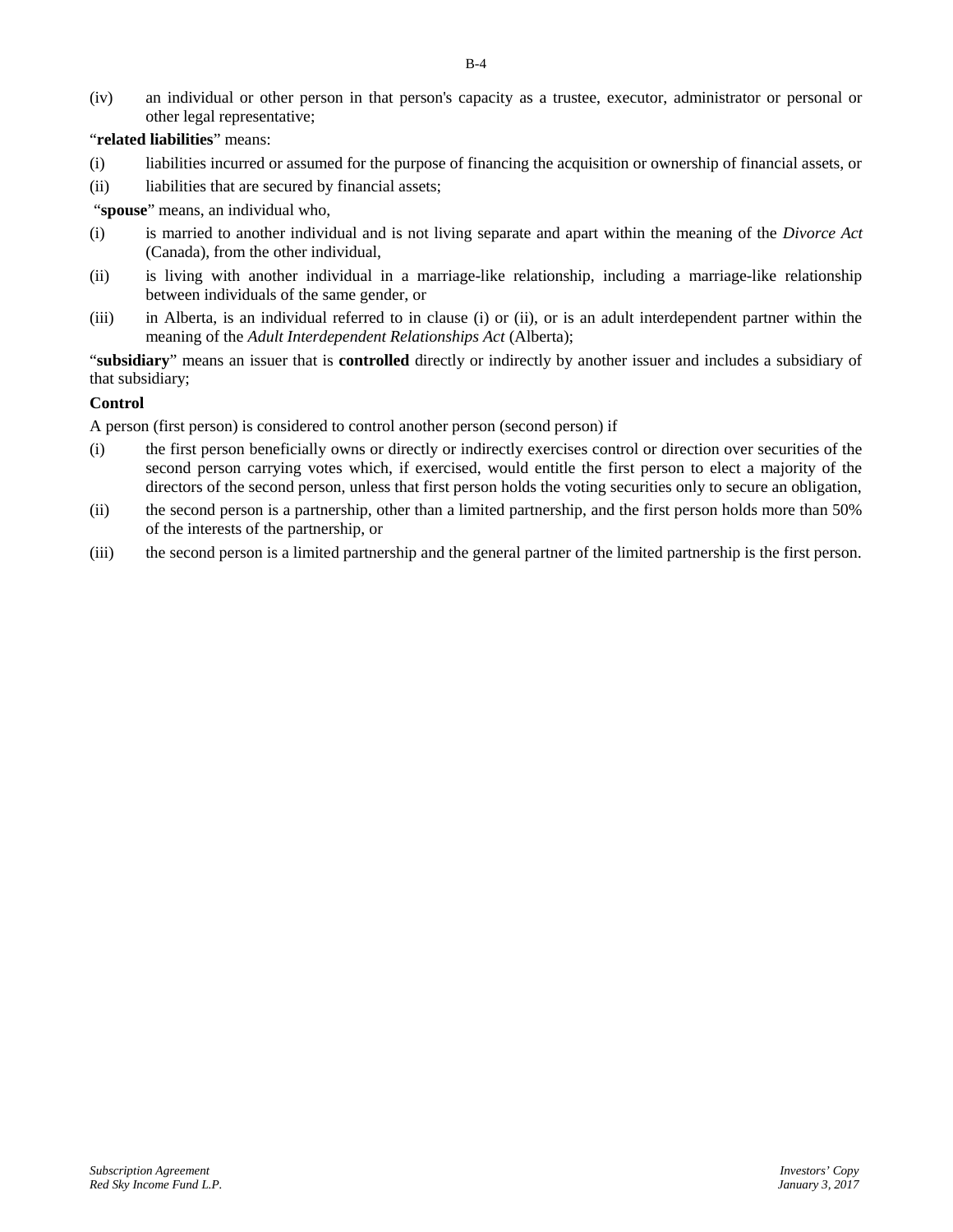## **SCHEDULE "B-1" / FORM 45-106F9**

# **FORM FOR CERTAIN INDIVIDUAL ACCREDITED INVESTORS**

# **WARNING!**

## **This investment is risky. Don't invest unless you can afford to lose all the money you pay for this investment.**

*[To be completed by Subscriber and his or her salesperson if Subscriber is an individual that is an accredited investor solely by virtue of being referred to in paragraphs (j), (k) and/or (l) of Schedule "B".]*

| <b>SECTION 1</b>                                                                                                                                                                                                                                                                                                                                                                                                                                                                                                                                                          |                                                   |                      |
|---------------------------------------------------------------------------------------------------------------------------------------------------------------------------------------------------------------------------------------------------------------------------------------------------------------------------------------------------------------------------------------------------------------------------------------------------------------------------------------------------------------------------------------------------------------------------|---------------------------------------------------|----------------------|
| About your investment<br>1.                                                                                                                                                                                                                                                                                                                                                                                                                                                                                                                                               |                                                   |                      |
| Type of securities: Limited Partnership Units                                                                                                                                                                                                                                                                                                                                                                                                                                                                                                                             |                                                   |                      |
| Purchased from Issuer: Yes                                                                                                                                                                                                                                                                                                                                                                                                                                                                                                                                                |                                                   |                      |
| <b>SECTIONS 2 TO 4 TO BE COMPLETED BY THE SUBSCRIBER</b>                                                                                                                                                                                                                                                                                                                                                                                                                                                                                                                  |                                                   |                      |
| <b>Risk acknowledgement</b><br>2.                                                                                                                                                                                                                                                                                                                                                                                                                                                                                                                                         |                                                   |                      |
| This investment is risky. Initial that you understand that:                                                                                                                                                                                                                                                                                                                                                                                                                                                                                                               |                                                   | <b>Your initials</b> |
| <b>Risk of loss</b> – You could lose your entire investment of $\$$                                                                                                                                                                                                                                                                                                                                                                                                                                                                                                       | [Insert amount appearing at the top of page S-8.] |                      |
| <b>Liquidity risk</b> – You may not be able to sell your investment quickly – or at all.                                                                                                                                                                                                                                                                                                                                                                                                                                                                                  |                                                   |                      |
| Lack of information – You may receive little or no information about your investment. [Note:<br>please read the Offering Memorandum of the Partnership delivered with this Subscription<br>Agreement and note the section entitled "Limited Partner Reporting".]                                                                                                                                                                                                                                                                                                          |                                                   |                      |
| Lack of advice – You will not receive advice from the salesperson about whether this investment<br>is suitable for you unless the salesperson is registered. The salesperson is the person who meets<br>with, or provides information to, you about making this investment. [Note: The Manager will only<br>accept a subscription from the Subscriber if the salesperson identified in section 5 below is a<br>dealing representative of the Manager or of another registered dealer.] To check whether the<br>salesperson is registered, go to www.aretheyregistered.ca. |                                                   |                      |
| <b>Accredited investor status</b><br>3.                                                                                                                                                                                                                                                                                                                                                                                                                                                                                                                                   |                                                   |                      |
| You must meet at least one of the following criteria to be able to make this investment. Initial the<br>statement that applies to you. (You may initial more than one statement.) The person identified in<br>section 6 is responsible for ensuring that you meet the definition of accredited investor. That<br>person, or the salesperson identified in section 5, can help you if you have questions about whether<br>you meet these criteria.                                                                                                                         |                                                   | <b>Your initials</b> |
| Your net income before taxes was more than \$200,000 in each of the 2 most recent calendar<br>years, and you expect it to be more than \$200,000 in the current calendar year. (You can find<br>your net income before taxes on your personal income tax return.) $(k)$                                                                                                                                                                                                                                                                                                   |                                                   |                      |
| Your net income before taxes combined with your spouse's was more than \$300,000 in each<br>of the 2 most recent calendar years, and you expect your combined net income before taxes to<br>be more than \$300,000 in the current calendar year. $(k)$                                                                                                                                                                                                                                                                                                                    |                                                   |                      |
| Either alone or with your spouse, you own more than \$1 million in cash and securities, after<br>$\bullet$<br>subtracting any debt related to the cash and securities. (j)                                                                                                                                                                                                                                                                                                                                                                                                |                                                   |                      |
| Either alone or with your spouse, you have net assets worth more than \$5 million. (Your net<br>assets are your total assets (including real estate) minus your total debt.) (I)                                                                                                                                                                                                                                                                                                                                                                                          |                                                   |                      |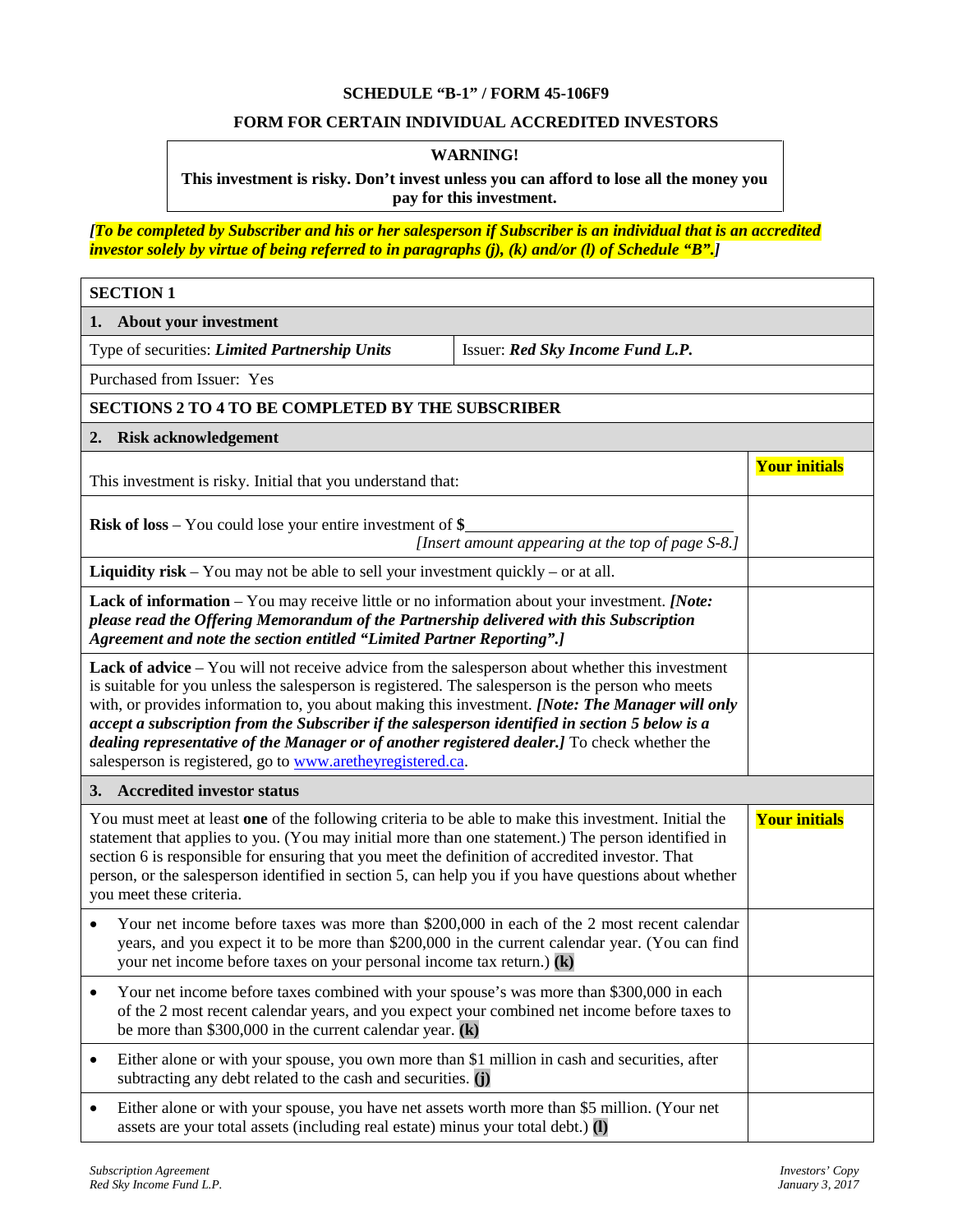| 4.                                                        | Your name and signature                                                                                                                                                                                                                                                            |  |       |
|-----------------------------------------------------------|------------------------------------------------------------------------------------------------------------------------------------------------------------------------------------------------------------------------------------------------------------------------------------|--|-------|
|                                                           | By signing this form, you confirm that you have read this form and you understand the risks of making this<br>investment as identified in this form. [Note: The information in sections 1, 5 and 6 must be completed before the<br>Subscriber completes and signs the form.]       |  |       |
|                                                           | First and last name (please print):                                                                                                                                                                                                                                                |  |       |
| Signature: X                                              |                                                                                                                                                                                                                                                                                    |  | Date: |
|                                                           | <b>SECTION 5 TO BE COMPLETED BY THE SALESPERSON</b>                                                                                                                                                                                                                                |  |       |
| 5.                                                        | <b>Salesperson information</b>                                                                                                                                                                                                                                                     |  |       |
|                                                           | [Instruction: The salesperson is the person who meets with, or provides information to, the purchaser with respect to<br>making this investment. That could include a representative of the Manager, a registrant or a person who is exempt<br>from the registration requirement.] |  |       |
|                                                           | First and last name of salesperson (please print):                                                                                                                                                                                                                                 |  |       |
| Telephone:<br>Email:                                      |                                                                                                                                                                                                                                                                                    |  |       |
| Name of firm (if registered):                             |                                                                                                                                                                                                                                                                                    |  |       |
|                                                           | <b>SECTION 6 TO BE COMPLETED BY THE ISSUER OR SELLING SECURITY HOLDER</b>                                                                                                                                                                                                          |  |       |
| 6.                                                        | For more information about this investment, please contact:                                                                                                                                                                                                                        |  |       |
| Toronto, ON M5X 1E4<br>Attention:<br>Email:<br>Telephone: | Red Sky Capital Management Ltd.<br>130 King Street West, Suite 2210<br><b>Timothy Lazaris</b><br>President and Chief Executive Officer<br>tim@redskycm.com<br>416-642-2209                                                                                                         |  |       |
|                                                           | For more information about prospectus exemptions, contact your local securities regulator. You can find<br>contact information at www.securities-administrators.ca.                                                                                                                |  |       |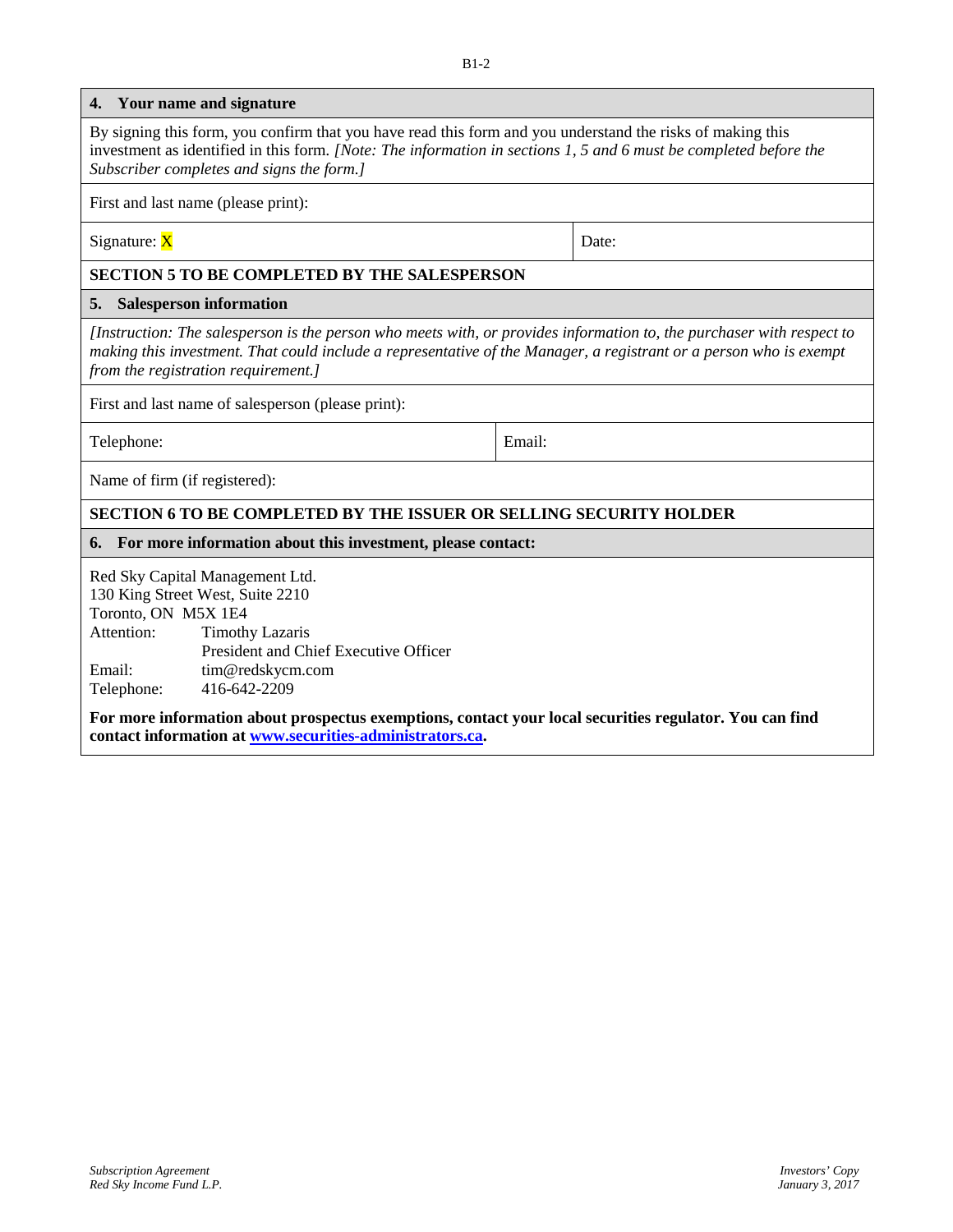# **SCHEDULE "C" CERTIFICATE OF SUBSCRIBER'S AGENT**

### *[To be completed if the Subscriber is a client of another registered dealer or of another adviser with full discretionary authority (the "Subscriber's Agent").]*

By submitting this completed Subscription Agreement to the Manager, the Subscriber's Agent hereby acknowledges and confirms that it has fulfilled all relevant "know-your-client" and suitability obligations that it owes to the Subscriber and all identification and investor information collection obligations under anti-money laundering and anti-terrorist financing legislation. The Subscriber's Agent also agrees to provide any information requested by the Manager to assist it in discharging its obligations under such laws. Specifically, the Subscriber's Agent represents that:

- (i) it has delivered a copy of the Offering Memorandum and Limited Partnership Agreement to the Subscriber:
- (ii) if the Subscriber has completed Schedule "B", it has taken appropriate steps to ensure that the Subscriber is an accredited investor;
- (iii) it does not keep anonymous accounts or accounts in obviously fictitious names;
- (iv) it has identified, verified and recorded the identity of the Subscriber as required by anti-money laundering and antiterrorist financing legislation in Canada;
- (v) in the event that it is unable to verify the identity of the underlying Subscriber, it will inform the Manager as soon as it is reasonably practicable, if permitted by law;
- (vi) it has verified the Subscriber's source of funds to the best of its knowledge and it is not aware and has no reason to suspect that such funds have been derived from any illegal activities;
- (vii) it will maintain all necessary records on transactions for the Subscriber and it will keep records on client identification, account files and business correspondence relating to the Subscriber for at least seven (7) years after the Subscriber's account is closed; and
- (viii) it will provide supporting documentation to the Manager on file relating to the Subscriber if requested by the Manager.

Furthermore, if the Subscriber's Agent checks the following box "Yes", the Subscriber's Agent also represents and warrants that it is a Reporting Canadian Financial Institution, and will comply with all necessary due diligence obligations, under FATCA and the IGA (as defined on page S-6) with respect to the Subscriber as a client, will advise the Manager if the Subscriber is a U.S. Person for the purposes of FATCA and will provide to the Manager information regarding the Subscriber as the Manager may reasonably request from time to time.

Yes the Subscriber's Agent will comply (and the Subscriber need not complete Schedule "H") No (the Subscriber must complete **Schedule "H"**)

Agent's GIIN:

| Name of Subscriber's Agent and Dealer/Adviser Number | Signature of Subscriber's Agent     |
|------------------------------------------------------|-------------------------------------|
|                                                      | Date:                               |
| Name of Account Representative and Rep Number        |                                     |
|                                                      | Is this a dealer fee-based account? |
| Firm NRD Number                                      | Yes<br>N <sub>0</sub>               |

The Subscriber hereby acknowledges that the Subscriber's Agent may receive a trailing commission in respect of the Units purchased by the Subscriber.

The Subscriber agrees to provide information to the Manager as it may request from time to time for the purpose of complying with applicable securities laws and AML even though the Manager may be relying on Subscriber's Agent to collect such information at first instance. The Subscriber hereby authorizes the Manager (i) to provide information to the Subscriber's Agent regarding the Subscriber's Unitholdings from time to time and (ii) to rely on and accept instructions from the Subscriber's Agent on the Subscriber's behalf in connection with subsequent purchases, redemptions and transfers of Units and agrees to indemnify each of the Partnership and the Manager against all losses, claims, costs, expenses and damages or liabilities which it may suffer or incur arising from the reliance of the Manager on any improper instructions provided by the Subscriber's Agent.

Signature of Subscriber

**X**

**If the Subscriber and the Subscriber's Agent complete this Schedule "C", the Subscriber DOES NOT need to complete Schedule "D", Schedule "E", Schedule "F" or Schedule "G".**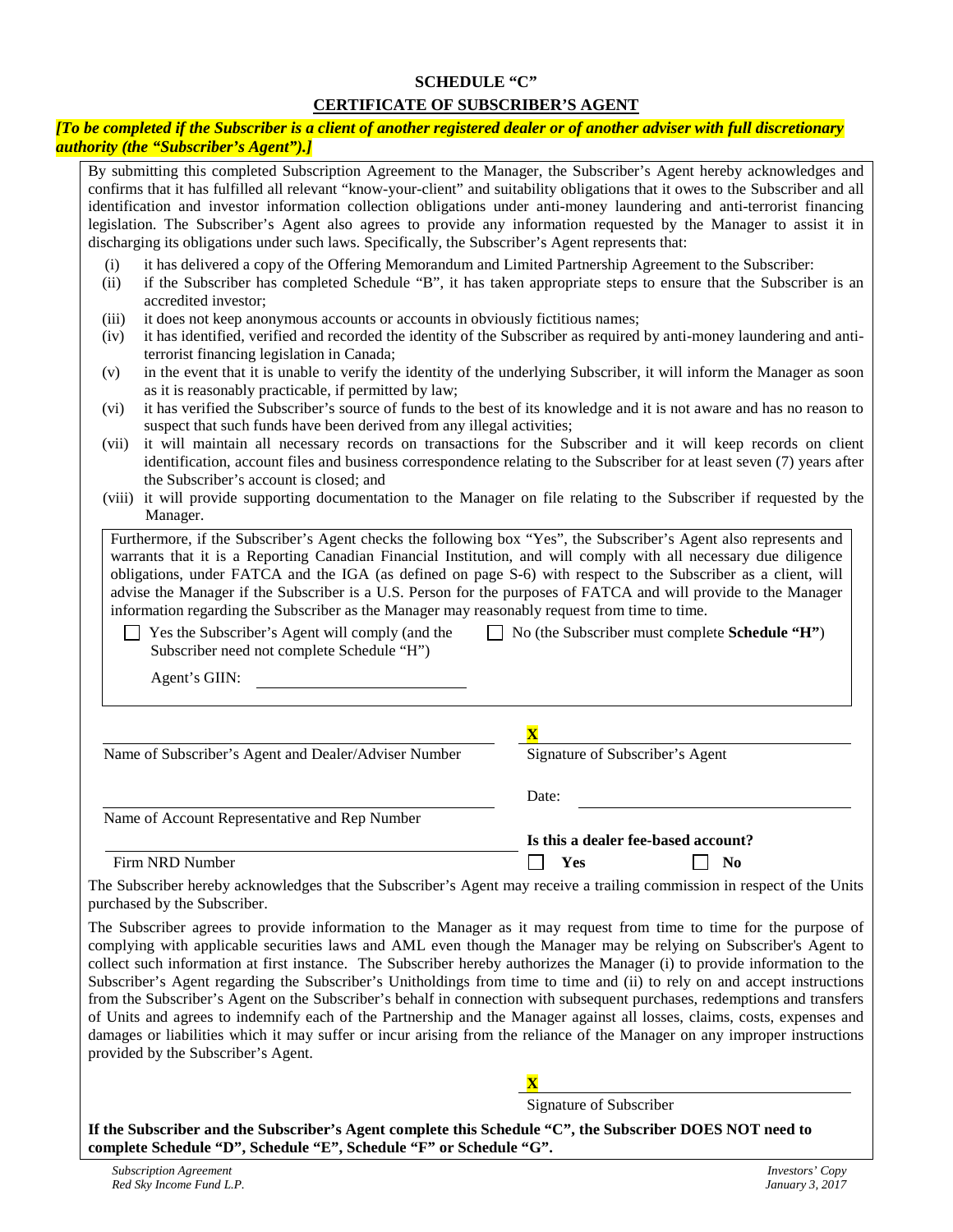## **SCHEDULE "D" ADDITIONAL KNOW-YOUR-CLIENT INFORMATION**

*[To be completed and initialled by Subscriber if purchasing Units directly from the Manager (unless the Subscriber is a registered firm, a Canadian financial institution or a Schedule III bank, or is otherwise a permitted client that has completed Schedule "E").]*

| <b>Annual Income</b><br>(average past two years)                                                                                                                                                                      | <b>Net Assets</b>                                                                                                                                                                                                                                                                                                                                                                    | <b>Investable Assets</b><br>(non-RRSP)                                                                                                             |
|-----------------------------------------------------------------------------------------------------------------------------------------------------------------------------------------------------------------------|--------------------------------------------------------------------------------------------------------------------------------------------------------------------------------------------------------------------------------------------------------------------------------------------------------------------------------------------------------------------------------------|----------------------------------------------------------------------------------------------------------------------------------------------------|
| Under \$100,000<br>\$100,000-\$199,999<br>\$200,000-\$299,999<br>\$300,000-\$499,999<br>\$500,000 or over<br>Spouse's Annual Income: \$                                                                               | Under \$100,000<br>\$100,000-\$299,999<br>\$300,000-\$999,999<br>\$1,000,000-\$4,999,999<br>\$5,000,000 or over<br>Spouse's Net Assets: \$                                                                                                                                                                                                                                           | Under \$100,000<br>\$100,000-\$299,999<br>\$300,000-\$999,999<br>\$1,000,000-\$4,999,999<br>\$5,000,000 or over<br>Spouse's Investable Assets: \$_ |
| <b>Investment Knowledge</b><br>(please choose only one)                                                                                                                                                               | <b>Knowledge of Alternative</b><br><b>Investment Products</b><br>Subscriber is invested in other                                                                                                                                                                                                                                                                                     | <b>Other Investments Held</b>                                                                                                                      |
| High/Expert<br>Good<br>Limited<br>Nil                                                                                                                                                                                 | alternative investment products?<br>Yes<br>N <sub>o</sub>                                                                                                                                                                                                                                                                                                                            | <b>Bonds</b><br><b>Mutual Funds</b><br>Mortgages<br><b>Term Deposits</b>                                                                           |
| <b>Investment Knowledge</b><br>on the advice of others.<br>common shares, as well as a basic understanding of the degree of risk and reward inherent in these types of securities.<br>types of investment securities. | Limited - you have only invested in simple securities such as savings bonds or well-known common shares largely based<br>Good – you have either traded in or have some knowledge of the basic characteristics of both fixed income securities and<br>$\text{High/Expert} -$ you have a good business background, follow the markets regularly and have traded in and understand most | <b>Stocks</b><br><b>Real Estate</b><br>Approximate value of other investments<br>$\text{held: } \$\$                                               |
| <b>Investment Objectives (of this</b><br>investment)                                                                                                                                                                  | <b>Risk Tolerance</b>                                                                                                                                                                                                                                                                                                                                                                | Liquidity                                                                                                                                          |
| (check all that apply)<br>Safety<br>Income<br><b>Balanced</b><br>Growth<br>Aggressive Growth                                                                                                                          | Low<br>Moderate<br>High<br><b>Risk Tolerance</b><br>Low - safety of capital with an expectation of small return.<br>Moderate - moderate asset fluctuation but with higher return<br>or potential losses.<br>High – higher fluctuations with significant potential for loss<br>or gain.                                                                                               | Subscriber needs instant access to their<br>investment:<br>Yes<br>N <sub>o</sub>                                                                   |
| Is the Subscriber an insider (as defined in Schedule "E") of a reporting<br>issuer or other issuer whose securities are publicly traded?                                                                              |                                                                                                                                                                                                                                                                                                                                                                                      | Yes<br>N <sub>o</sub>                                                                                                                              |
| If Yes, provide name(s) of issuer(s):<br><b>Source of Subscription Funds:</b><br>Sale of other investment                                                                                                             | Savings<br><b>Borrowed</b>                                                                                                                                                                                                                                                                                                                                                           | Other: (please specify)                                                                                                                            |
| The purpose of this investment is:<br>short term investment only<br>other (please specify):                                                                                                                           | investment for retirement<br>investment for a group plan                                                                                                                                                                                                                                                                                                                             | children's education fund<br>investment of retained earnings                                                                                       |
| The intended length of investment:                                                                                                                                                                                    | $\Box$<br>number of years: _______, or                                                                                                                                                                                                                                                                                                                                               | undetermined at this time<br>$\overline{\phantom{a}}$                                                                                              |
|                                                                                                                                                                                                                       |                                                                                                                                                                                                                                                                                                                                                                                      | <b>Subscriber Initials:</b>                                                                                                                        |
| Notes:                                                                                                                                                                                                                | <b>Reviewed By:</b><br><b>Initials:</b>                                                                                                                                                                                                                                                                                                                                              | (Manager Only)                                                                                                                                     |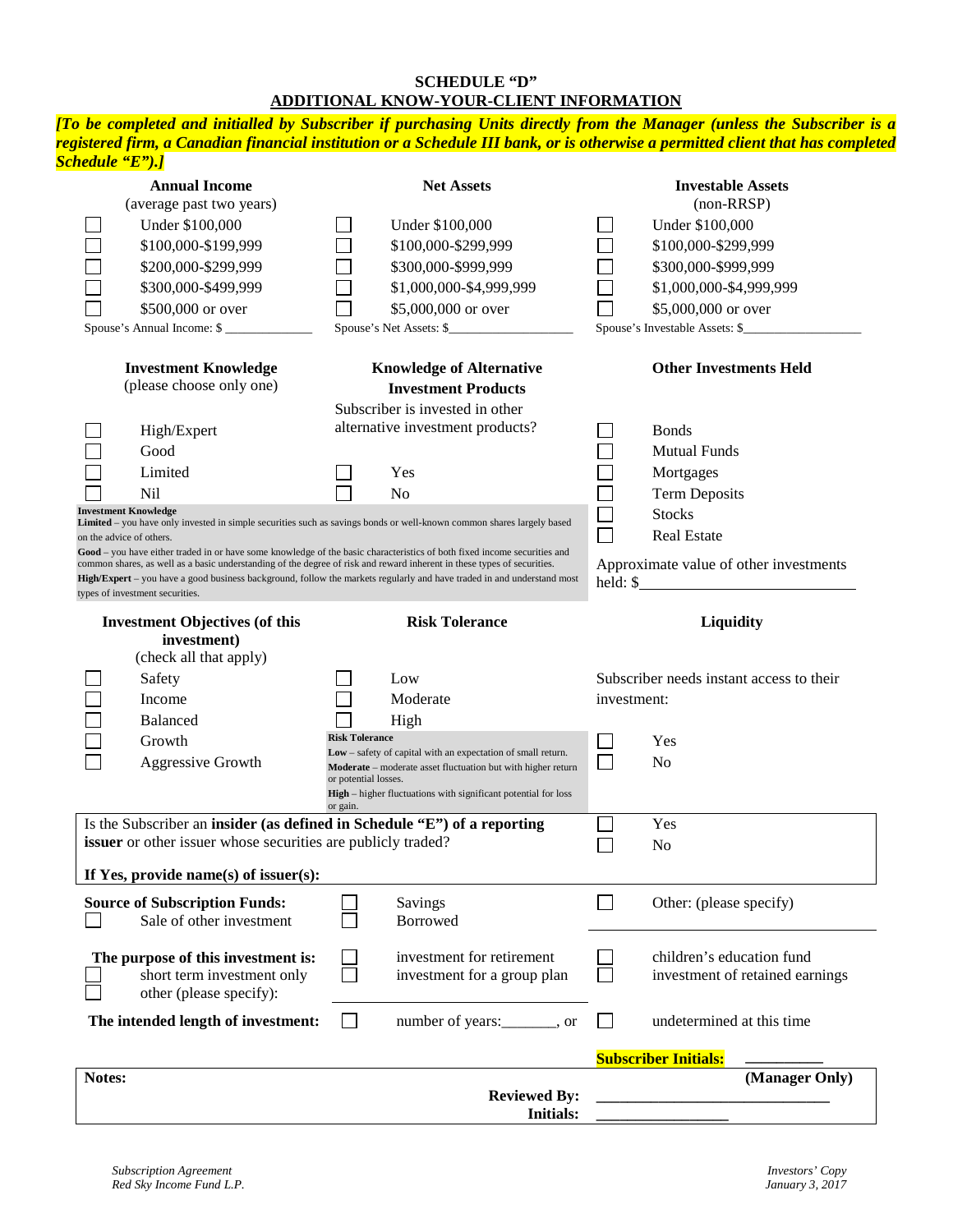### **SCHEDULE "E"**

### **PERMITTED CLIENT SUITABILITY WAIVER**

*[To be completed, initialled and signed by the Subscriber if purchasing Units directly from the Manager and the Subscriber is a Permitted Client that does not wish to provide the know-your-client information set out in Schedule "D":]*

#### **TO:** Red Sky Capital Management Ltd. (the "**Manager**")

In connection with the purchase by the undersigned purchaser (the "**Subscriber**") of units of Red Sky Income Fund L.P. (the "**Partnership**"), the Subscriber (or the signatory on behalf of the Subscriber) certifies for the benefit of the Manager that the Subscriber is a permitted client within the meaning of National Instrument 31-103 – *Registration Requirements, Exemptions and Ongoing Registrant Obligations* ("**NI 31- 103**"), and hereby (i) waives the Manager's obligation to determine suitability of the Subscriber's investment in the Partnership in accordance with section 13.3 of NI 31-103 and (ii) unless the Subscriber is an individual, acknowledges that the Manager is not obligated to provide all of the disclosure and reporting required by Part 14 of NI 31-103 or to provide an independent dispute resolution service. Specifically, the Subscriber is:

### **PLEASE CHECK THE BOX OF THE APPLICABLE CATEGORY AND INITIAL:**

|  |  |  |  |  | (a) a Canadian financial institution or a Schedule III bank; |  |  |  |  |
|--|--|--|--|--|--------------------------------------------------------------|--|--|--|--|
|--|--|--|--|--|--------------------------------------------------------------|--|--|--|--|

- \_\_\_\_\_ (b) the Business Development Bank of Canada incorporated under the Business *Development Bank of Canada Act* (Canada);
- $\Box$  (c) a subsidiary of any person or company referred to in paragraph (a) or (b), if the person or company owns all of the voting securities of the subsidiary, except the voting securities required by law to be owned by directors of the subsidiary;
- $\Box$  (d) a person or company registered under the securities legislation of a jurisdiction of Canada as an adviser, investment dealer, mutual fund dealer or exempt market dealer;
- $\Box$   $\Box$  (e) a pension fund that is regulated by either the federal Office of the Superintendent of Financial Institutions or a pension commission or similar regulatory authority of a jurisdiction of Canada or a wholly-owned subsidiary of such a pension fund;
- $\Box$   $\Box$  (f) an entity organized in a foreign jurisdiction that is analogous to any of the entities referred to in paragraphs (a) to (e);
- \_\_\_\_\_ (g) the Government of Canada or a jurisdiction of Canada, or any Crown corporation, agency or wholly-owned entity of the Government of Canada or a jurisdiction of Canada;
- \_\_\_\_\_ (h) any national, federal, state, provincial, territorial or municipal government of or in any foreign jurisdiction, or any agency of that government;
- $\Box$   $\Box$  (i) a municipality, public board or commission in Canada and a metropolitan community, school board, the Comité de gestion de la taxe scolaire de l'île de Montréal or an intermunicipal management board in Québec;
- **\_\_\_\_\_** (j) a trust company or trust corporation registered or authorized to carry on business under the *Trust and Loan Companies Act* (Canada) or under comparable legislation in a jurisdiction of Canada or a foreign jurisdiction, acting on behalf of a managed account managed by the trust company or trust corporation, as the case may be;
- **\_\_\_\_\_** (k) a person or company acting on behalf of a managed account managed by the person or company, if the person or company is registered or authorized to carry on business as an adviser or the equivalent under the securities legislation of a jurisdiction of Canada or a foreign jurisdiction;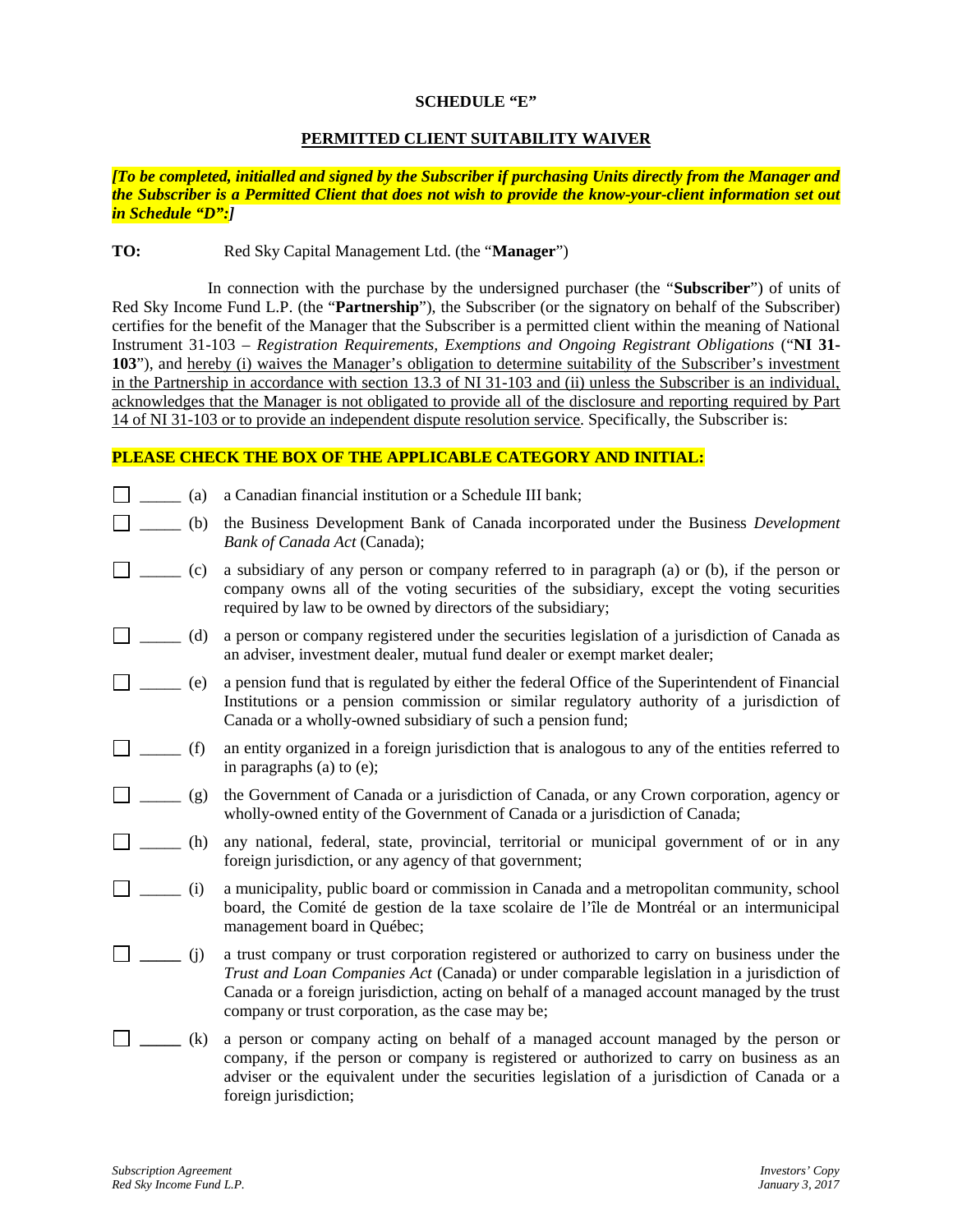|  |  | an investment fund if one or both of the following apply: |  |
|--|--|-----------------------------------------------------------|--|
|--|--|-----------------------------------------------------------|--|

- (i) the fund is managed by a person or company registered as an investment fund manager under the securities legislation of a jurisdiction of Canada;
- (ii) the fund is advised by a person or company authorized to act as an adviser under the securities legislation of a jurisdiction of Canada;
- **\_\_\_\_\_** (m) in respect of a dealer, a registered charity under the *Income Tax Act* (Canada) that obtains advice on the securities to be traded from an eligibility adviser, as defined in section 1.1 of NI 45-106, or an adviser registered under the securities legislation of the jurisdiction of the registered charity;
- \_\_\_\_\_ (n) in respect of an adviser, a registered charity under the *Income Tax Act* (Canada) that is advised by an eligibility adviser, as defined in section 1.1 of NI 45-106, or an adviser registered under the securities legislation of the jurisdiction of the registered charity;
- \_\_\_\_\_ **(o) an individual who beneficially owns financial assets (as defined in Schedule "B") having an aggregate realizable value that, before taxes but net of any related liabilities, exceeds \$5 million;**
- $\Box$  \_\_\_\_\_ (p) a person or company that is entirely owned by an individual or individuals referred to in paragraph (o), who holds the beneficial ownership interest in the person or company directly or through a trust, the trustee of which is a trust company or trust corporation registered or authorized to carry on business under the *Trust and Loan Companies Act* (Canada) or under comparable legislation in a jurisdiction of Canada or a foreign jurisdiction;
- \_\_\_\_\_ **(q) a person or company, other than an individual or an investment fund, that has net assets (as defined in Schedule "B") of at least \$25 million as shown on its most recently prepared financial statements;**
- $\Box$   $\Box$  (r) a person or company that distributes securities of its own issue in Canada only to persons or companies referred to in paragraphs (a) to (q);

*This next question must be answered by Permitted Clients other than registered firms, Canadian financial institutions (as defined in Schedule "B") and Schedule III banks:*

| Is the Subscriber an insider <sup>*</sup> of a reporting issuer or other issuer | Yes  |
|---------------------------------------------------------------------------------|------|
| whose securities are publicly traded?                                           | - No |

## **If Yes, provide name(s) of issuer(s):**

\* An "**insider**" includes:

- (1) a director or officer of an issuer;
- (2) a director or officer of a person who or company that is itself an insider or subsidiary of an issuer; and
- (3) a person or company that has:
	- (A) beneficial ownership of, or control or direction over, directly or indirectly; or
	- (B) a combination of beneficial ownership of and control or direction over, directly or indirectly;

securities of an issuer carrying more than 10% of the voting rights attached to all the issuer's outstanding voting securities, excluding, for the purpose of the calculation of the percentage held, any securities held by the person or company as underwriter in the course of a distribution.

| Signature: <b>X</b> |  |
|---------------------|--|
| Name of Subscriber: |  |

Date:

 $\Box$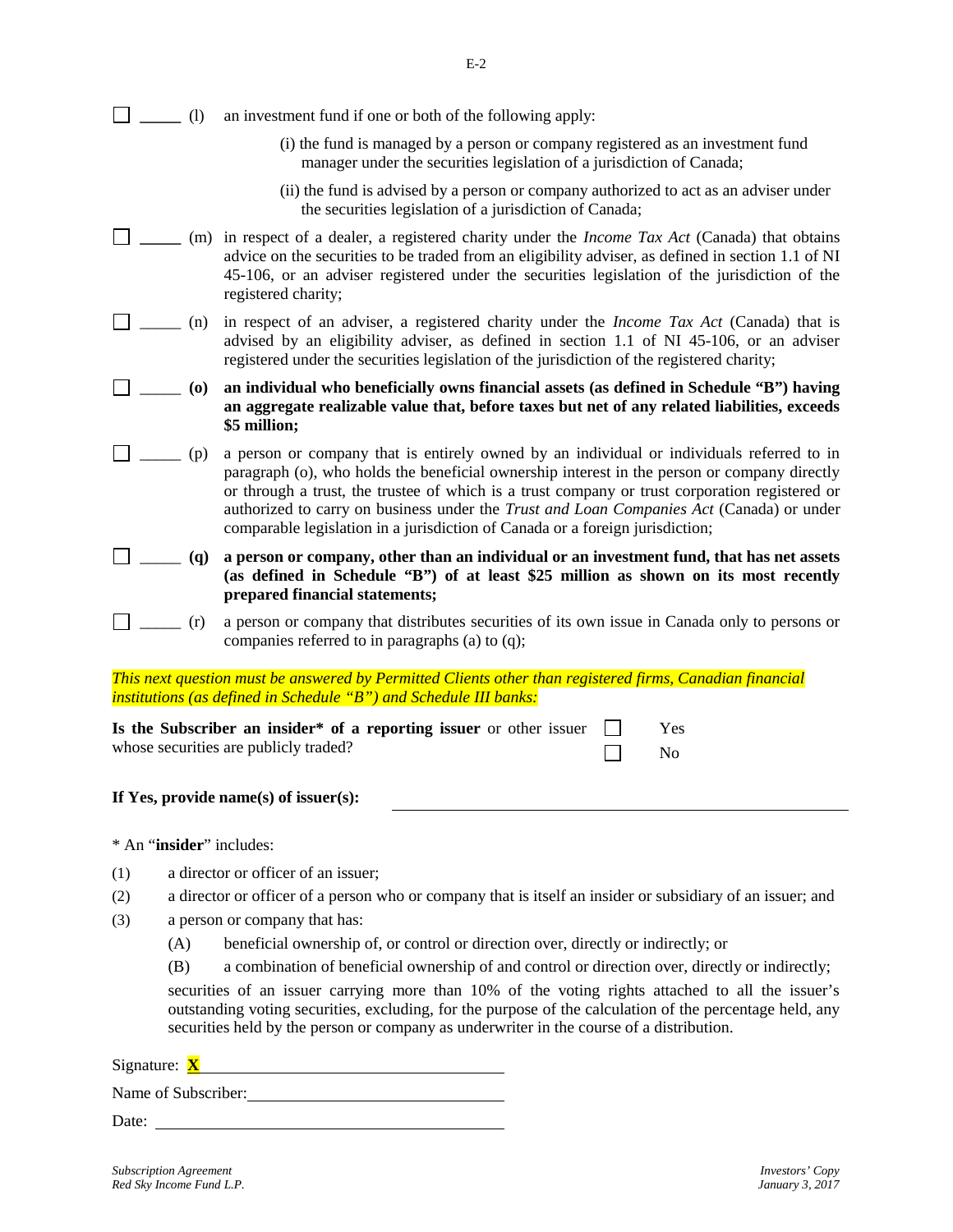### **SCHEDULE "F"**

## **ENTITY CERTIFICATE**

*[To be completed and signed by Subscriber if purchasing Units directly from the Manager and the Subscriber is not an individual:]*

**TO:** Red Sky Capital Management Ltd. (the "**Manager**") **RE:** Subscription for Units of Red Sky Income Fund L.P. (the "**Partnership**")

I, **[***Name of Signatory***]**,

of **[***Name of Entity***]** (the "**Entity**"), do hereby certify for and on behalf of the Entity, but without personal liability, to the best of my knowledge, as follows:

*[NOTE: If the Subscriber has previously provided the following information in connection with a prior purchase of Units of the Partnership or of interests in another investment fund managed by the Manager, and there has been no change to the information previously provided, simply check the box at the bottom of this Schedule "F" and sign without completing items 1 to 8.]*

| I am the | [Title] of the Entity, and                                                                       |
|----------|--------------------------------------------------------------------------------------------------|
|          | as such have knowledge of the matters certified to herein and have the power to bind the Entity; |

2. the primary business of the Entity is:

3. the Entity is not insolvent and no acts or proceedings have been taken by or against the Entity or are pending in connection with the Entity, and the Entity is not in the course of, and has not received any notice or other communications, in each case, in respect of, any amalgamation, dissolution, liquidation, insolvency, bankruptcy or reorganization involving the Entity, or for the appointment of a receiver, administrator, administrative receiver, trustee or similar officer with respect to all or any of its assets or revenues or of any proceedings to cancel its constating certificate or declaration or to otherwise terminate its existence or of any situation which, unless remedied, would result in such cancellation or termination;

4. the Entity has not failed to file such returns, pay such taxes, or take such steps as may constitute grounds for the cancellation or forfeiture of its certificate, declaration or existence;

5. attached to this certificate are true copies of the articles of incorporation and by-laws, declaration of trust, partnership agreement and/or other constating documents of the Entity (plus, in the case of a corporation, a certificate of corporate status or other record that confirms the corporation's existence, for example, a record that has to be filed annually under provincial securities legislation, the corporation's published annual report signed by an independent audit firm, a letter or a notice of assessment for a corporation from a municipal, provincial, territorial or federal government received within the past 12 months);

6. the name(s) of the current director(s) or managing partner(s), or the name(s) and address(es) of the current trustee(s), of the Entity are listed below: *[Insert Names and Addresses – attach separate sheet if necessary]*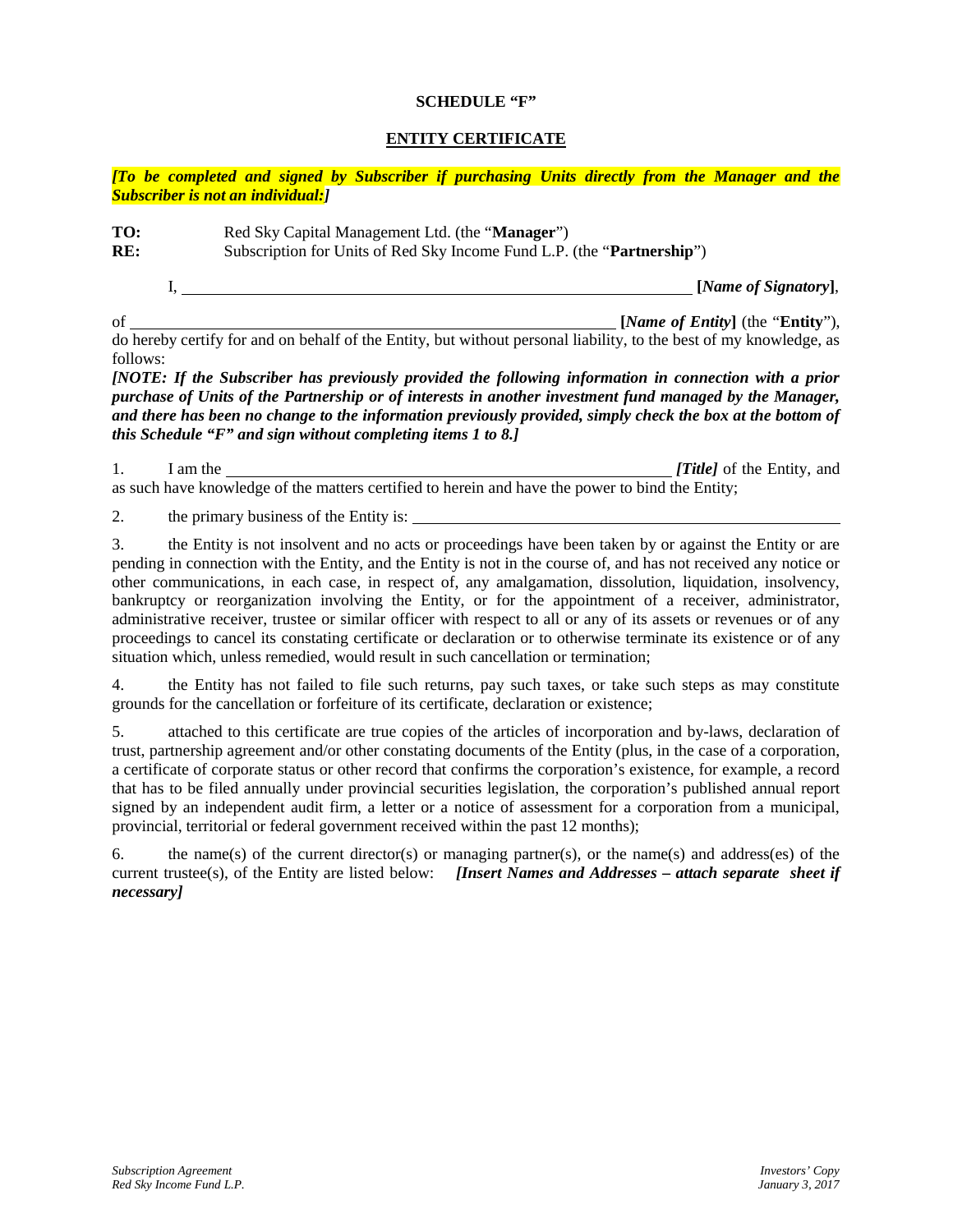- 7. the name and address of each individual who
	- in the case of an Entity that is a corporation, owns or controls directly or indirectly (i) 25% or more of the voting shares of the corporation or (ii) 25% or more of the total equity of the corporation,
	- in the case of an Entity that is a trust, is a settlor or a beneficiary, and
	- in the case of any other Entity, owns or controls directly or indirectly 25% or more of the interests in the Entity or otherwise exercises control over the affairs of the Entity

are listed below: *[Insert Names and Addresses – attach separate sheet if necessary, together with documentary evidence of ownership]*

8. the names, titles and signatures of individuals who have the power to provide instructions to the Manager on behalf of the Subscriber are as follows:

| <b>Name</b> | <b>Title</b> | <b>Signature</b> |
|-------------|--------------|------------------|
|             |              |                  |
|             |              |                  |
|             |              |                  |
|             |              |                  |

**[A Schedule "G" (including Schedule "G-1", if applicable) must be completed for each individual authorized to provide instructions, however if there are more than three such persons, a Schedule "G" (including Schedule "G-1", if applicable) need only be completed by three of them (including the individual signing this certificate).]**

**\_\_\_\_\_\_\_\_\_\_\_\_\_\_\_\_\_\_\_\_\_\_\_\_\_\_\_ \_\_\_\_\_\_\_\_\_\_\_\_\_\_\_\_\_\_\_\_\_\_\_\_\_\_\_ \_\_\_\_\_\_\_\_\_\_\_\_\_\_\_\_\_\_\_\_\_\_\_\_\_\_\_**

**Check the following box if the above information has already been provided in connection with a prior purchase of Units of the Partnership or of interests in another investment fund managed by the Manager and there has been no change to the information previously provided:**

Date of previous subscription:

Name of other fund, if applicable:

 $\Box$ 

**SIGNED** at  $\frac{[Insert\,City]}{[Insert\,City]}$  this  $\frac{day}{dy}$  of  $\frac{20}{x}$ .

**X** Name:

Title<sup>.</sup>

I have authority to bind the Entity.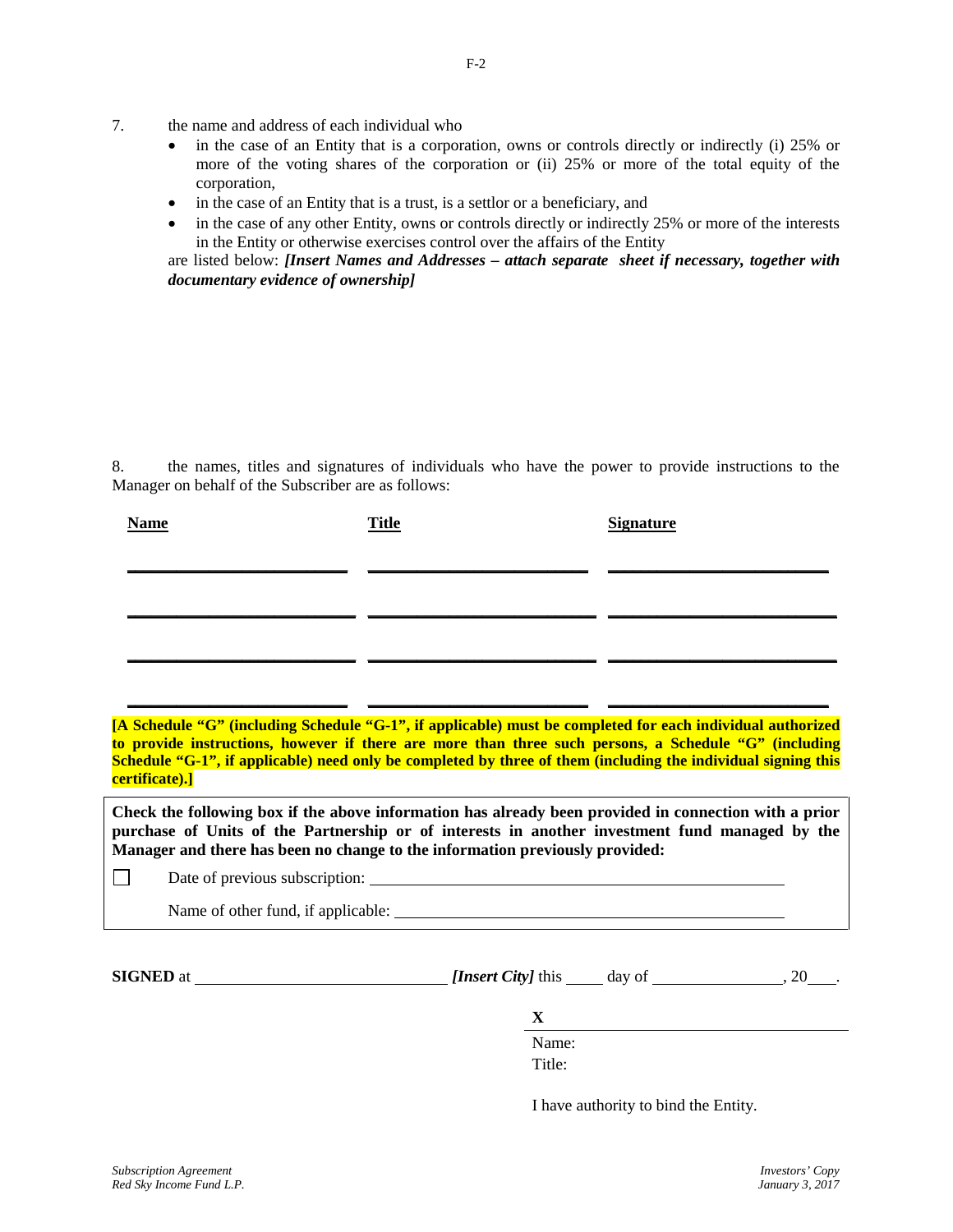#### **SCHEDULE "G"**

### **INDIVIDUAL IDENTIFICATION**

*[To be completed and signed by Subscriber (if an individual), or by individual signatories signing on behalf of the Subscriber, if the Subscriber is purchasing Units directly from the Manager and has not previously invested in the Partnership or other investment fund managed by the Manager.]*

#### **TO:** Red Sky Capital Management Ltd. (the "**Manager**")

In order to assist the Manager in discharging client identification obligations under anti-money laundering and antiterrorism legislation, the Subscriber, if an individual, or each signatory, if the Subscriber is not an individual, either:

### **[check Option 1, 2 or 3 and bring or attach necessary documentation]**

**Option 1**

The individual has attended in person before an officer or employee of the Manager and has produced and allowed the Manager to make a photocopy of one of the following valid and current government-issued photo identification documents: *[check one]*

 $\Box$  driver's license; or  $\Box$  passport; or

other acceptable government-issued photo identity document, namely

*[describe document]*

in the name of *<i>individual name* 

| [To be completed by Manager:] |                                |
|-------------------------------|--------------------------------|
| Name of Individual:           |                                |
| Document No.                  |                                |
| Place of Issue:               | [city, province, country]      |
| Date of Expiry:               | [document must NOT be expired] |
| Examined by:                  | [name of employee of Manager]  |
| Date:                         |                                |
|                               |                                |

#### **Option 2**

 $\Box$ 

 $\Box$ 

The individual has not attended in person and hereby authorizes the Manager to utilize information provided by the Subscriber to conduct a credit file search in order to comply with legal requirements and in this regard has completed **Schedule "G-1"**.

#### **Option 3**

The individual has not attended in person and hereby attaches the following original\* documents from separate reliable and independent sources *[check two of the following boxes and bring or attach necessary documentation]*:

- $\Box$ Document or information from a reliable source that contains the individual's **name and date of birth** (eg. CPP statement of contributions, original birth certificate, marriage certificate, insurance documents); and/or
- $\Box$ Document or information from a reliable source that contains the individual's **name and address** (eg. CRA notice of assessment, T4, utility bill); and/or
- $\Box$ Document or information that contains the individual's **name and confirms that he or she has a deposit, credit card or other loan account with a financial entity** (eg. credit card statement, bank statement)

*\*Note: To be an original document for this purpose, the document can be an original paper or electronic document, but cannot be photocopied, faxed or digitally scanned.*

- **Signature**: **X**
- **Date**:

*Subscription Agreement Investors' Copy Red Sky Income Fund L.P. January 3, 2017*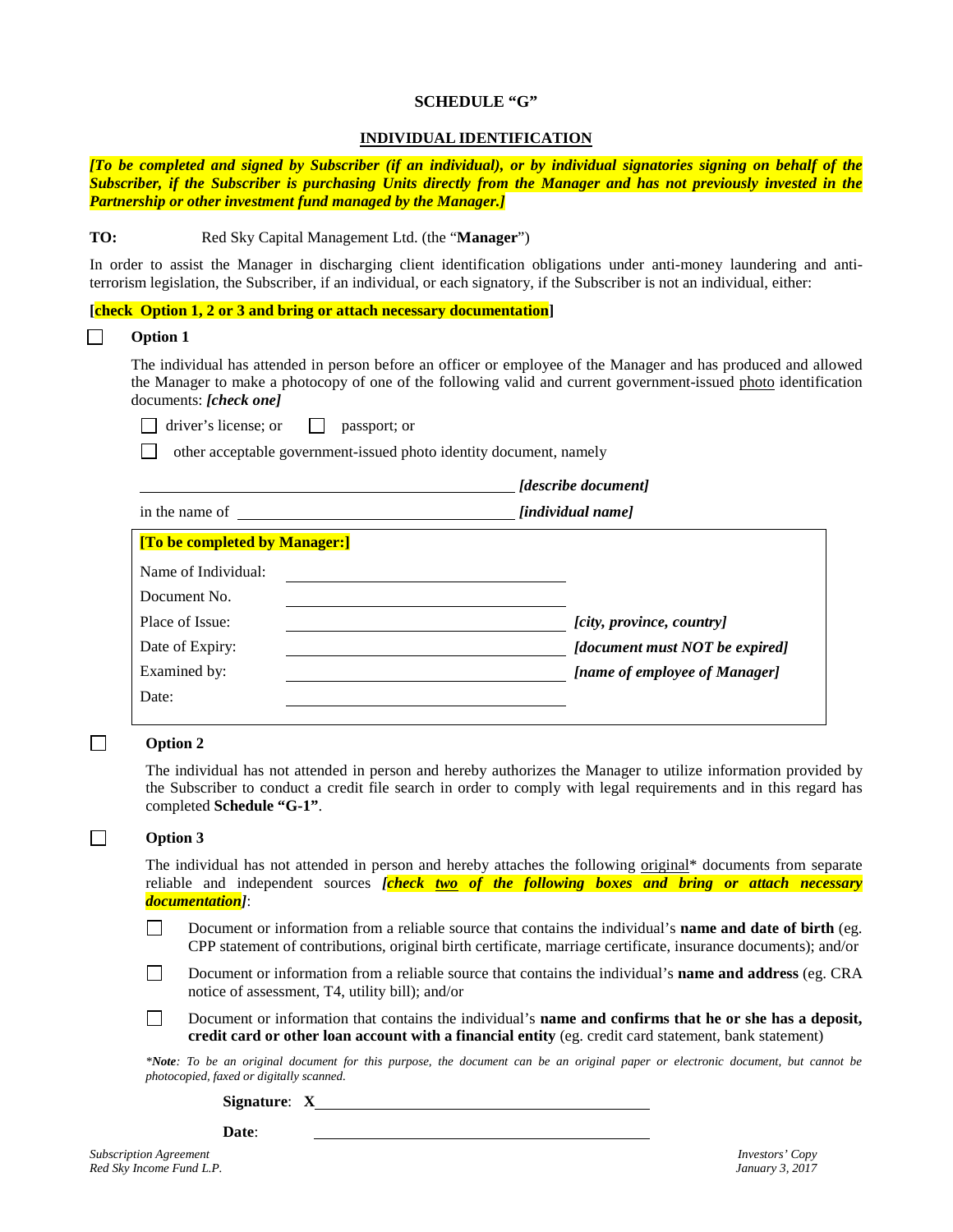### **SCHEDULE "G-1"**

# **AUTHORIZATION TO CONDUCT CREDIT FILE SEARCH**

The undersigned hereby authorizes Red Sky Capital Management Ltd. to utilize information provided by the undersigned to conduct a credit file search in order to comply with anti-money laundering and/or anti-terrorist financing responsibilities under the laws of Canada.

| Birth Date (YYYY/MM/DD):                  |                                                                                                                      |
|-------------------------------------------|----------------------------------------------------------------------------------------------------------------------|
|                                           |                                                                                                                      |
|                                           |                                                                                                                      |
| Last 4 digits of Social Insurance Number: | <u> 1989 - Johann Barn, mars et al. (b. 1989)</u>                                                                    |
|                                           |                                                                                                                      |
| <b>Full Street Address:</b>               |                                                                                                                      |
|                                           |                                                                                                                      |
| City, Province, Postal Code:              | <u> 1980 - John Stein, marking and de Britain and de Britain and de Britain and de Britain and de Britain and de</u> |
|                                           |                                                                                                                      |
|                                           |                                                                                                                      |
|                                           |                                                                                                                      |
|                                           |                                                                                                                      |
|                                           |                                                                                                                      |
|                                           |                                                                                                                      |
| X<br><b>Signature:</b>                    |                                                                                                                      |
|                                           |                                                                                                                      |
| Date:                                     |                                                                                                                      |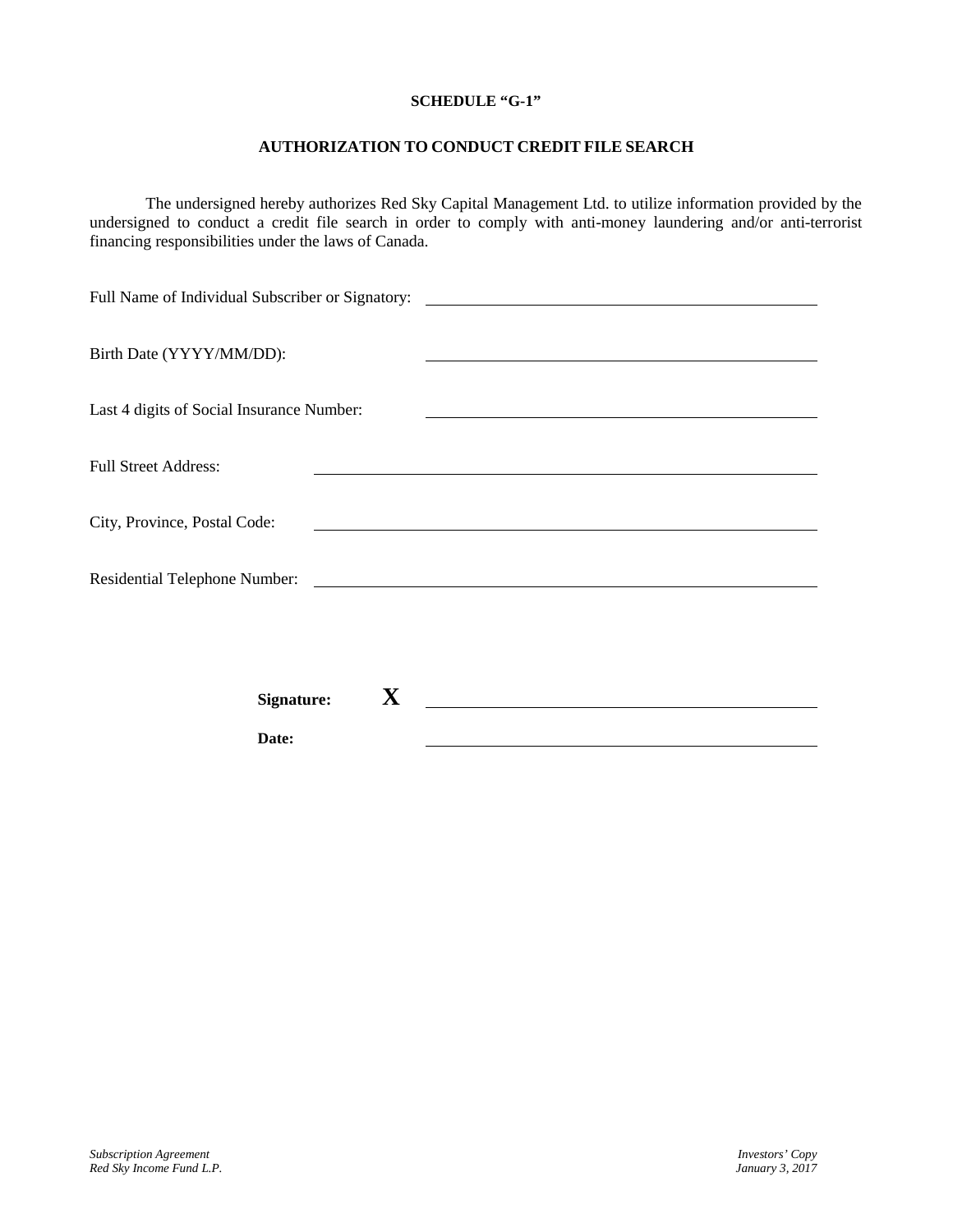### **SCHEDULE "H"**

# **INFORMATION REQUIRED FOR INTERNATIONAL INFORMATION TAX REPORTING (U.S. FATCA)**

*[To be completed and signed by all Subscribers unless Schedule "C" has been completed and the Subscriber's Agent has agreed to discharge FATCA obligations by checking the "Yes" box in Schedule "C". For Joint Accounts, a separate Schedule "H" must be completed and signed by each individual account holder.]*

### **INDIVIDUAL SUBSCRIBERS**

| <b>Name of Subscriber:</b><br>Print Name – (Full Legal Name):                                                                                                                                                                                                                                 |     |     |  |
|-----------------------------------------------------------------------------------------------------------------------------------------------------------------------------------------------------------------------------------------------------------------------------------------------|-----|-----|--|
| Are you a United States (U.S.) person for U.S. tax purposes?<br>Note $-A$ U.S. person for U.S. tax purposes includes a U.S.<br>resident or a U.S. citizen (even if that individual resides<br>outside of the U.S. and is also a resident of another<br><i>jurisdiction for tax purposes).</i> | Yes | No. |  |
| If yes, provide a completed Form W-9 and indicate the U.S.<br><b>Tax Information Number (TIN):</b> (social security number<br>(SSN) or IRS individual taxpayer identification number (ITIN))<br>If no, provide a completed Form W-8BEN.                                                       |     |     |  |

**I certify that the information I have provided on this Schedule "H" is, to the best of my knowledge and belief, correct and complete.**

**Signature:**

Date: <u>the contract of the contract of the contract of the contract of the contract of the contract of the contract of the contract of the contract of the contract of the contract of the contract of the contract of the con</u>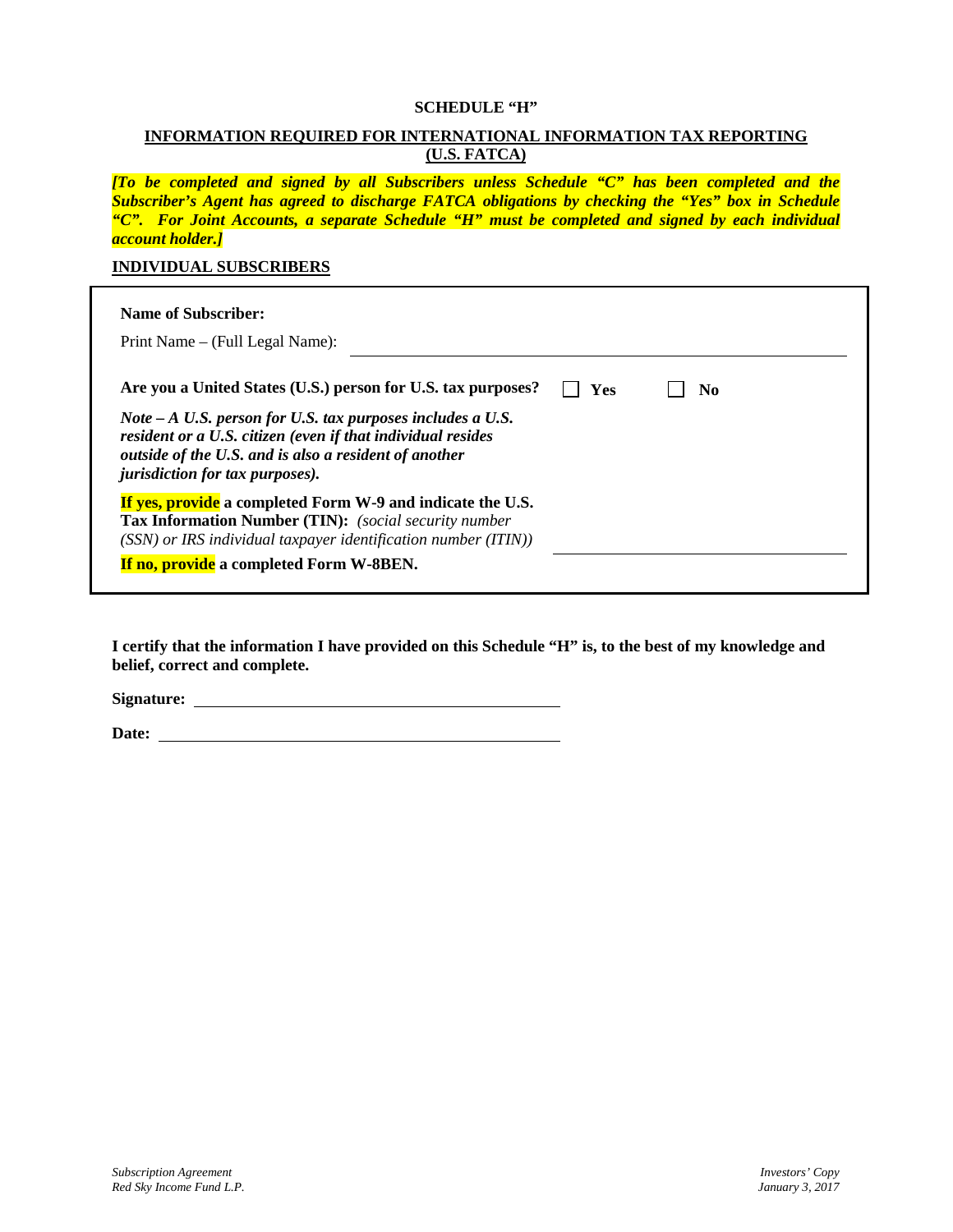### **SUBSCRIBERS THAT ARE ENTITIES**

Defined terms referred to below are set out under the *Income Tax Act* (Canada) (the "**ITA**") and the *Intergovernmental Agreement between Canada and the United States for the Enhanced Exchange of Tax Information under the Canada-U.S. Tax Convention* (the "**IGA**"), and certain definitions have been reproduced below. When completing this form, please refer to the ITA and the IGA for any additional definitions or guidance as necessary, or consult with your legal or tax advisers.

| Name of Subscriber that is an Entity:    |  |  |
|------------------------------------------|--|--|
| Print Name – (Full Legal Name of Entity) |  |  |

| Is the Subscriber a "Specified U.S. Person" as defined below?<br>(Note $-A$ corporation or partnership incorporated or organized<br>in Canada and governed by Canadian law is not a "Specified"<br>U.S. Person". See the definitions of "U.S. Person" and<br>"Specified U.S. Person" below.) | <b>Yes</b> | No |  |
|----------------------------------------------------------------------------------------------------------------------------------------------------------------------------------------------------------------------------------------------------------------------------------------------|------------|----|--|
| If yes, provide a completed Form W-9 and indicate the U.S.<br><b>Tax Information Number (TIN):</b>                                                                                                                                                                                           |            |    |  |

| Is the Subscriber a "Financial Institution" as defined below?                                                                    | Yes   | No. |
|----------------------------------------------------------------------------------------------------------------------------------|-------|-----|
| <b>If yes, indicate</b> the Subscriber's status:                                                                                 |       |     |
| "Financial Institution" with valid "GIIN", as defined below                                                                      | GIIN: |     |
| "Non-Participating Financial Institution" as defined below                                                                       |       |     |
| Other – please provide status (e.g., deemed compliant<br>Financial Institution or "exempt beneficial owner" as<br>defined below) |       |     |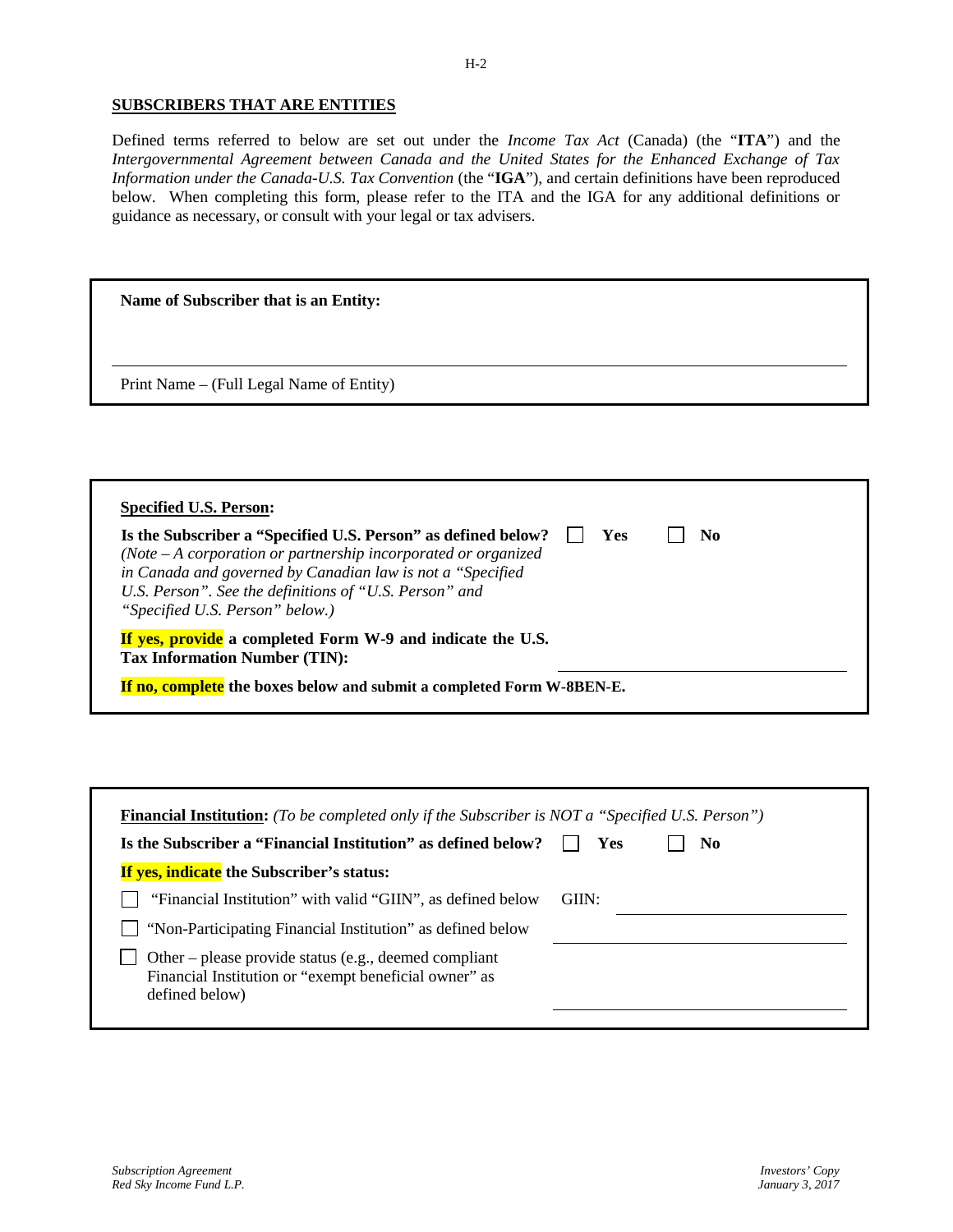| "Financial Institution")                            |                                                                                                                                                                                                                                                                                                                                                                                                             |
|-----------------------------------------------------|-------------------------------------------------------------------------------------------------------------------------------------------------------------------------------------------------------------------------------------------------------------------------------------------------------------------------------------------------------------------------------------------------------------|
| <b>Indicate the Subscriber's Entity type:</b>       |                                                                                                                                                                                                                                                                                                                                                                                                             |
| "exempt beneficial owner" as defined below          |                                                                                                                                                                                                                                                                                                                                                                                                             |
| "Passive NFFE" as defined below*                    |                                                                                                                                                                                                                                                                                                                                                                                                             |
|                                                     | "Active NFFE" as defined below, of the following type (check any that apply to the Subscriber):                                                                                                                                                                                                                                                                                                             |
|                                                     | active trade or business – less than 50% of the Subscriber's gross income is "passive income" and<br>less than 50% of its assets produce "passive income"                                                                                                                                                                                                                                                   |
|                                                     | a corporation with shares that regularly trade on an established securities market, or a related entity                                                                                                                                                                                                                                                                                                     |
|                                                     | a government or international organization (or agency thereof)                                                                                                                                                                                                                                                                                                                                              |
|                                                     | a tax-exempt charitable organization or non-profit organization under the ITA                                                                                                                                                                                                                                                                                                                               |
| other:                                              |                                                                                                                                                                                                                                                                                                                                                                                                             |
|                                                     | * If the Subscriber is a "Passive NFFE", complete the Controlling Persons box below.<br><b>Controlling Persons:</b> (To be completed only if the Subscriber is a "Passive NFFE")                                                                                                                                                                                                                            |
| For a Subscriber that is a "Passive NFFE" indicate: |                                                                                                                                                                                                                                                                                                                                                                                                             |
|                                                     | There is no individual who is a "Controlling Person" (as defined below) of the Subscriber                                                                                                                                                                                                                                                                                                                   |
|                                                     | There is no individual who is a "Controlling Person" (as defined below) of the Subscriber and who is a<br>U.S. citizen or a U.S. resident individual for the purposes of the U.S. Internal Revenue Code                                                                                                                                                                                                     |
|                                                     | Each individual who is a "Controlling Person" (as defined below) of the Subscriber and who is a U.S.<br>citizen or a U.S. resident individual for the purposes of the U.S. Internal Revenue Code, is named below<br>(together with that individual's relationship to the Entity, residential address, individual's Canadian<br>social insurance number (SIN) and U.S. taxpayer identification number (TIN)) |
|                                                     | [attach separate sheet if necessary]<br><b>Canadian SIN / U.S TIN</b>                                                                                                                                                                                                                                                                                                                                       |

**I certify that the information provided on this Schedule "H" is, to the best of my knowledge and belief, correct and complete and that I have the capacity to sign for the Subscriber identified above.**

**Signature of Authorized Signatory:** \_\_\_\_\_\_\_\_\_\_\_\_\_\_\_\_\_\_\_\_\_\_\_\_\_\_\_\_\_\_

**Name:** \_\_\_\_\_\_\_\_\_\_\_\_\_\_\_\_\_\_\_\_\_\_\_\_\_\_\_\_\_\_\_\_\_\_\_\_\_\_\_\_\_\_\_\_\_\_\_\_\_\_\_\_\_

**Title:** \_\_\_\_\_\_\_\_\_\_\_\_\_\_\_\_\_\_\_\_\_\_\_\_\_\_\_\_\_\_\_\_\_\_\_\_\_\_\_\_\_\_\_\_\_\_\_\_\_\_\_\_\_\_

**Date:** \_\_\_\_\_\_\_\_\_\_\_\_\_\_\_\_\_\_\_\_\_\_\_\_\_\_\_\_\_\_\_\_\_\_\_\_\_\_\_\_\_\_\_\_\_\_\_\_\_\_\_\_\_\_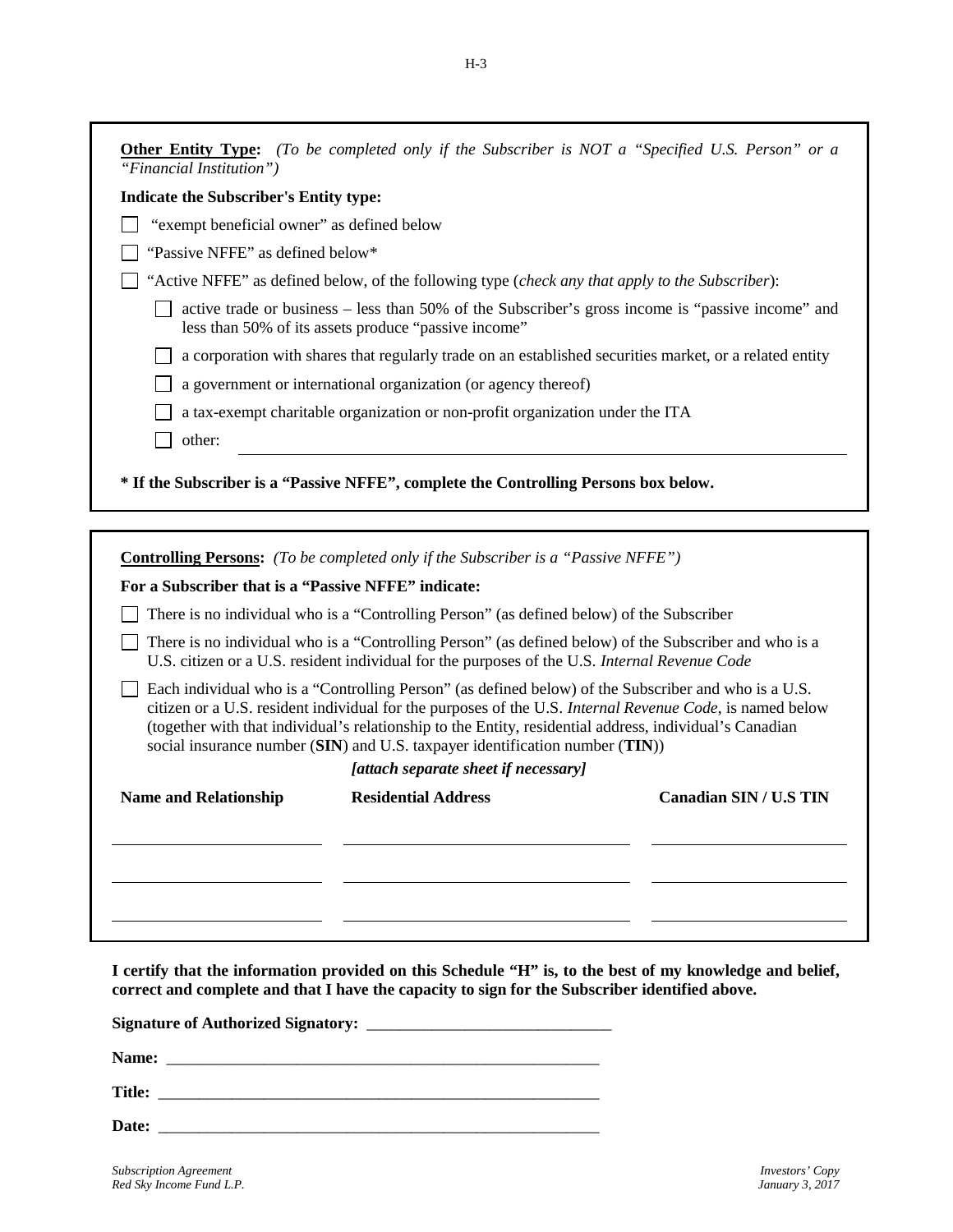### **DEFINITIONS**

Certain definitions as set out in the ITA and the IGA are reproduced below to assist with the completion of the attached:

"**Active NFFE**" means any Entity that is not a U.S. Person or a Financial Institution, and that meets any of the following criteria:

a) Less than 50 percent of the NFFE's gross income for the preceding calendar year or other appropriate reporting period is passive income and less than 50 percent of the assets held by the NFFE during the preceding calendar year or other appropriate reporting period are assets that produce or are held for the production of passive income;

b) The stock of the NFFE is regularly traded on an established securities market or the NFFE is a Related Entity of an Entity the stock of which is regularly traded on an established securities market;

c) The NFFE is organized in a U.S. Territory and all of the owners of the payee are bona fide residents of that U.S. Territory;

d) The NFFE is a government (other than the U.S. government), a political subdivision of such government (which, for the avoidance of doubt, includes a state, province, county, or municipality), or a public body performing a function of such government or a political subdivision thereof, a government of a U.S. Territory, an international organization, a non-U.S. central bank of issue, or an Entity wholly owned by one or more of the foregoing;

e) Substantially all of the activities of the NFFE consist of holding (in whole or in part) the outstanding stock of, or providing financing and services to, one or more subsidiaries that engage in trades or businesses other than the business of a Financial Institution, except that an NFFE shall not qualify for this status if the NFFE functions (or holds itself out) as an investment fund, such as a private equity fund, venture capital fund, leveraged buyout fund or any investment vehicle whose purpose is to acquire or fund companies and then hold interests in those companies as capital assets for investment purposes;

f) The NFFE is not yet operating a business and has no prior operating history, but is investing capital into assets with the intent to operate a business other than that of a Financial Institution, provided that the NFFE shall not qualify for this exception after the date that is 24 months after the date of the initial organization of the NFFE;

g) The NFFE was not a Financial Institution in the past five years, and is in the process of liquidating its assets or is reorganizing with the intent to continue or recommence operations in a business other than that of a Financial Institution;

h) The NFFE primarily engages in financing and hedging transactions with, or for, Related Entities that are not Financial Institutions, and does not provide financing or hedging services to any Entity that is not a Related Entity, provided that the group of any such Related Entities is primarily engaged in a business other than that of a Financial Institution;

i) The NFFE is an "excepted NFFE" as described in relevant U.S. Treasury Regulations; or

j) The NFFE meets all of the following requirements:

(1) It is established and operated in its jurisdiction of residence exclusively for religious, charitable, scientific, artistic, cultural, athletic, or educational purposes; or it is established and operated in its jurisdiction of residence and it is a professional organization, business league, chamber of commerce, labor organization, agricultural or horticultural organization, civic league or an organization operated exclusively for the promotion of social welfare;

(2) It is exempt from income tax in its jurisdiction of residence;

(3) It has no shareholders or members who have a proprietary or beneficial interest in its income or assets;

(4) The applicable laws of the NFFE's jurisdiction of residence or the NFFE's formation documents do not permit any income or assets of the NFFE to be distributed to, or applied for the benefit of, a private person or non-charitable Entity other than pursuant to the conduct of the NFFE's charitable activities, or as payment of reasonable compensation for services rendered, or as payment representing the fair market value of property which the NFFE has purchased; and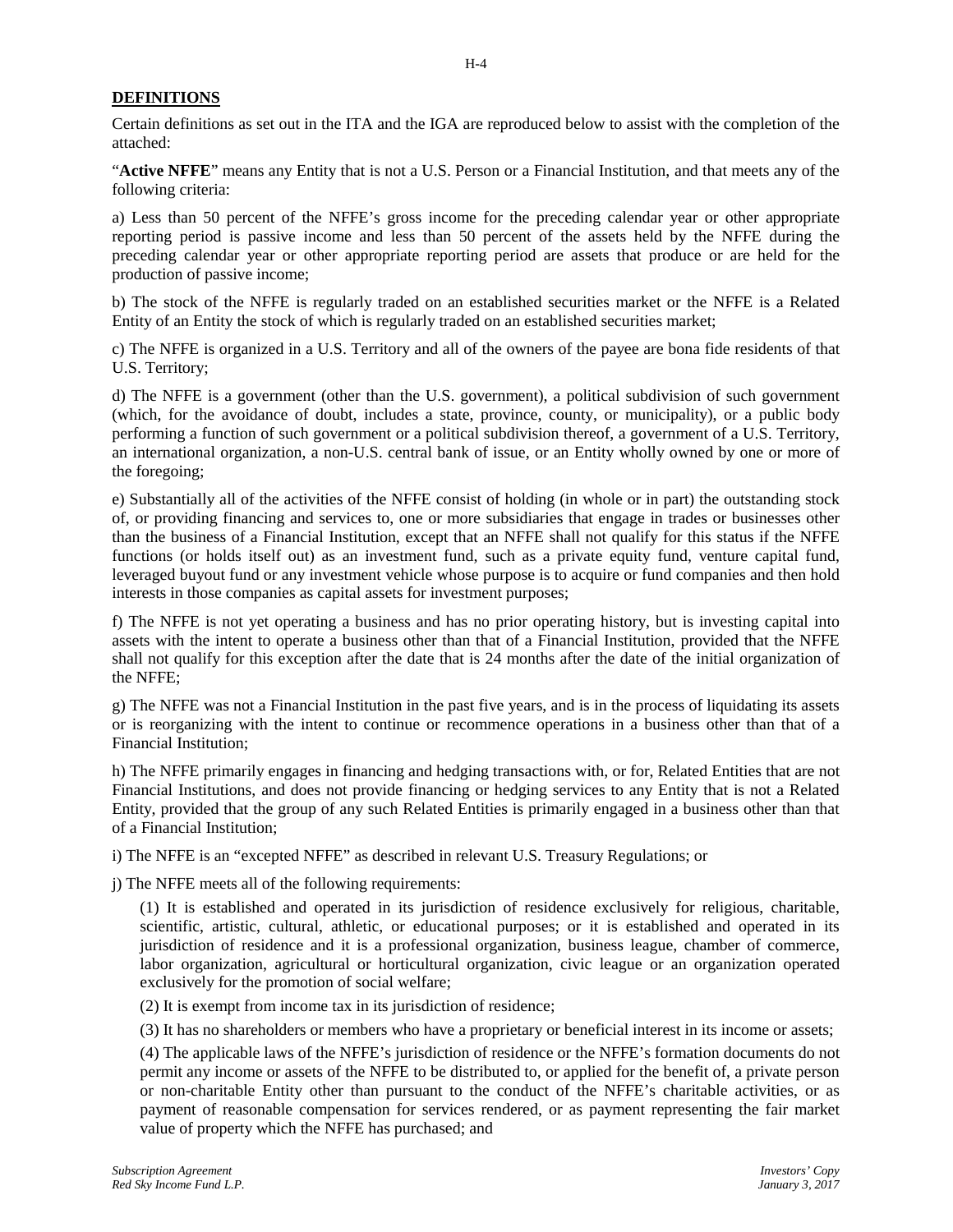(5) The applicable laws of the NFFE's jurisdiction of residence or the NFFE's formation documents require that, upon the NFFE's liquidation or dissolution, all of its assets be distributed to a governmental entity or other non-profit organization, or escheat to the government of the NFFE's jurisdiction of residence or any political subdivision thereof.

### "**Competent Authority**" means:

(1) in the case of the United States, the Secretary of the Treasury or the Secretary's delegate; and

(2) in the case of Canada, the Minister of National Revenue or the Minister of National Revenue's authorized representative.

"**Controlling Persons**" means the natural persons who exercise control over an Entity. For a trust, a Controlling Person includes the settlor, the trustees, the protector (if any), the beneficiaries or class of beneficiaries and any other individual exercising ultimate effective control over the trust. For a corporation, a Controlling Person is an individual who owns or controls, directly or indirectly, 25% or more of the voting shares of the corporation or 25% or more of the total equity of the corporation. In the case of any other entity, a Controlling Person is an individual who owns or controls, directly or indirectly, 25% or more of the interests in the Entity or otherwise exercises control over the affairs of the Entity. The term "Controlling Persons" shall be interpreted in a manner consistent with the Financial Action Task Force Recommendations.

"**Custodial Institution**" means any Entity that holds, as a substantial portion of its business, financial assets for the account of others. An entity holds financial assets for the account of others as a substantial portion of its business if the Entity's gross income attributable to the holding of financial assets and related financial services equals or exceeds 20 percent of the Entity's gross income during the shorter of:

(1) the three-year period that ends on December 31 (or the final day of a non-calendar year accounting period) prior to the year in which the determination is being made; or

(2) the period during which the Entity has been in existence.

"**Depository Institution**" means any Entity that accepts deposits in the ordinary course of a banking or similar business.

"**Entity**" means a legal person (e.g. corporation) or a legal arrangement (e.g. trust or partnership).

"**Equity Interest**" means in the case of a partnership that is a Financial Institution, either a capital or profits interest in the partnership. In the case of a trust that is a Financial Institution, an Equity Interest is considered to be held by any person treated as a settlor or beneficiary of all or a portion of the trust, or any other natural person exercising ultimate effective control over the trust. A Specified U.S. Person shall be treated as being a beneficiary of a foreign trust if such Specified U.S. Person has the right to receive directly or indirectly (for example, through a nominee) a mandatory distribution or may receive, directly or indirectly, a discretionary distribution from the trust.

### "**exempt beneficial owner**" means:

a) the Bank of Canada;

b) a Canadian office of an international organization as defined under paragraph (1) of Section 2 of the *Foreign Missions and International Organizations Act*;

c) any plan or arrangement established in Canada and described in paragraph 3 of Article XVIII (Pensions and Annuities) of the Canada-U.S. Tax Convention, including any plan or arrangement that the Competent Authorities may agree under subparagraph 3(b) of Article XVIII is similar to a plan or arrangement under that subparagraph;

d) an Entity that is a Canadian Financial Institution solely because it is an Investment Entity, provided that each direct holder of an Equity Interest in the Entity is an exempt beneficial owner, and each direct holder of a debt interest in such Entity is either a Depository Institution (with respect to a loan made to such Entity) or an exempt beneficial owner; and

e) such other parties that may be set out in Annex II of the IGA or the U.S. Treasury Regulations.

"**Financial Institution**" means an Entity that is a Custodial Institution, a Depository Institution, an Investment Entity or a Specified Insurance Company, and that is

a) an authorized foreign bank within the meaning of section 2 of the *Bank Act* (Canada) in respect of its business in Canada, or a bank to which that Act applies;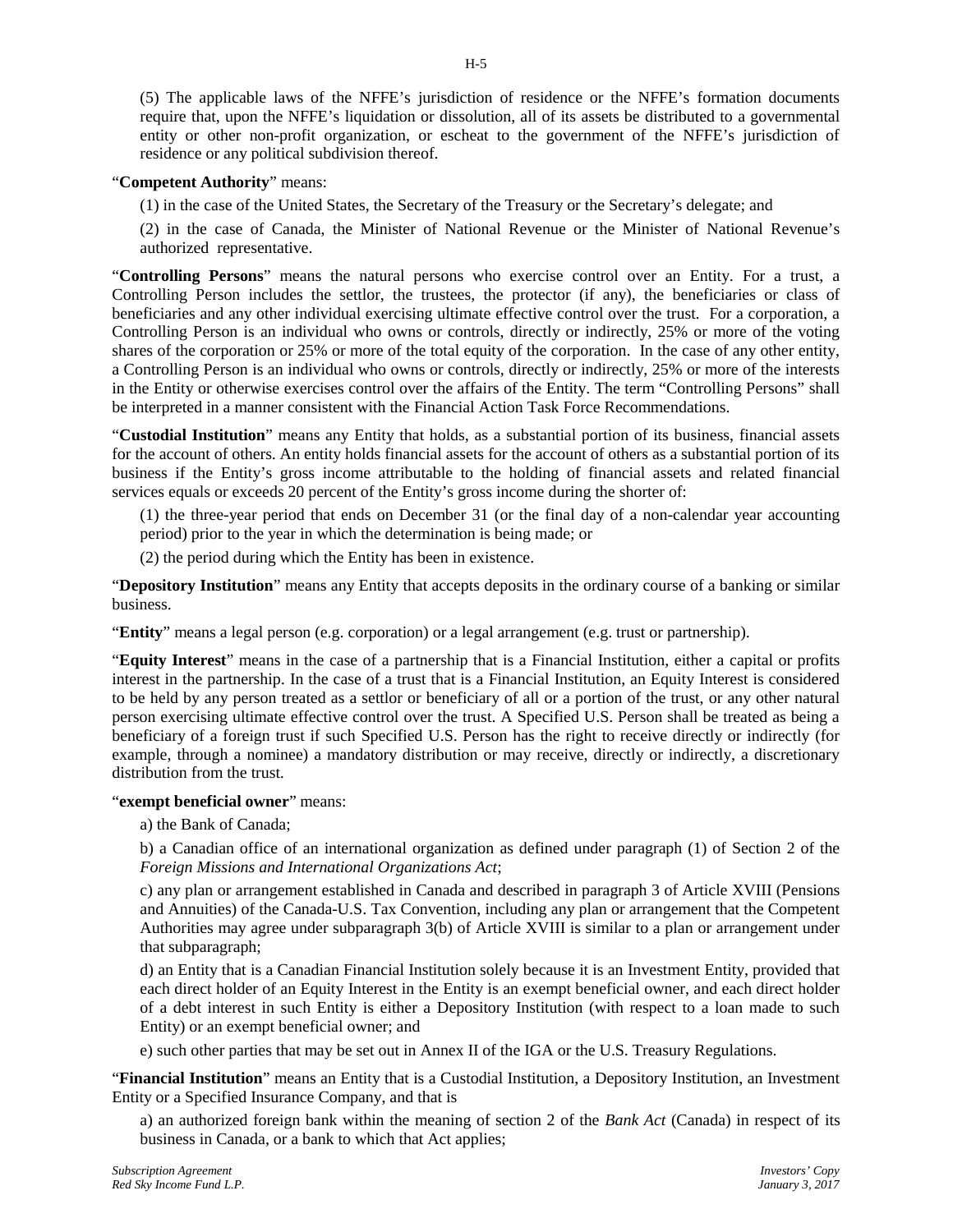b) a cooperative credit society, a savings and credit union or a caisse populaire regulated by a provincial Act;

c) an association regulated by the Cooperative Credit Associations Act;

d) a central cooperative credit society, as defined in section 2 of the Cooperative Credit Associations Act, or a credit union central or a federation of credit unions or caisses populaires that is regulated by a provincial Act other than one enacted by the legislature of Québec;

e) a financial services cooperative regulated by *An Act respecting financial services cooperatives*, R.S.Q., c. C-67.3, or *An Act respecting the Mouvement Desjardins*, S.Q. 2000, c. 77;

f) a life company or a foreign life company to which the *Insurance Companies Act* (Canada) applies or a life insurance company regulated by a provincial Act;

g) a company to which the *Trust and Loan Companies Act* (Canada) applies;

h) a trust company regulated by a provincial Act;

i) a loan company regulated by a provincial Act;

j) an entity authorized under provincial legislation to engage in the business of dealing in securities or any other financial instruments, or to provide portfolio management, investment advising, fund administration, or fund management, services;

k) an entity that is represented or promoted to the public as a collective investment vehicle, mutual fund, exchange traded fund, private equity fund, hedge fund, venture capital fund, leveraged buyout fund or similar investment vehicle that is established to invest or trade in financial assets and that is managed by an entity referred to in paragraph (j);

l) an entity that is a clearing house or clearing agency; or

m) a department or an agent of Her Majesty in right of Canada or of a province that is engaged in the business of accepting deposit liabilities.

"**Investment Entity**" means any Entity that conducts as a business (or is managed by an entity that conducts as a business) one or more of the following activities or operations for or on behalf of a customer:

(1) trading in money market instruments (cheques, bills, certificates of deposit, derivatives, etc.); foreign exchange; exchange, interest rate and index instruments; transferable securities; or commodity futures trading;

(2) individual and collective portfolio management; or

(3) otherwise investing, administering, or managing funds or money on behalf of other persons.

"**NFFE**" (or "Non-financial foreign entity") means any non-U.S. Entity that is not an FFI as defined in relevant U.S. Treasury Regulations or is an Entity described in subparagraph (j) of the definition of Active NFFE below, and also includes any non-U.S. Entity that is resident in Canada or other jurisdiction that has an agreement with the United States to facilitate the implementation of FATCA (and recognized by the IRS as a Partner Jurisdiction) and that is not a Financial Institution.

"**Non-Participating Financial Institution**" means a "non-participating FFI" as defined in section 1.1471- 1(75) of the U.S. Treasury Regulations, but does not include a Financial Institution resident in a country with which the U.S. has signed an IGA (including Canada) unless that Financial Institution is included in the IRS List of significantly non-compliant FFIs (which may only occur after completion of a process set out in the relevant IGA).

"**Passive NFFE**" means any Entity that is not a U.S. Person or a Financial Institution, and is not

a) an Active NFFE or

b) a withholding foreign partnership or withholding foreign trust pursuant to relevant U.S. Treasury Regulations.

"**Related Entity**". An Entity will be a related entity of another Entity if either Entity controls the other Entity, or the two Entities are under common control. For this purpose control includes direct or indirect ownership of more than 50 percent of the vote or value in an Entity. Notwithstanding the foregoing, Canada may treat an Entity as not a Related Entity of another Entity if the two Entities are not members of the same "expanded affiliated group" as defined in section 1471(e)(2) of the U.S. Internal Revenue Code.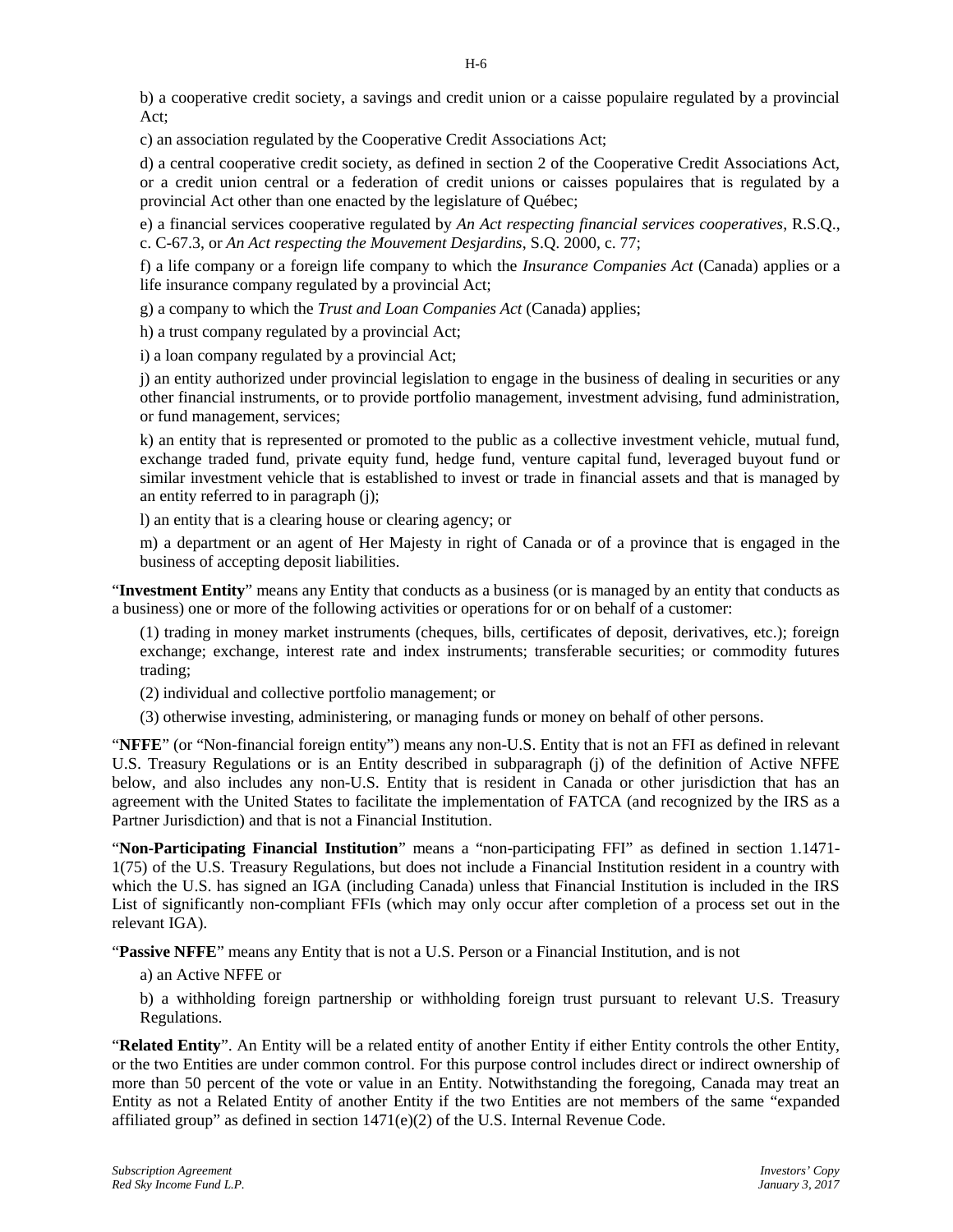"**Specified Insurance Company**" means any Entity that is an insurance company (or the holding company of an insurance company) that issues, or is obligated to make payments with respect to, a Cash Value Insurance Contract or an Annuity Contract.

"**Specified U.S. Person**" means a "U.S. Person" other than:

(1) a corporation the stock of which is regularly traded on one or more established securities markets;

(2) any corporation that is a member of the same expanded affiliated group, as defined in section  $1471(e)(2)$  of the U.S. Internal Revenue Code, as a corporation described in clause (1);

(3) the U.S. or any wholly owned agency or instrumentality thereof;

(4) any State of the U.S., any U.S. Territory, any political subdivision of any of the foregoing, or any wholly owned agency or instrumentality of any one or more of the foregoing;

(5) any organization exempt from taxation under section 501(a) of the U.S. Internal Revenue Code or an individual retirement plan as defined in section 7701(a)(37) of the U.S. Internal Revenue Code;

(6) any bank as defined in section 581 of the U.S. Internal Revenue Code;

(7) any real estate investment trust as defined in section 856 of the U.S. Internal Revenue Code;

(8) any regulated investment company as defined in section 851 of the U.S. Internal Revenue Code or any entity registered with the U.S. Securities and Exchange Commission under the U.S. Investment Company Act of 1940;

(9) any common trust fund as defined in section 584(a) of the U.S. Internal Revenue Code;

(10) any trust that is exempt from tax under section 664(c) of the U.S. Internal Revenue Code or that is described in section 4947(a)(1) of the U.S. Internal Revenue Code;

(11) a dealer in securities, commodities, or derivative financial instruments (including notional principal contracts, futures, forwards, and options) that is registered as such under the laws of the U.S. or any State thereof;

(12) a broker as defined in section 6045(c) of the U.S. Internal Revenue Code; or

(13) any tax-exempt trust under a plan that is described in section 403(b) or section 457(b) of the U.S. Internal Revenue Code.

"**U.S. Person**" is interpreted in accordance with the U.S. Internal Revenue Code and means:

(1) a U.S. citizen or resident individual (which includes a U.S. green card holder, whether living inside or outside of the U.S.),

(2) a partnership or corporation organized in the U.S. or under the laws of the U.S. or any State thereof,

(3) a trust if

(A) a court within the U.S. would have authority under applicable law to render orders or judgments concerning substantially all issues regarding administration of the trust, and

(B) one or more U.S. persons have the authority to control all substantial decisions of the trust, or

(4) an estate of a decedent that is a citizen or resident of the U.S.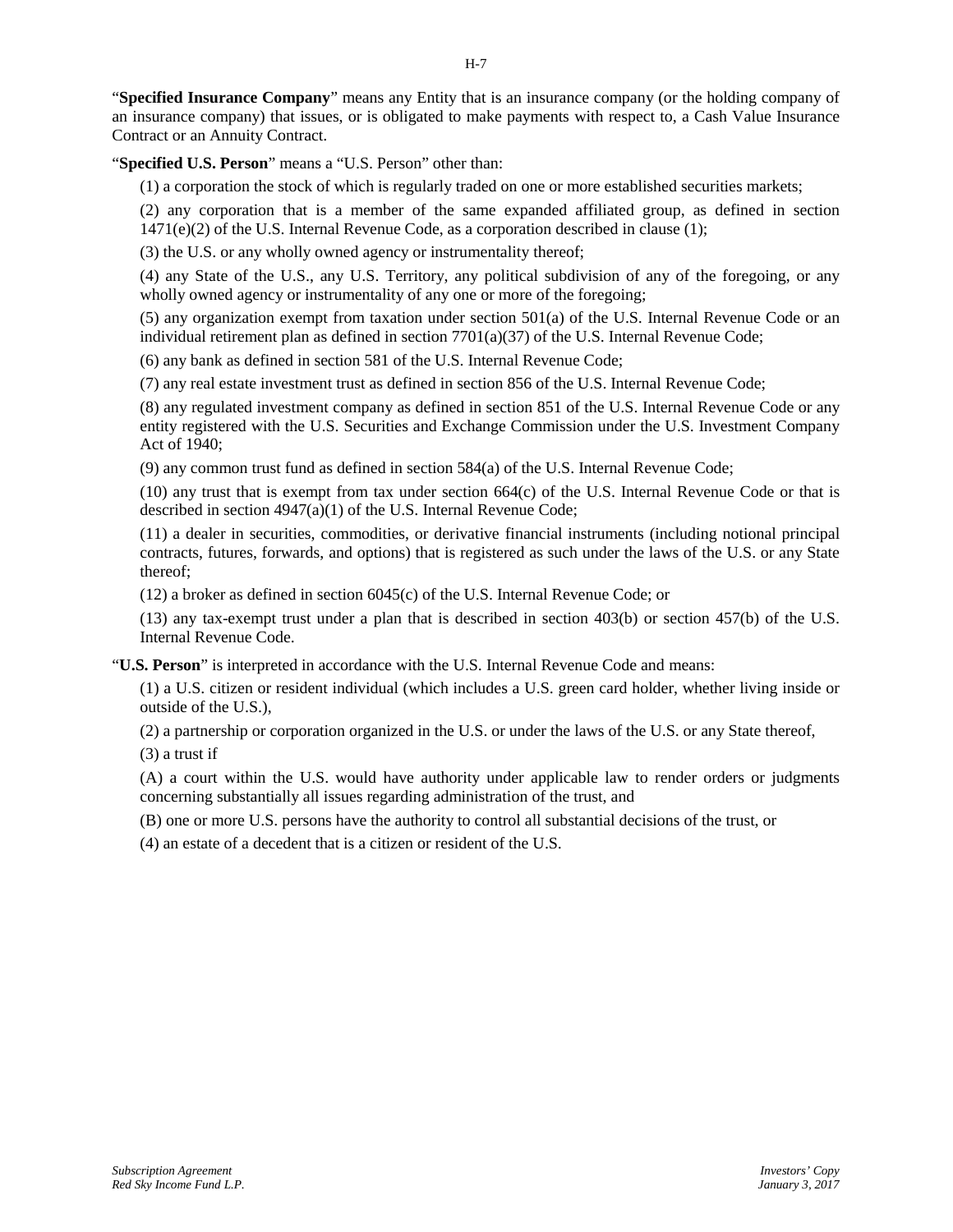### **SCHEDULE "I"**

# **PRIVACY POLICY**

The privacy of our investors is very important to us. Set forth below are our policies with respect to personal information of subscribers, investors and former investors that we collect, use and disclose. In connection with the offering and sale of units (the "**Units**") of Red Sky Income Fund L.P. (the "**Partnership**"), we collect and maintain personal information about subscribers. We collect their personal information to enable us to provide them with services in connection with their investment in the Partnership, to meet legal and regulatory requirements and for any other purpose to which they may consent in the future. Their personal information is collected from the following sources:

- subscription agreements or other forms that they submit to us;
- their transactions with us and our affiliates; and
- meetings and telephone conversations with them.

Unless a subscriber otherwise advises, by providing us with their personal information they have consented to our collection, use and disclosure of their information as provided herein. We collect and maintain their personal information in order to give them the best possible service and allow us to establish their identity, protect us from error and fraud, comply with the law and assess their eligibility in our products.

We may disclose their personal information to third parties, when necessary, and to our affiliates in connection with the services we provide related to their subscription for Units of the Partnership, including:

- financial service providers, such as banks and others used to finance or facilitate transactions by, or operations of, the Partnership;
- other service providers to the Partnership, such as accounting, legal, or tax preparation services; and
- taxation and regulatory authorities and agencies.

We seek to carefully safeguard their private information and, to that end, restrict access to personal information about them to those employees and other persons who need to know the information to enable us to provide services to them. Each employee of Red Sky Capital Management Ltd. is responsible for ensuring the confidentiality of all personal information they may access.

Investors' personal information is maintained on our networks or on the networks of our service providers and are accessible at 130 King Street West, Suite 2210, Toronto, ON M5X 1E4. Personal information may also be stored on a secure off-site storage facility. An investor may access their personal information to verify its accuracy, to withdraw their consent to any of the foregoing collections, uses and/or disclosures being made of their personal information and may update their information by contacting the Partnership at the following number: 416-642-2209. Please note that an investor's ability to participate in the Partnership may be impacted should they withdraw their consent to the collection, use and disclosure of their personal information as outlined above.

**Investors should be aware that the Partnership is required to file with each relevant Canadian securities regulatory authority a report setting out personal information such as the Subscriber's name and address, the class and series of Units issued, the date of issuance and the purchase price of Units issued to the Subscriber. Such information is collected indirectly by such regulatory authorities under the authority granted to them in securities legislation, for the purposes of the administration and enforcement of their governing securities legislation. By submitting this subscription, the Subscriber authorizes such indirect collection of the information by each such regulatory authority. The following officials can answer questions about the indirect collection of the information:**

#### **Ontario Securities Commission**

20 Queen Street West, 22nd Floor Toronto, Ontario M5H 3S8 Telephone: (416) 593- 8314 Toll free in Canada: 1-877-785- 1555 Facsimile: (416) 593-8122 exemptmarketfilings@osc.gov.on.ca Attention: Inquiries Officer

### **Alberta Securities Commission**

Suite 600, 250 – 5th Street SW Calgary, Alberta T2P 0R4 Telephone: (403) 297-6454 Toll free in Canada: 1-877-355-0585 Facsimile: (403) 297-2082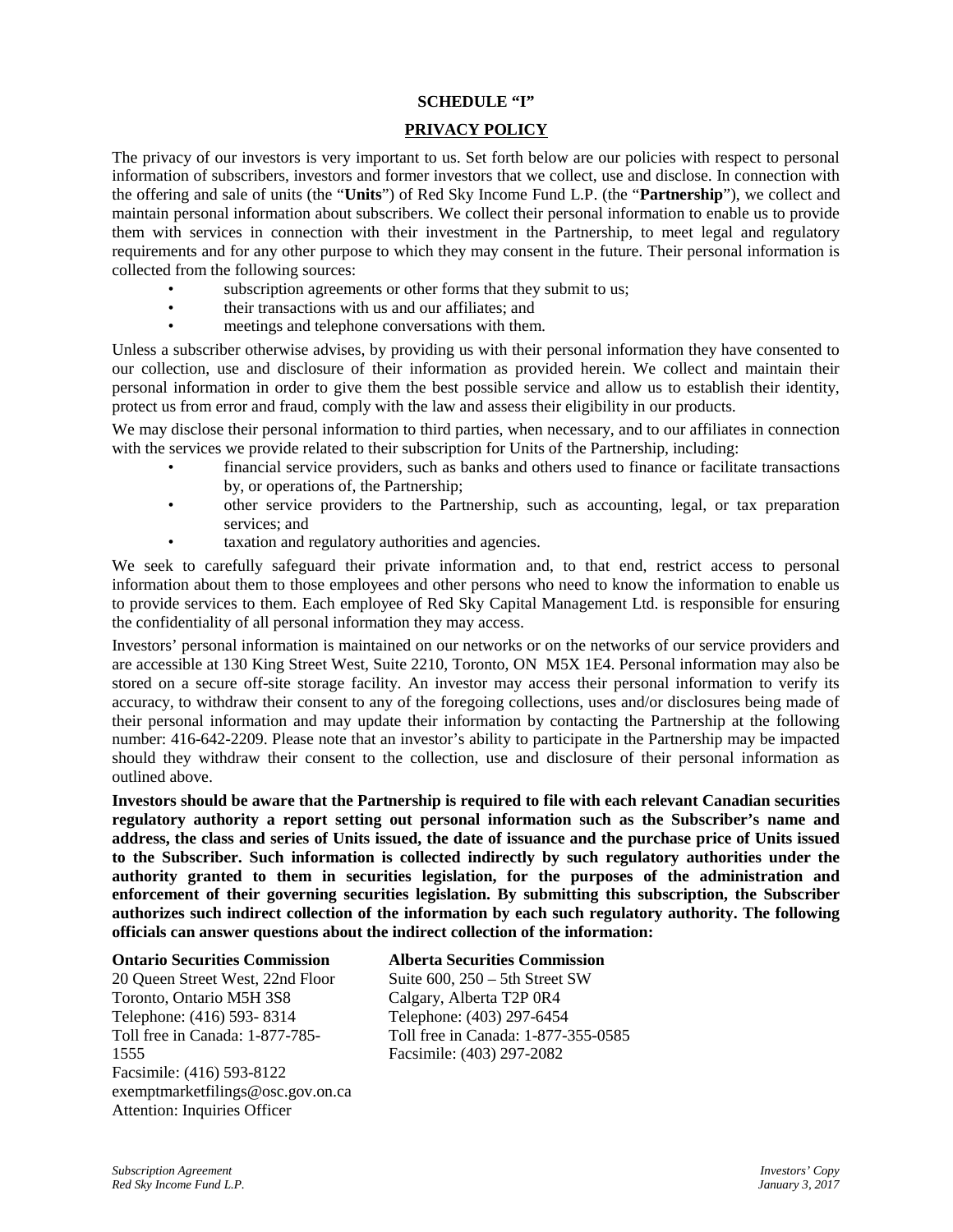### **SCHEDULE "J"**

### **STANDING INSTRUCTIONS REGARDING INTERIM AND ANNUAL FINANCIAL STATEMENTS**

### *[To be completed and signed by all Subscribers.]*

### **TO:** Red Sky Income Fund L.P. (the "**Partnership**") c/o Red Sky Capital Management Ltd. (the "**Manager**")

I acknowledge that I am entitled to, but may choose not to, receive annual financial statements and interim financial statements regarding the Partnership.

Currently, I have chosen not to receive a copy of the annual or interim financial statements in respect of the Partnership. The Manager will continue to follow these standing instructions until I inform the Manager of a change in such standing instructions.

Should I choose to change this standing instruction, I will tick one or both boxes below and execute this **Schedule "J"** where indicated. If I do not tick one of the boxes below, the Manager will deem me to have instructed the Manager not to deliver interim or annual financial statements.



 $\Box$ 

I would like to receive the annual financial statements.

I would like to receive the interim financial statements.

I also acknowledge that if I have chosen to receive financial statements, the Manager proposes to send them to me electronically. The Manager also proposes to send me an electronic reminder of my instructions, and so I have completed Schedule "A" Consent to Electronic Delivery of Documents.

| $-$<br><u>ж.</u> |  |
|------------------|--|
|                  |  |

Signature of Subscriber Subscriber Signature of Co-Subscriber (if applicable)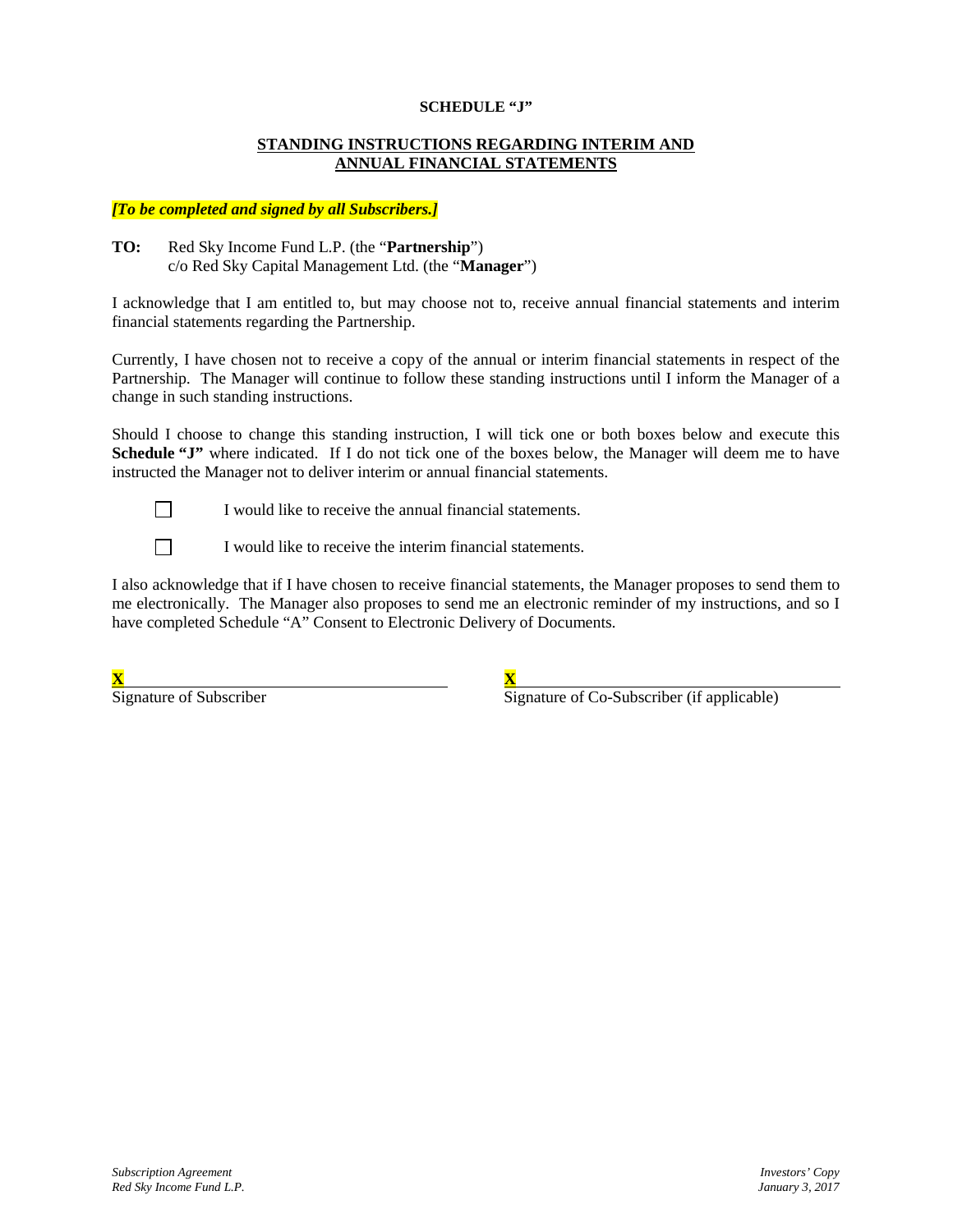### **SCHEDULE "K"**

### **RELATIONSHIP DISCLOSURE INFORMATION**

*[For Subscribers who are NOT clients of another registered dealer that have signed Schedule "C" and are either individuals or are not "permitted clients" that have signed Schedule "E".]*

### *1. PURPOSE*

This document sets out important information concerning our relationship with you. It contains information about us, the services that we offer and your account(s) with us.

Depending on whether you retain us as a portfolio manager or as an exempt market dealer, other important information you need to know about your relationship with us is contained in other documents that are provided to you as a client, such as any investment management agreement or other similar agreement that we enter into with you, any subscription agreement that you complete if you subscribe for securities of our funds, the offering memorandum or other disclosure document that you receive if you purchase securities of our funds, and the account opening forms, periodic account statements and updates about changes to information that will be provided to you from time to time.

### *2. AN OVERVIEW OF RED SKY CAPITAL MANAGEMENT LTD.*

Red Sky Capital Management Ltd. is registered in Ontario as an investment fund manager, as an adviser in the category of portfolio manager and as a dealer in the category of exempt market dealer, and in Alberta as a dealer in the category of exempt market dealer.

### *3. THE PRODUCTS AND SERVICES WE OFFER*

As a portfolio manager, we offer investment management services through investment funds created and managed by us and may also offer investment management services directly to high net worth individuals and institutions through separately managed accounts.

As an exempt market dealer, we offer dealer services to clients who purchase securities of our funds directly from us. As an exempt market dealer, we will only trade in securities distributed under a prospectus exemption (for example, to "accredited investors" within the meaning of applicable securities laws).

We also act as an investment fund manager for investment funds created and advised by us.

**This disclosure statement is designed for investors in our funds who purchase their Units directly from us and not through another dealer and describes the relationship between us, as dealer of record, and you as a purchaser of Units of one of the funds we manage.**

### *4. RISKS TO CONSIDER WHEN MAKING AN INVESTMENT DECISION*

Securities laws require us to provide all clients with a description of risks that you should consider when making an investment decision, even where clients have retained us to make investment decisions on their behalf. Risks associated with an investment in the Partnership are set out in the Offering Memorandum.

### *5. RISK OF USING BORROWED MONEY TO FINANCE AN INVESTMENT*

We do not lend money, extend credit or provide margin to our clients.

Using borrowed money to finance the purchase of securities involves greater risk than using cash resources only. If you borrow money to purchase securities of one of our funds, your responsibility to repay the loan and pay interest as required by the terms of the loan remains the same even if the value of the securities purchased declines. Furthermore, there may be negative tax consequences for an investor who borrows money to purchase interests in a limited partnership.

### *6. CONFLICTS OF INTEREST*

Disclosure respecting potential conflicts of interest is set out in the Offering Memorandum.

## *7. OPERATING CHARGES YOU MIGHT BE REQUIRED TO PAY*

There are no direct costs associated with the opening or operation of your account, however the fund(s) in which you are invested will pay us fees, as manager of the funds, which you will indirectly bear depending on the fund and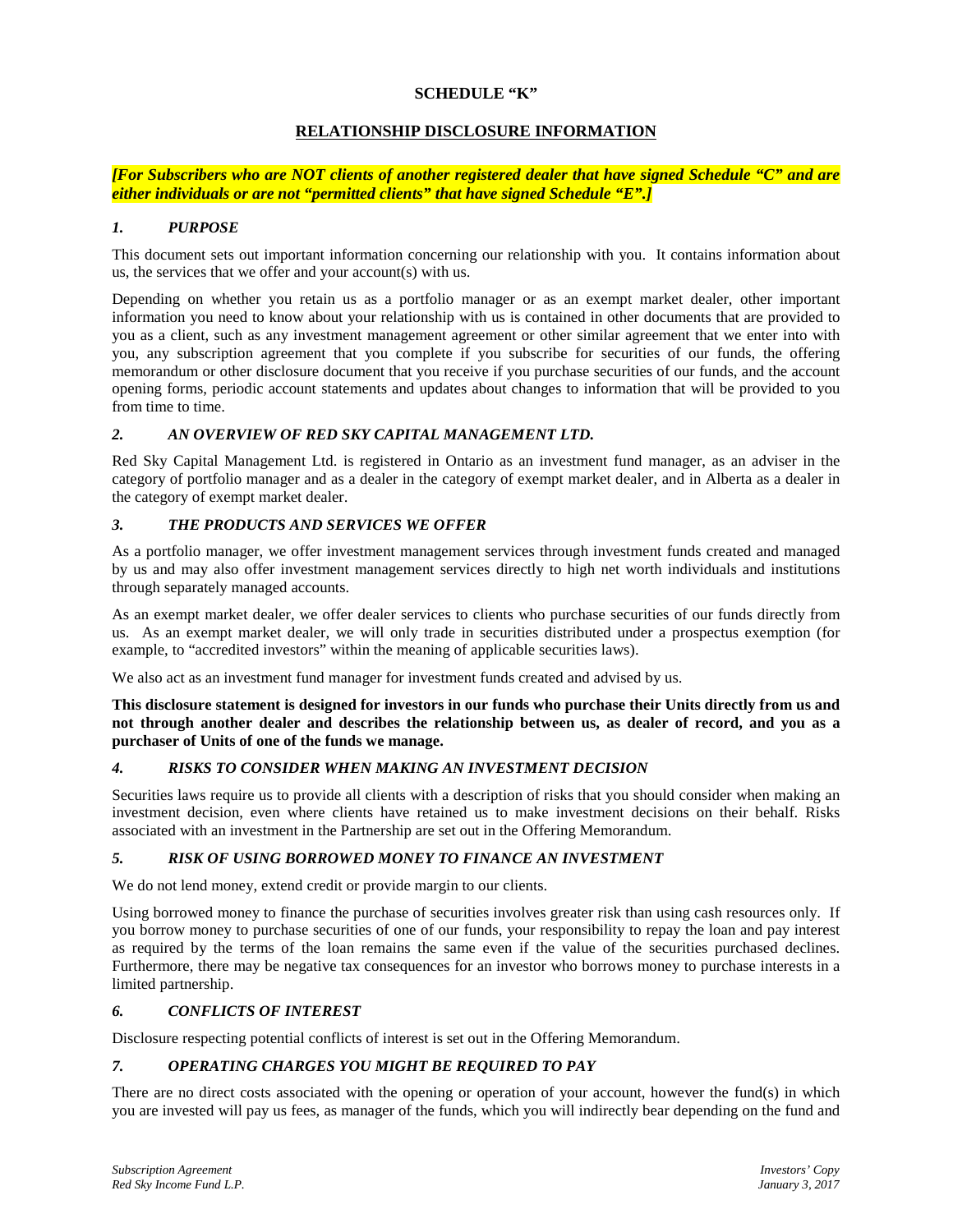the class or series of Units in which you are invested. Costs associated with an investment in the fund are set out in the Offering Memorandum.

You will indirectly bear a proportion of the fund's operating expenses (generally based on the net asset value of the Units you hold in relation to the net asset value of the applicable fund, however certain fund expenses will be allocated only to certain classes or series of Units if we determine that those expenses should properly be allocated only to those classes or series).

## *8. TYPES OF TRANSACTION CHARGES YOU MIGHT BE REQUIRED TO PAY*

There are no costs directly paid by you associated with purchasing, selling and redeeming Units of one of our funds directly from us, other than possible redemption costs to the fund that may be deducted from your redemption proceeds. If there is no offering document that describes such a deduction, and it is not described in the fund's constating document (e.g. trust agreement or limited partnership agreement) we will advise you of same prior to accepting your subscription.

### *9. COMPENSATION PAID TO US*

The compensation paid to us in relation to the services we provide to the Partnership are as described in the Offering Memorandum.

### *10. REPORTING TO YOU*

The information that we are required to provide to you on an ongoing basis is described in the Offering Memorandum.

#### *11. COMPLAINTS AND DISPUTE RESOLUTION*

We have certain obligations if we receive a complaint from you relating to trading or advising activities provided by us or a representative of our firm. Details regarding the complaints process and independent dispute resolution service available to you is contained in **Schedule "K-1"**.

#### *12. KYC AND SUITABILITY*

If you are purchasing Units directly through us (and not through another dealer) and you are not making this investment based on advice from a registered portfolio manager that has signed Schedule "C", it is our obligation to determine whether the Units are a suitable investment for you having regard to your investment needs and objectives, your financial circumstances and your risk tolerances. The information we are required to collect from you is set out in **Schedule "D"**.

### *13. BENCHMARKS*

You may find it helpful to compare the returns from your investments against one or more relevant benchmarks (i.e. the return that you may have received had you invested in a comparable investment, or a comparison of your investment to an average or median return of a basket of comparable investments). A benchmark for an investment fund might be an index of issuers with similar investment mandates. You should be aware of the similarities and differences between the benchmark and the investment, such as the concentration/diversification of securities, industries and or markets, the impact of fees and expenses on such returns, and risks inherent in such investments and investment strategies. Should we use a benchmark comparison when reporting the performance of one of our funds, an explanation of the similarities and differences between the fund and the benchmark will be provided at that time.

### *14. YOUR RELATIONSHIP WITH US*

It is important that you actively participate in our relationship. In particular, we encourage you to:

- 1. Keep us fully and accurately informed regarding your personal circumstances, and promptly advise us of any change to information that could reasonably result in a change to the types of investments appropriate for you, such as a change to your income, investment objectives, risk tolerance, time horizon or net worth.
- 2. Review the documentation and other information we provide to you regarding your account, transactions conducted on your behalf and the holdings in your portfolio.
- 3. Ask questions of and request information from us to address any questions you have about your account, transactions conducted on your behalf or the holdings in your portfolio, or your relationship with us or anyone acting on our behalf.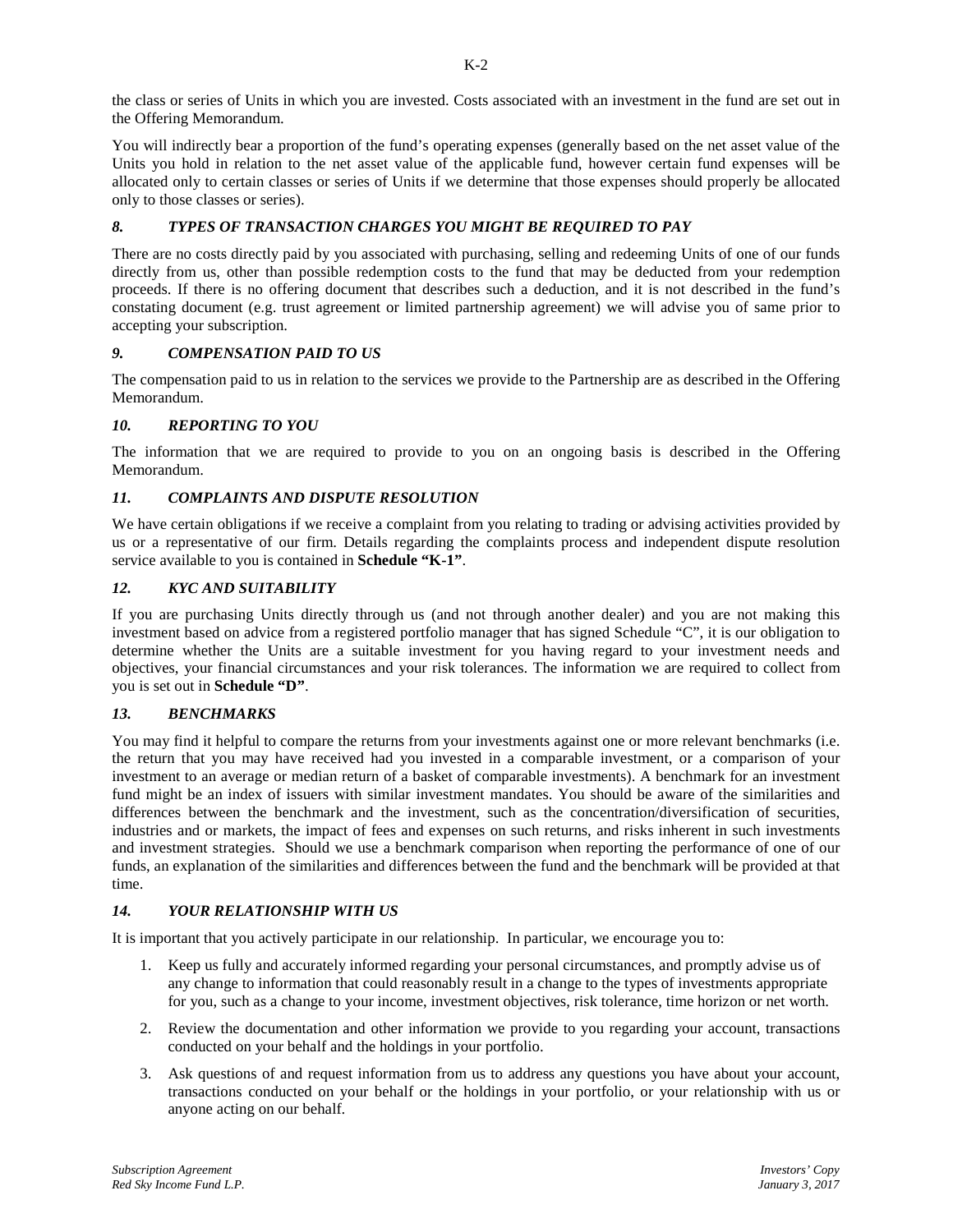### **SCHEDULE "K-1"**

### **COMPLAINTS PROCESS AND INDEPENDENT DISPUTE RESOLUTION SERVICE**

*[For Subscribers who are NOT clients of another registered dealer that have signed Schedule "C" and are either individuals or are not "permitted clients" that have signed Schedule "E".]*

# **RED SKY CAPITAL MANAGEMENT LTD.**

# **WHAT TO DO IF YOU HAVE A COMPLAINT**

# **Our complaint process**

# **Filing a complaint with us**

If you have a complaint about our services or a product, contact us at:

Red Sky Capital Management Ltd. 130 King Street West, Suite 2210 Toronto, ON M5X 1E4 Attention: Timothy Lazaris tel: 416- 642-2209 email: tim@redskycm.com

You may want to consider using a method other than email for sensitive information.

### **Tell us:**

- what went wrong
- when it happened
- what you expect (e.g., money back, an apology, account correction)

### **We will acknowledge your complaint**

We will acknowledge your complaint in writing, as soon as possible, typically within 5 business days of receiving your complaint.

We may ask you to provide clarification or more information to help us resolve your complaint.

### **We will provide our decision**

We normally provide our decision in writing, within 90 days of receiving a complaint. It will include:

### **Help us resolve your complaint sooner**

- Make your complaint as soon as possible.
- Reply promptly if we ask you for more information.
- Keep copies of all relevant documents, such as letters, emails and notes of conversations with us.

a summary of the complaint

- the results of our investigation
- our decision to make an offer to resolve the complaint or deny it, and an explanation of our decision

## **If our decision is delayed**

If we cannot provide you with our decision within 90 days, we will:

- inform you of the delay
- explain why our decision is delayed, and
- give you a new date for our decision

You may be eligible for the independent dispute resolution service offered by the Ombudsman for Banking Services and Investments (OBSI).

### **If you are not satisfied with our decision**

You may be eligible for OBSI's dispute resolution service.

### **If you are a Quebec resident**

You may consider the free mediation service offered by the Autorité des marchés financiers.

**A word about legal advice**

You always have the right to go to a lawyer or seek other ways of resolving your dispute at any time. A lawyer can advise you of your options. There are time limits for taking legal action. Delays could limit your options and legal rights later on.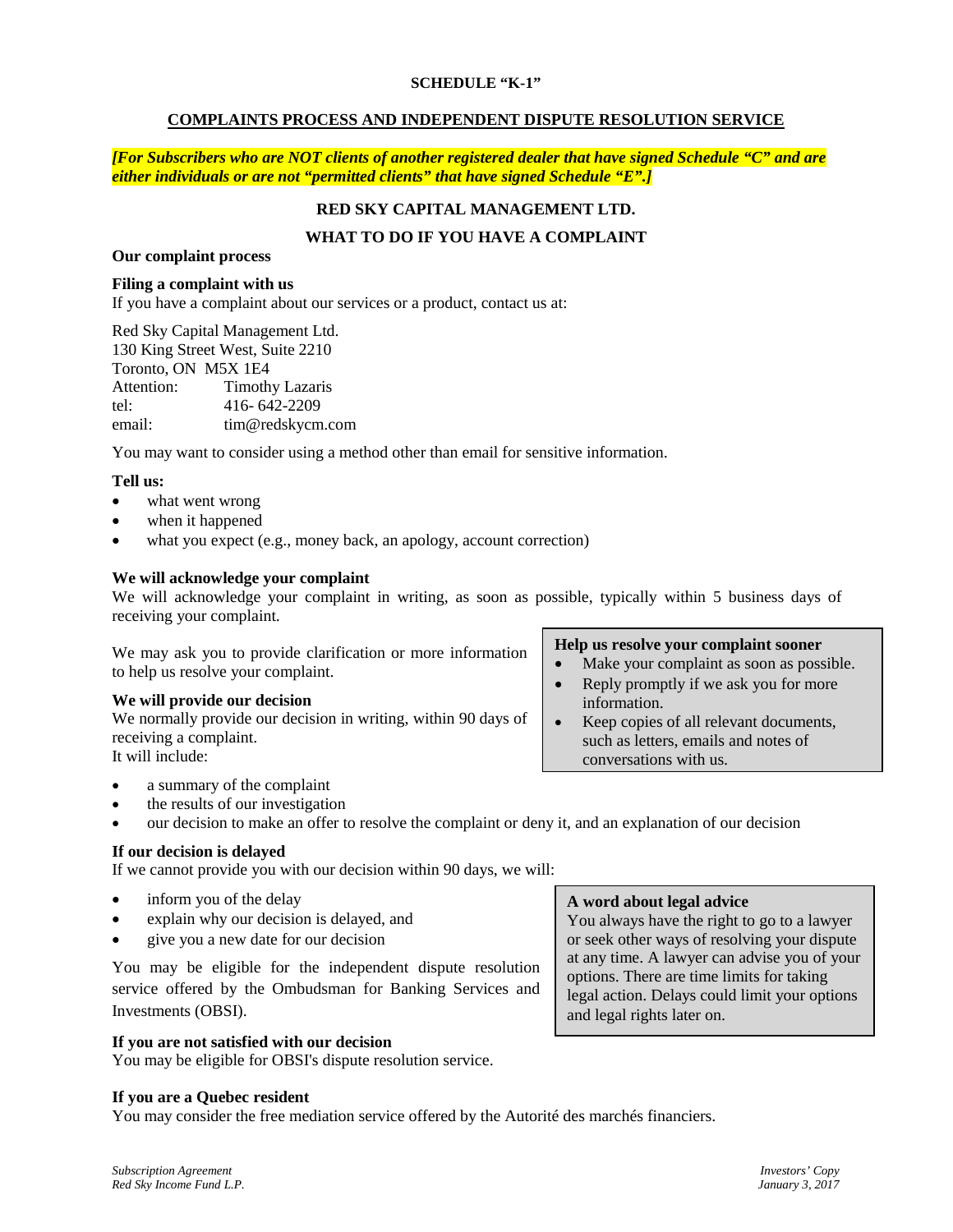## **Taking your complaint to OBSI**

You may be eligible for OBSI's free and independent dispute resolution service if:

- we do not provide our decision within 90 days after you made your complaint, or
- you are not satisfied with our decision

OBSI can recommend compensation of up to \$350,000.

OBSI's service is available to clients of our firm. This does not restrict your ability to take a complaint to a dispute resolution service of your choosing at your own expense, or to bring an action in court. Keep in mind there are time limits for taking legal action.

### **Who can use OBSI**

You have the right to use OBSI's service if:

- your complaint relates to a trading or advising activity of our firm or by one of our representatives
- you brought your complaint to us within 6 years from the time that you first knew, or ought to have known, about the event that caused the complaint, and
- you file your complaint with OBSI according to its time limits below

### **Time limits apply**

- If we do not provide you with our decision within 90 days, you can take your complaint to OBSI any time after the 90-day period has ended.
- If you are not satisfied with our decision, you have up to 180 days after we provide you with our decision to take your complaint to OBSI.

#### **Filing a complaint with OBSI Contact OBSI**

Email: ombudsman@obsi.ca Telephone: 1-888-451-4519 or 416-287-2877 in Toronto

## **OBSI will investigate**

OBSI works confidentially and in an informal manner. It is not like going to court, and you do not need a lawyer.

During its investigation, OBSI may interview you and representatives of our firm. We are required to cooperate in OBSI's investigations.

### **OBSI will provide its recommendations**

# **Information OBSI needs to help you**

OBSI can help you best if you promptly provide all relevant information, including:

- your name and contact information
- our firm's name and contact information
- the names and contact information of any of our representatives who have been involved in your complaint
- details of your complaint
- all relevant documents, including any correspondence and notes of discussions with us

Once OBSI has completed its investigation, it will provide its recommendations to you and us. OBSI's recommendations are not binding on you or us.

OBSI can recommend compensation of up to \$350,000. If your claim is higher, you will have to agree to that limit on any compensation you seek through OBSI. If you want to recover more than \$350,000, you may want to consider another option, such as legal action, to resolve your complaint.

### **For more information about OBSI, visit www.obsi.ca**